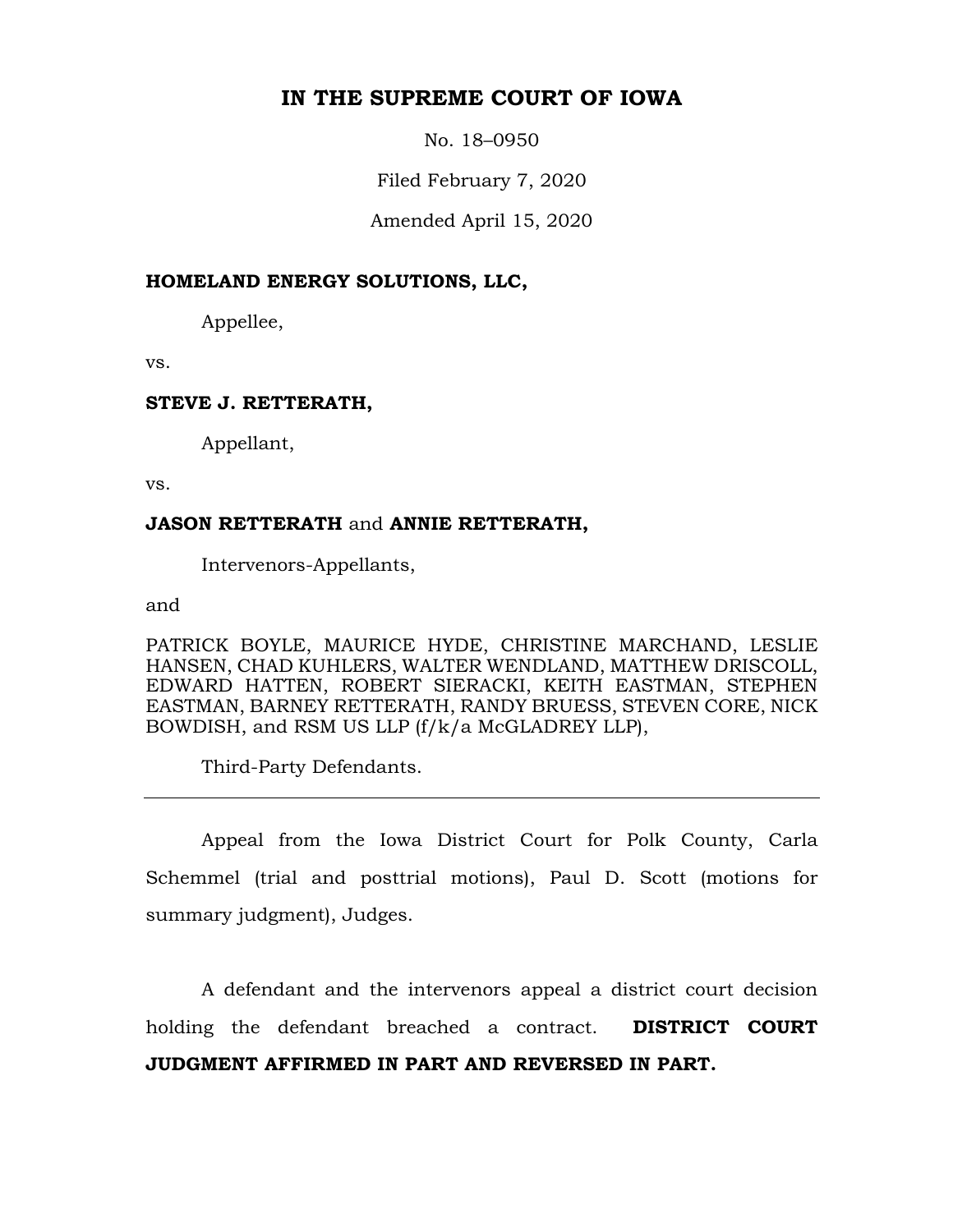Jason W. Miller of Patterson Law Firm L.L.P., Des Moines, for appellants Jason Retterath and Annie Retterath.

William J. Miller and Kirk W. Schuler of Dorsey & Whitney LLP, Des Moines, David Hirsch of Harding Law Office, Des Moines, Brian J. Brislen and Adam R. Feeney of Lamson, Dugan & Murray, LLP, Omaha, Nebraska, and Allen H. Libow, Boca Raton, Florida, for appellant Steve J. Retterath.

Michael A. Dee and Brant D. Kahler of Brown, Winick, Graves, Gross, Baskerville & Schoenebaum, P.L.C., Des Moines, for appellee.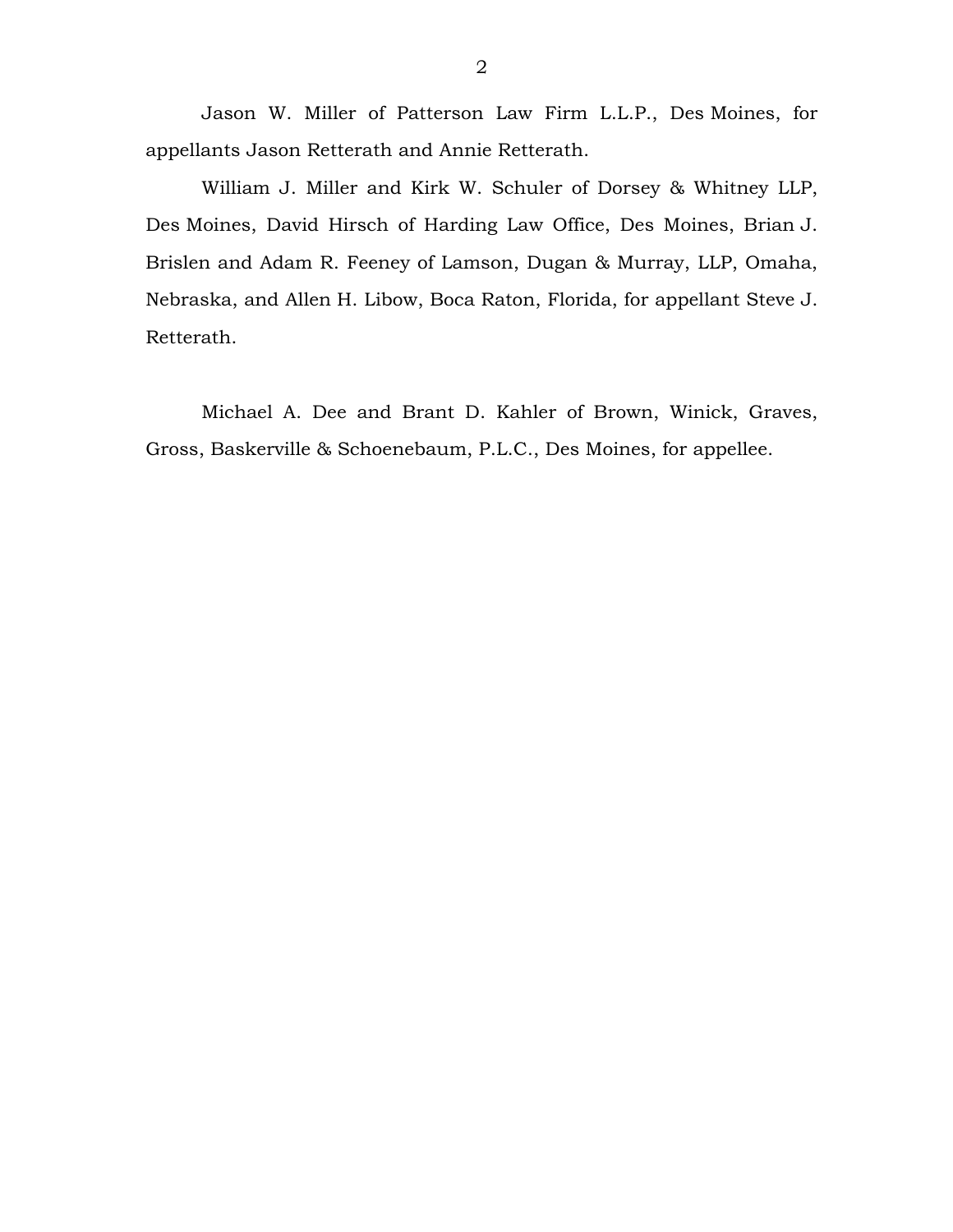### **WIGGINS, Chief Justice.**

This is a breach of contract case involving the repurchase of all of a limited liability company's (LLC) member's membership interests (units). In June 2013, the member and the LLC executed an agreement where the LLC would buy back all of the member's units. Four days after the execution, the LLC's board approved the agreement. At no time did the LLC's membership vote to approve the agreement.

Five days after executing the agreement, the member attempted to revoke his offer to sell his units. The LLC countered that the member could not revoke because they had a binding agreement. The agreement indicated August 1, 2013, as the closing deadline, but the closing did not happen.

The LLC filed a breach of contract claim. It sought specific performance as the remedy as well as attorney fees under the breached contract. The member answered and included a jury demand, which the district court struck. Two other members of the LLC intervened. All three parties disputed whether membership approval of the agreement was required—the member and intervenors argued yes; the LLC argued no. The district court granted summary judgment in the LLC's favor on that issue.

Afterward, the member and the intervenors sought and the court allowed them to amend their pleadings. However, the district court bifurcated the trial, ordering that trial on the parties' original pleadings i.e., the LLC's breach of contract claim and specific performance remedy, and the member's affirmative defenses to the agreement—would proceed as scheduled and postponed a trial on all claims arising from the amended pleadings.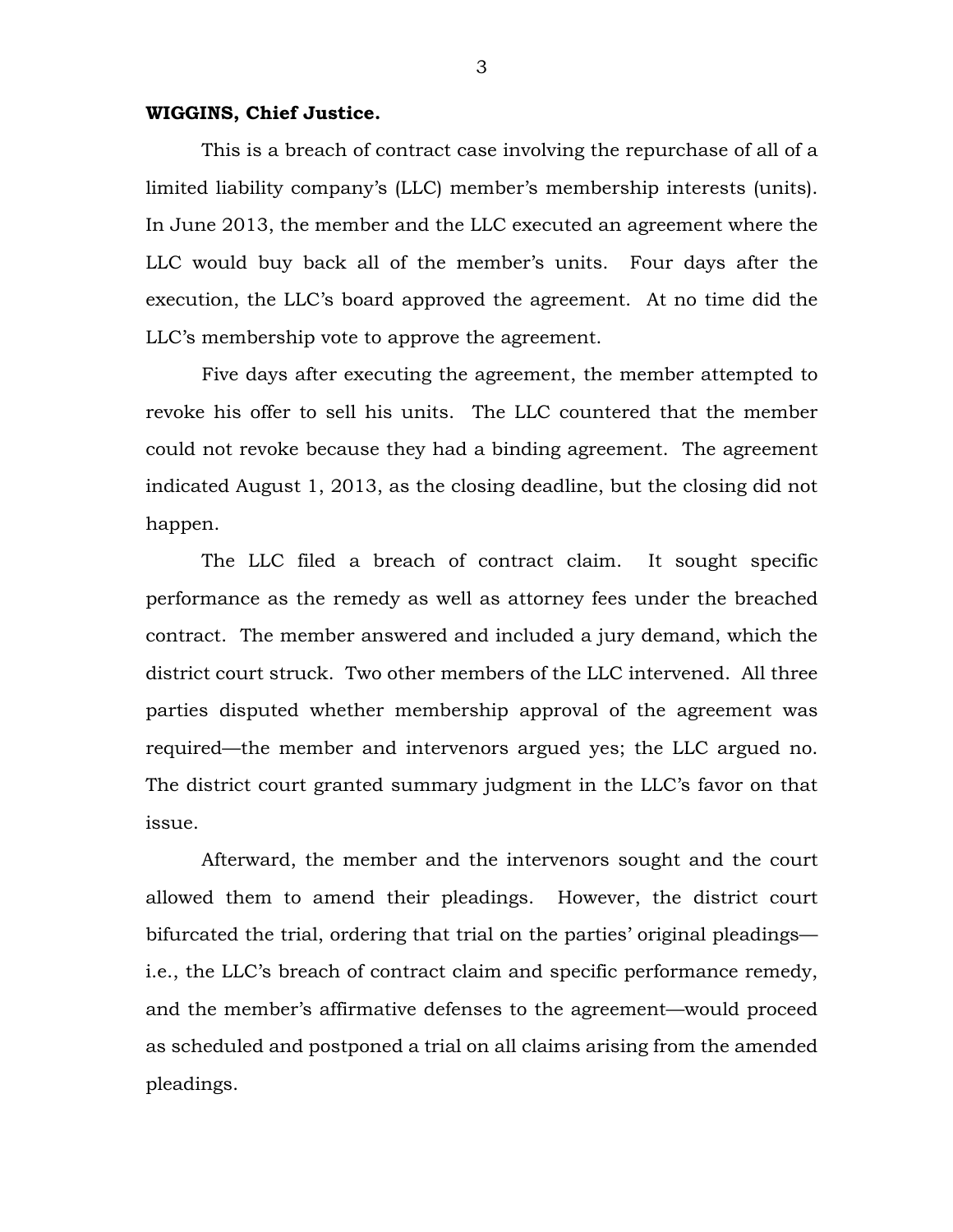Less than two weeks before trial, the LLC produced evidence that the member claimed the LLC had available previously and that he had requested during discovery. He requested the court sanction the LLC by excluding the documents or order a continuance to allow the member time to review the documents. The court denied this motion. After the bench trial, the district court allowed the LLC to supplement the record.

The court issued its ruling several months later, finding there was a binding agreement, holding the member breached the agreement, rejecting the member's affirmative defenses, and ordering the member's specific performance under the agreement. Later, it granted the LLC's request for attorney fees and denied the member's request for sanctions under Iowa Rule of Civil Procedure 1.413.

The member and the intervenors appealed. On appeal, we affirm the district court's striking of the jury demand, bifurcation of the issues for trial, determination that membership approval of the repurchase agreement is not required, denial of the member's motion for evidentiary sanctions or a continuance, determination the repurchases agreement was valid and binding, determination that the LLC is entitled to specific performance, and rejection of the member's affirmative defenses. We reverse the district court's award of attorney fees to the LLC, but affirm the denial of the member's request for rule 1.413 sanctions.

### **I. Background Facts and Proceedings.**

Homeland Energy Solutions, LLC (HES) is an Iowa limited liability company formed in 2006. It has approximately 1200 members, and its principal place of business is in Lawler, Iowa. Its ordinary business activities are producing and selling ethanol.

Steve Retterath grew up in Iowa but later moved to Florida, where he ran a successful construction crane business. He is a sophisticated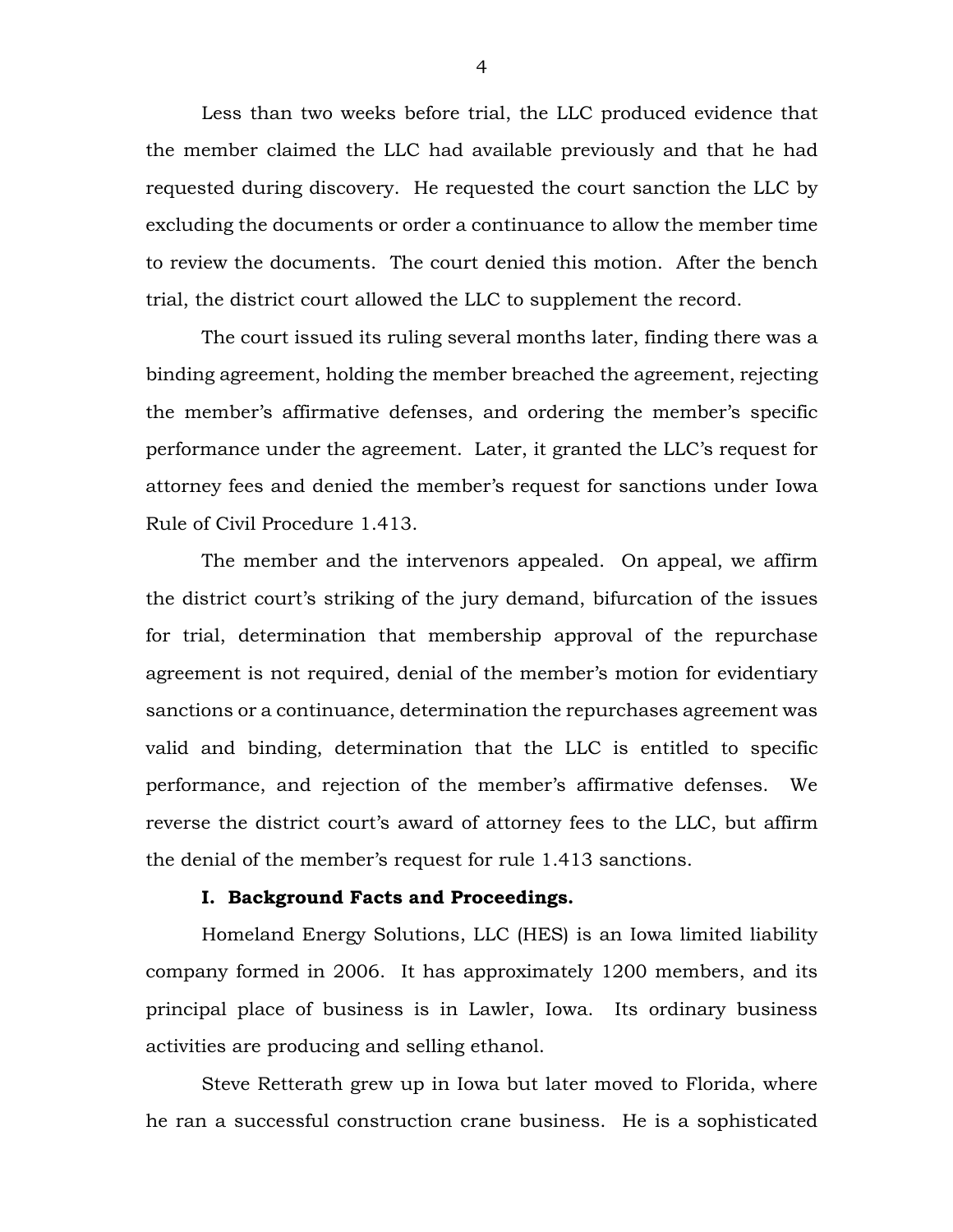businessperson who admits to having spent forty-five years negotiating and executing multimillion-dollar contracts on tight deadlines.

In the 2000s, he invested several million dollars in three ethanol plants, one of which was HES. All three of these companies were formed as Iowa LLCs, and the interests in them were divided into units, which their members own. Retterath purchased 25,860 HES units for approximately \$26 million during HES's initial offering of equity securities. This gave him the right to appoint two members to HES's board of directors. Until June 2013, he always occupied one of those seats. Retterath is HES's largest unitholder, owning roughly 28% of the units.

The intervenors, Jason and Annie Retterath, are Retterath's son and daughter-in-law. They own approximately 4% of HES's units and were voting members of HES at all times relevant to this appeal.

In late 2012, Retterath began efforts to liquidate his investments in the three ethanol companies. He successfully negotiated for the other two companies to repurchase his membership interests in 2012. In both instances, the company and Retterath executed member unit repurchase agreements (MURAs), which are substantially similar to the MURA at issue in this case.

At the December 19, 2012 HES board meeting, Retterath informed the board of an offer from Flint Hills Resources to purchase all of his HES units. He indicated that he wanted HES to have the first shot at buying his shares. The board, without Retterath, discussed the possible repurchase and created a buyback committee to negotiate the repurchase of Retterath's units.

In early 2013, Retterath offered to sell his units to HES for \$2000 per unit. Around that time, the approximate market value of HES units was \$1000 per unit. The buyback committee rejected Retterath's offer.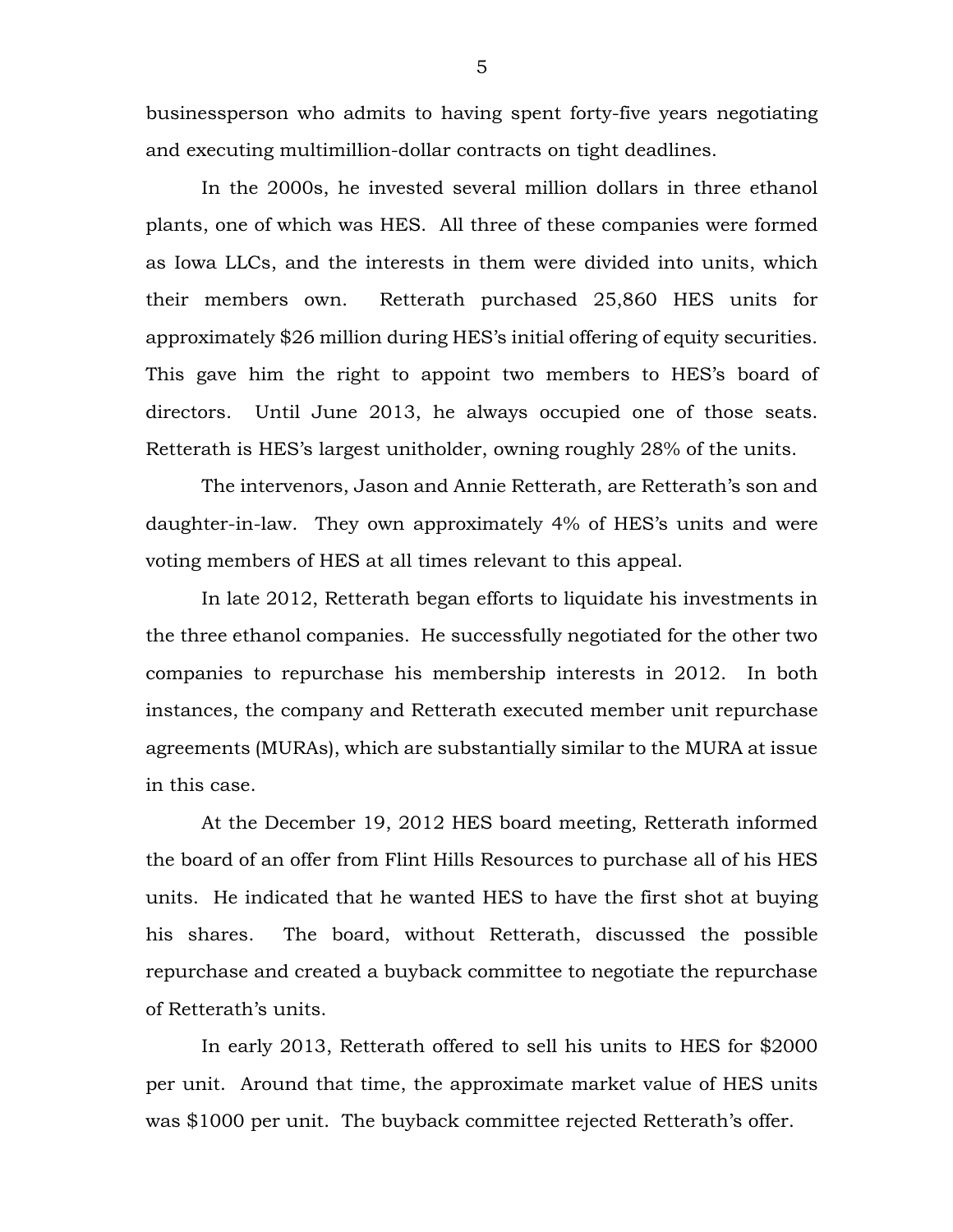In February 2013, Retterath lowered his asking price to \$1400 per unit. The buyback committee met on February 14 and counteroffered to repurchase Retterath's units for \$28 million total. Retterath did not accept this counteroffer or make another counteroffer. Afterward, negotiations stalled.

Around this time, relations between Retterath, HES employees, and HES board members broke down. Both Retterath and one of his attorneys wrote emails and letters to HES management and the board, criticizing the board's actions and threatening litigation. Retterath suggested several individuals who were friendly to his interests to the board's nominating committee, which vets possible candidates for election to the board and then releases a list of candidates for the membership's vote. And in May 2013, Retterath gave another board member a \$100,000 check to entice him to vote with Retterath on board matters.<sup>[1](#page-5-0)</sup> HES's board launched a bribery investigation following Retterath's conduct.

In early June, Retterath initiated another round of negotiations by having an intermediary, Ed Hatten, inform several board members that Retterath would be willing to sell his units for \$1100 per unit, payable in three annual installments. On June 10, the buyback committee agreed to offer Retterath \$1100 per unit, payable in three annual installments, but noted the offer was subject to board and lender approval. On June 11, Pat Boyle, who was a member of the buyback committee as well as chairperson of HES's board at the time, emailed the offer in the form of a draft MURA to Retterath with a deadline of noon on June 13, 2013, for Retterath to sign and return the agreement.

<span id="page-5-0"></span> <sup>1</sup>Retterath disputes this, but we do not find the evidence in his favor credible or persuasive. Similarly, in its ruling after trial, the district court also appears to have not found Retterath's explanation credible.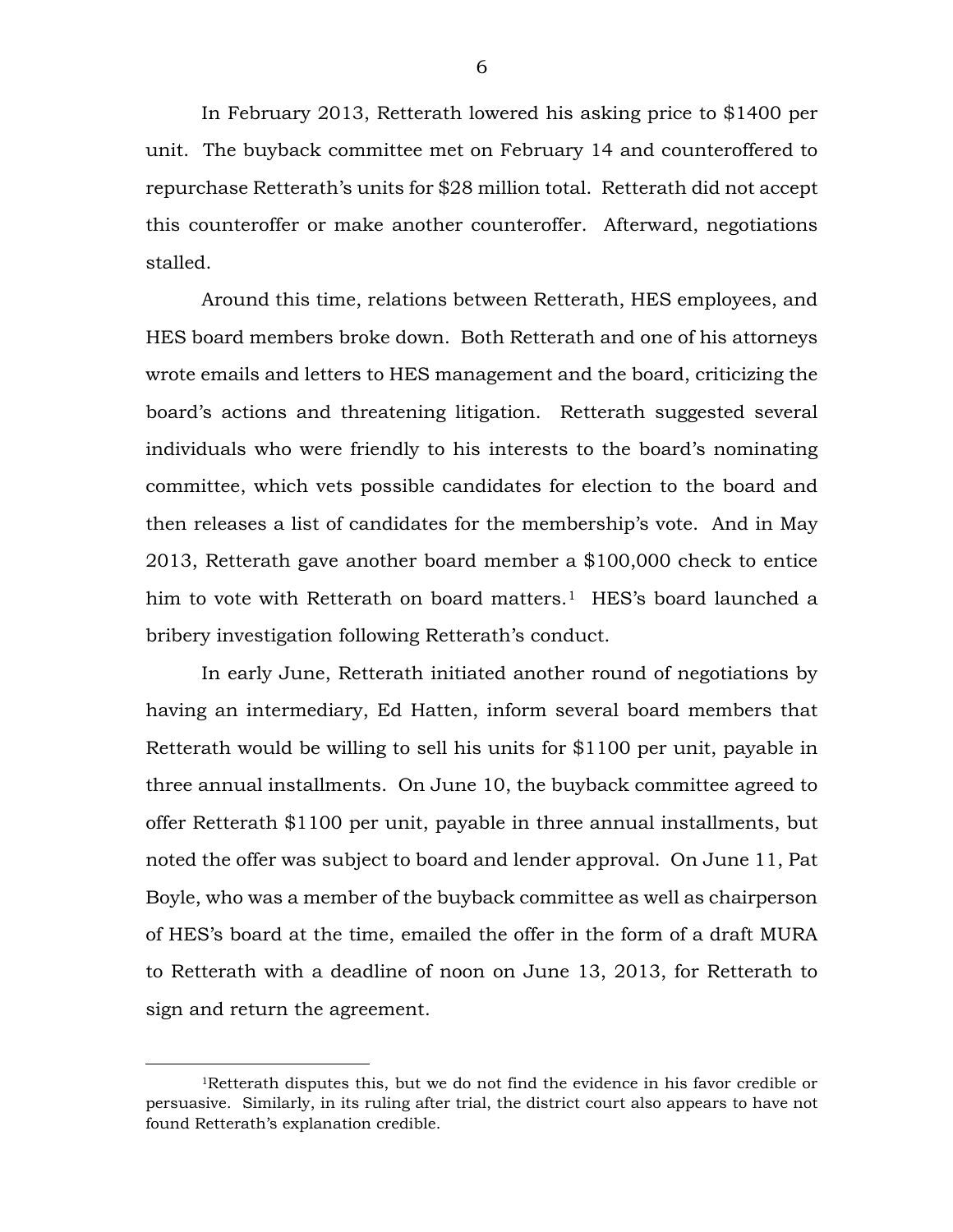On June 12, Retterath replied to Boyle's email with two attachments. The first attachment provided Retterath's version of events regarding the alleged bribery. In the second attachment, Retterath expressed his concern with an installment plan if HES wanted "an unsecured promissory note which looks like [it] can borrow money while [it] owe[s Retterath] money" and for Retterath to hold it harmless. Instead, Retterath offered to agree to holding HES harmless if HES paid him in one lump sum.

On June 13, at 9:47 a.m., Boyle emailed a revised MURA under which HES would pay Retterath \$1100 per unit (or \$28,446,000 total) in one lump sum due at closing. The email instructed Retterath that, if the revised MURA was acceptable, to sign and return it by noon that day. At 10:46 a.m., Retterath replied to Boyle's email with an attached copy of the revised MURA wherein he had crossed out the \$28,446,000 number and handwritten in "\$30,000,000," initialed the change, initialed each page, and signed on the signature line.

The buyback committee met at 11:30 a.m. to discuss Retterath's counteroffer and agreed to it. The committee authorized Boyle to accept the counteroffer "of \$30 million if he is unsuccessful in negotiating with [Retterath] to accept a payment of \$15 million upon closing and another \$15 million in a year." But the committee's meeting minutes indicate the agreement would still require board and lender approval.

Boyle immediately called Retterath and informed him of the committee's preference of the \$30 million payment made in two installments. Retterath agreed. At 12:35 p.m., Boyle emailed Retterath the new MURA with the \$30 million total payment, paid in two installments, one due at closing and the other by July 1, 2014. Paragraph 1 of the new MURA included in all caps, bold letters a notice that the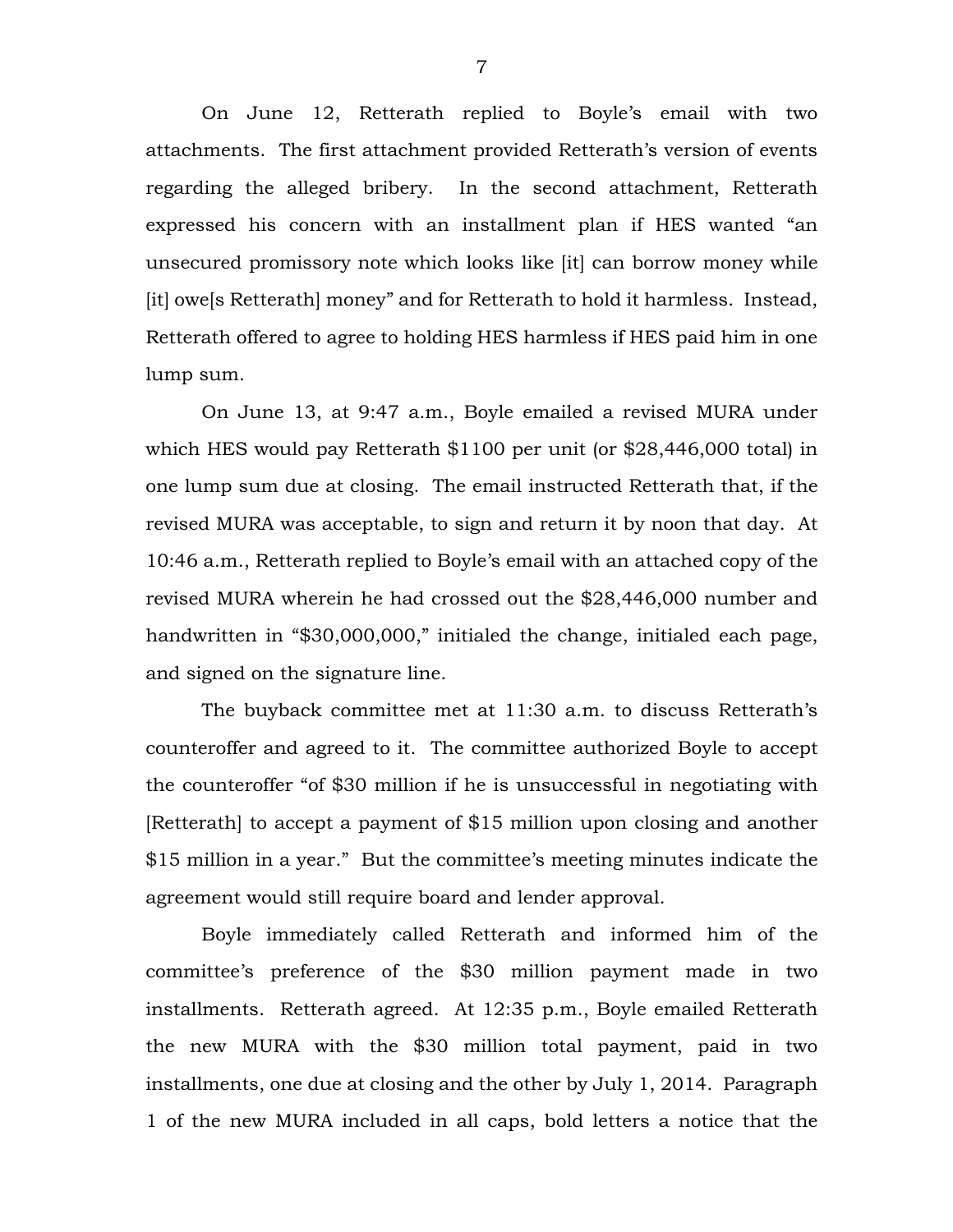agreement would be null and void and no longer binding if not signed by Retterath and delivered to HES prior to 2:00 p.m. local time on June 13, 2013. Boyle also signed his name on the signature line on the last page. Retterath signed the new MURA and emailed it back to Boyle at 1:58 p.m.

At 4:18 p.m. that day, Boyle emailed the board, including Retterath, to inform them that the committee had come to an agreement to purchase Retterath's units "pending final board and bank approval." He attached a copy of the fully signed MURA for the board's review "to be voted on at the next board meeting."

Also around that time, Boyle, the board's chairman, and HES's CEO/president made inquiries regarding financing for the buyback from Home Federal Savings Bank (HFSB), the bank where HES had its revolving line of credit. On June 17, an officer from HFSB informed them that they would need to amend HES's Master Loan Agreement (MLA) to allow for the buyback and to get bank group approval.

Also on June 17, Retterath emailed Boyle, submitting his immediate resignation from the board and stating, "I retire from HES board and Ed Hatten will replace me." Consistent with this resignation, Hatten attended and participated in the board meeting on June 19, but Retterath did not. Retterath has not attended nor attempted to attend any subsequent board meetings. At the June 19 board meeting, the board approved the MURA in an 8–3 vote.

On June 18, the day before the board meeting where the board considered and approved the MURA, Retterath's attorney contacted HES's accountant regarding the tax ramifications of the buyback. In a phone call on June 20, HES's accountant informed Retterath's attorney that Retterath's gain from the sale of his units would be taxed as ordinary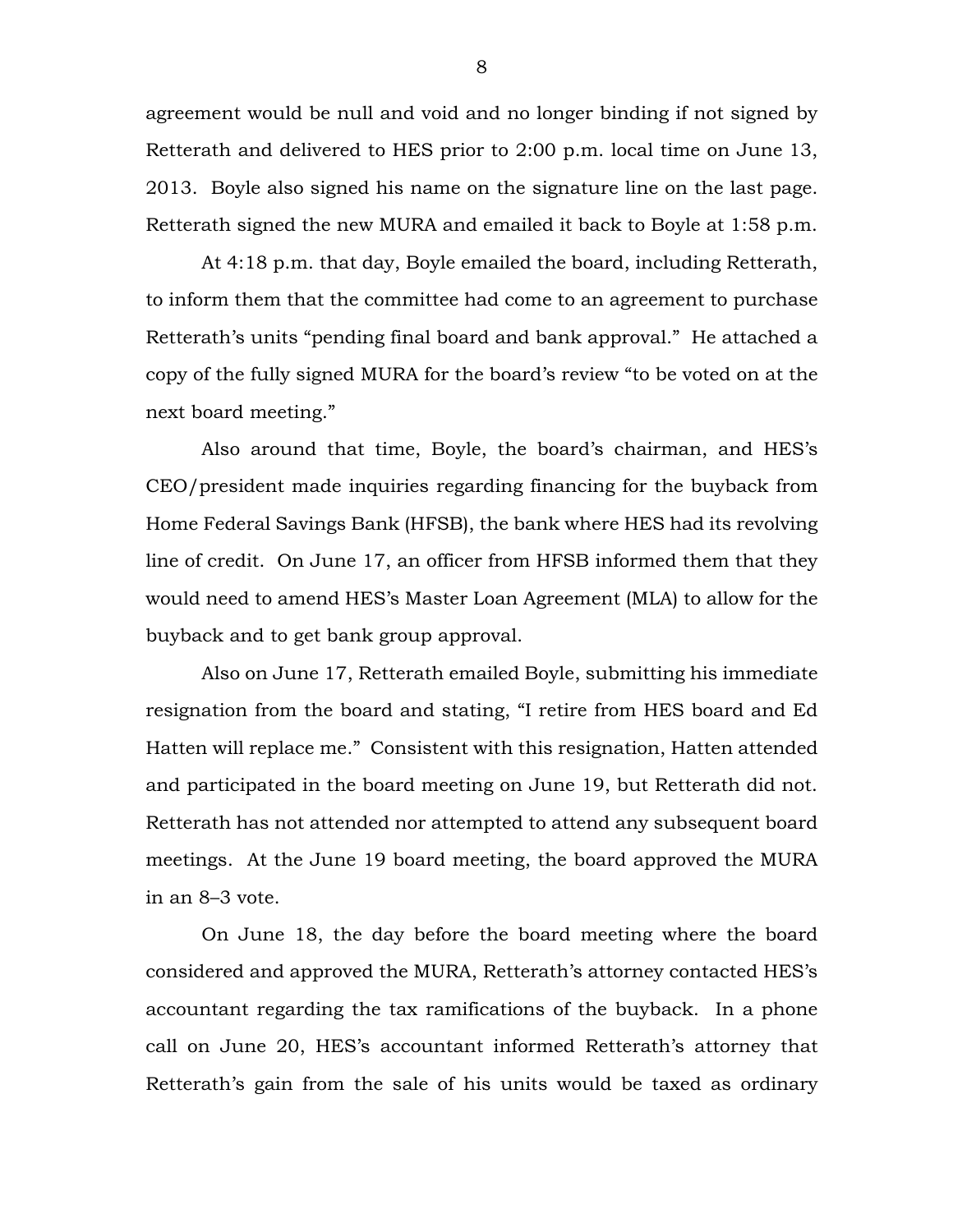income, not as capital gains, meaning that income would be taxed at a much higher rate.

At 6:15 p.m. that day, Retterath's attorney emailed HES's attorney, stating that Retterath's June 13 offer to sell his units back to HES "will expire upon delivery of this email ab initio." Retterath's attorney requested HES's attorney prepare for his review "a complete agreement with available and achievable terms for negotiation and execution" but stated that, otherwise, Retterath's June 13 offer "is hereby revoked." At 7:41 p.m., HES's attorney replied, stating that they had a signed agreement, not an offer to sell, and that HES was "clearing its contingencies and expect[ed] to close by the closing date of August 1st provided it [could] clear or waive its contingencies." In a subsequent email from June 21, HES's attorney again emphasized that HES and Retterath entered into a binding contract that was approved by HES's board and that Retterath was expected to honor.

On the morning of June 21, Retterath spoke with one of HES's board members and expressed his unhappiness regarding the MURA because he would now have to pay 40% tax. That board member passed along Retterath's complaints in an email to HES's CEO/president sent that same day. Throughout the summer, Retterath continued to express his opinion that there was no agreement to sell because he had revoked his offer.

During the summer, HES attempted to comply with its conditions and obligations under the MURA. On July 9, HES's attorney emailed Retterath's attorney a proposed mutual release, asking if he had any suggested changes, but neither Retterath nor his attorney responded. On July 16, 18, 22, 24, and 26, HES's attorney sent Retterath's attorney a series of emails and letters (1) stating HES was ready, willing, and able to close on the MURA; (2) stating the mutual release agreement needed to be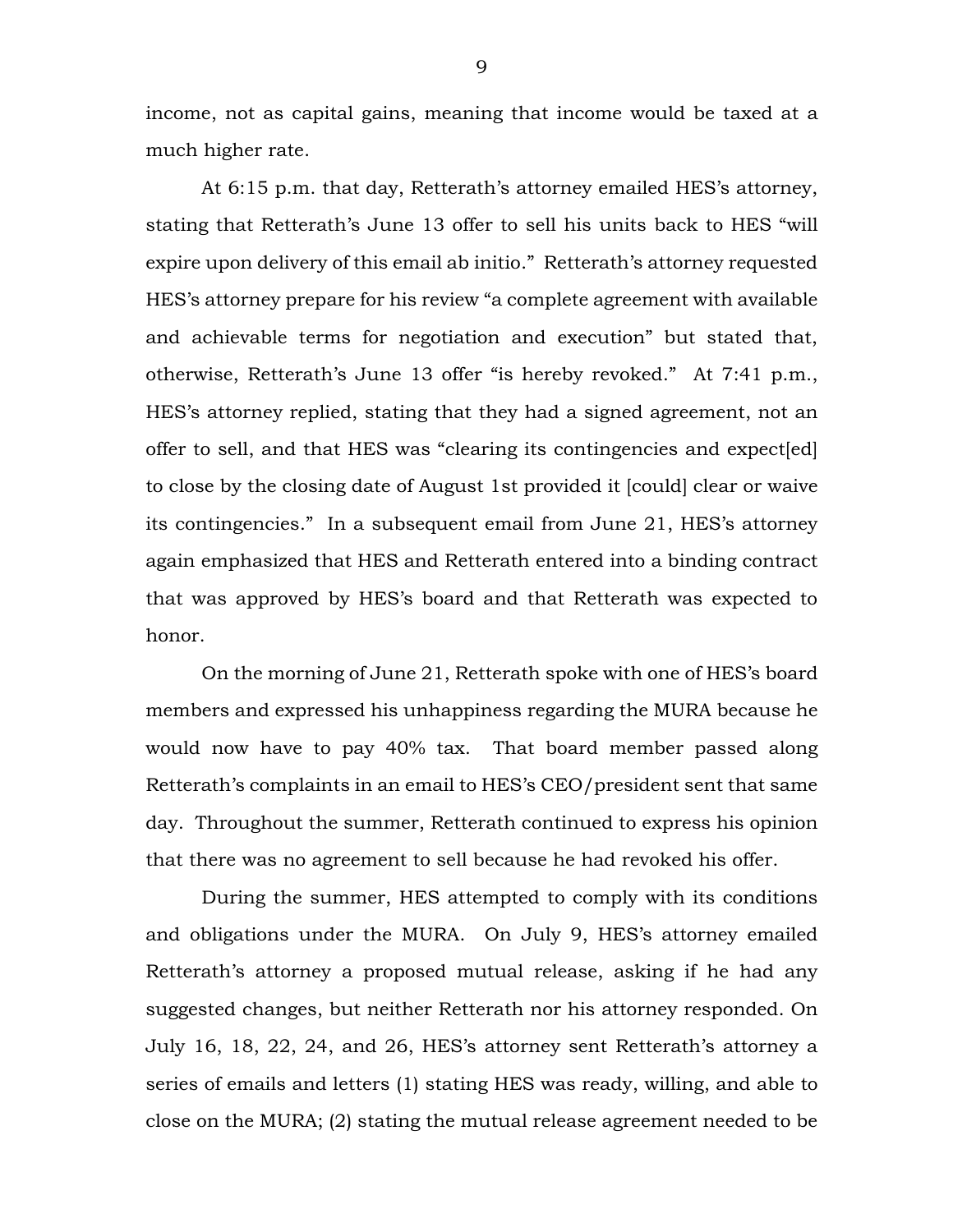completed and requesting proposed revisions; (3) requesting Retterath's wiring instructions for the anticipated August 1, 2013 payment; (4) requesting copies of Retterath's units certificates and confirmation that the originals would be provided at closing; and (5) inquiring about the status of the written resignations of Retterath's board appointees and offering to draft them. Retterath never provided any of this information.

HES also secured financing to cover the August 1 installment payment and lender approval to repurchase the units. As of July 1, 2013, the bank had prepared all of the loan agreements its attorney believed necessary to get the approval and proceed with the buyback. HES's plan was to use its revolving line of credit to pay Retterath, then HES would take out an additional term loan to pay off the revolving line of credit. In a July 12 communication, HFSB offered to lend HES up to \$35,000,000— \$15 million in a new term loan and \$20 million on HES's existing revolving line of credit—which HES accepted.

As part of obtaining lender approval and acting in compliance with its operating agreement, HES needed to amend its MLA with HFSB because the MLA did not allow HES to purchase or otherwise acquire any of its units without prior written consent from HFSB. During this time, HES took steps to amend the MLA but did not actually do so before the August 1 closing deadline.

The closing scheduled for August 1 did not happen. On August 14, HES filed its petition in equity against Retterath. It alleged Retterath breached the MURA by failing to perform his obligations, and it requested specific performance as the remedy. It also alleged the MURA's indemnification clause allowed for an award of attorney fees and requested the court order Retterath reimburse HES for the attorney fees and costs resulting from Retterath's breach.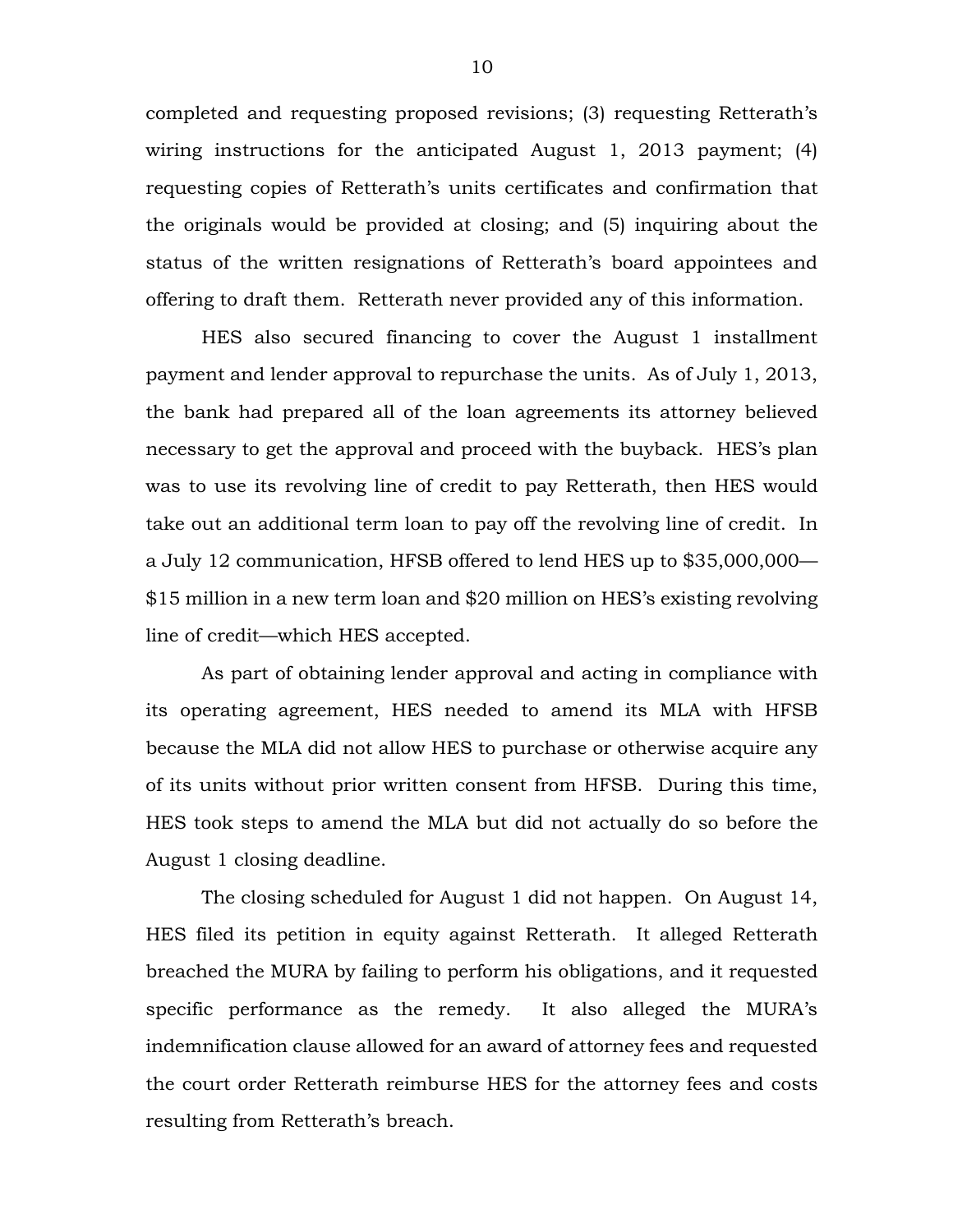In his answer, Retterath raised several affirmative defenses. He also included a jury demand for all issues triable by a jury, which HES moved to strike. On November 13, 2014, the district court granted HES's motion to strike Retterath's jury demand.

On February 18, 2015, HES filed a motion for summary judgment, asking the court to find that Retterath breached the MURA and to order him to specifically perform his obligations under the MURA. HES argued it was entitled to summary judgment because section 5.6(b)(v) of the operating agreement did not apply to the MURA and, therefore, no membership vote was required to ratify the MURA. In a March 18 filing, HES indicated its motion for summary judgment was in actuality a partial motion for summary judgment and was limited to the issue of "whether the HES Operating Agreement requires a member vote to approve the [MURA]."

On March 4, Jason and Annie Retterath moved to intervene, which the court allowed on April 16. In their "Petition in Intervention," the intervenors raised five claims: (1) temporary injunctive relief; (2) permanent injunctive relief; (3) declaratory relief; (4) conversion; and (5) breach of contract, i.e., breach of HES's operating agreement section 5.6.

On June 1, the intervenors filed their motion for partial summary judgment. They claimed there was no genuine issue of material fact regarding whether HES violated its operating agreement by its conduct involving the MURA, and therefore, they were entitled to summary judgment on their permanent injunction and declaratory relief claims and on the breach element of their breach of contract claim.

Retterath also filed his motion for summary judgment on June 1. He claimed the MURA could not be performed because doing so would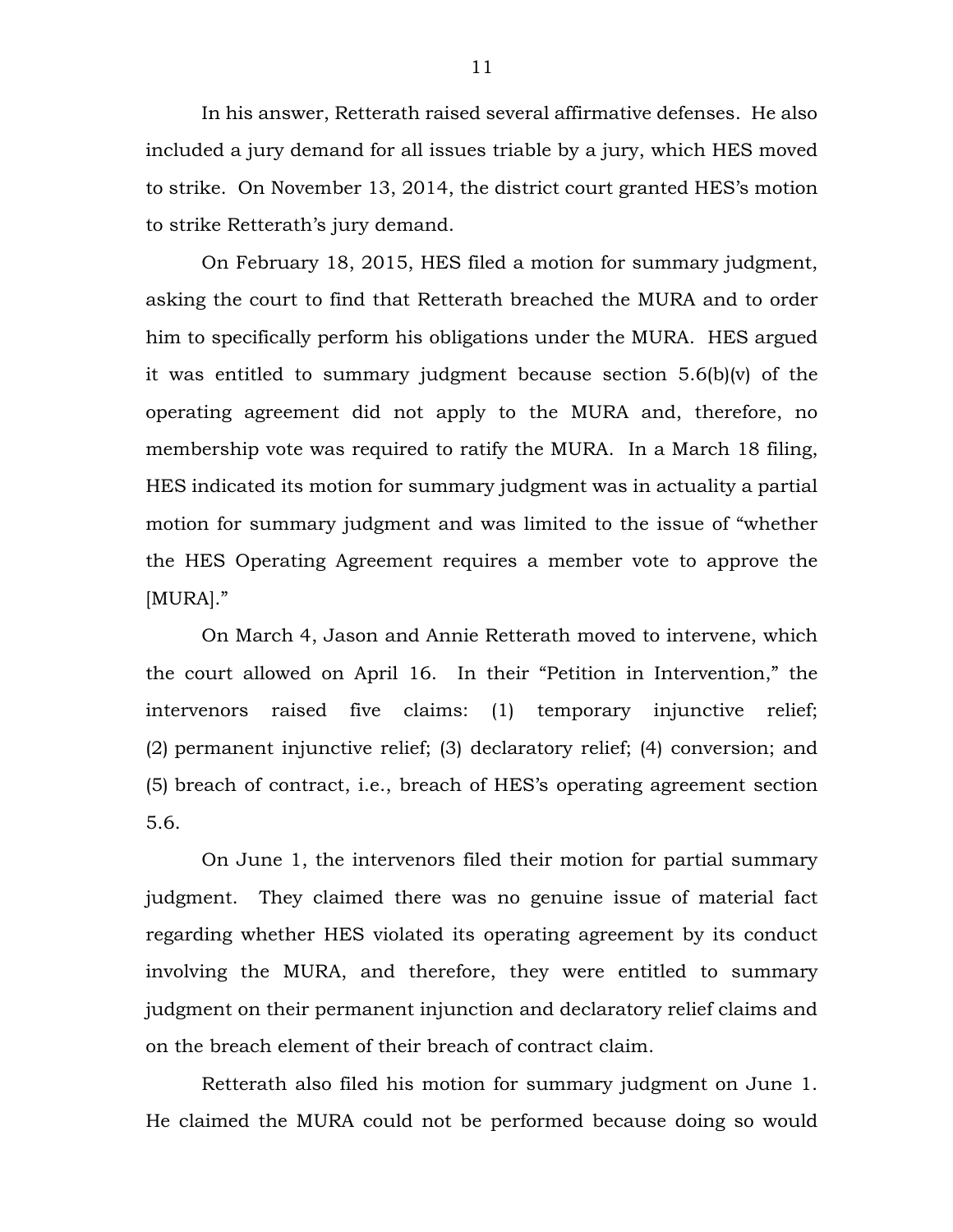violate the HES members' voting rights in HES's operating agreement. He argued that the MURA is void and unenforceable because it lacked membership approval and because HES did not have the power or authority to enter into the transaction with Retterath. He also argued that HES could not waive compliance with the membership voting requirement in its operating agreement.

On October 16, the district court granted HES's motion for summary judgment and denied Retterath's and the intervenors' motions for summary judgment. Retterath and the intervenors filed separate rule 1.904(2) motions.

The court granted Retterath's and the intervenors' rule 1.904 motions on December 8. In that order, it limited its summary judgment order to the conclusion that the member approval requirement of section 5.6(b)(v) of the operating agreement did not apply to the MURA and, therefore, no membership vote was required to ratify the MURA. It further modified its summary judgment ruling to eliminate the conclusion that HES satisfied all of the elements of its breach of contract claim and the order of specific performance. It stated the case of HES versus Retterath would proceed to trial on the remaining issues, i.e., Retterath's affirmative defenses, whether HES established its breach of contract claim, and whether HES was entitled to specific performance.

Additionally, the court clarified that its summary judgment ruling adjudicated the intervenors' permanent injunction, declaratory relief, and breach of contract claims. The court also sua sponte took up the intervenors' temporary injunction and conversion claims based on the intervenors' rule 1.904 motion and concluded those claims should be dismissed for the reasons provided in the summary judgment ruling. It thereby dismissed all five of the intervenors' claims.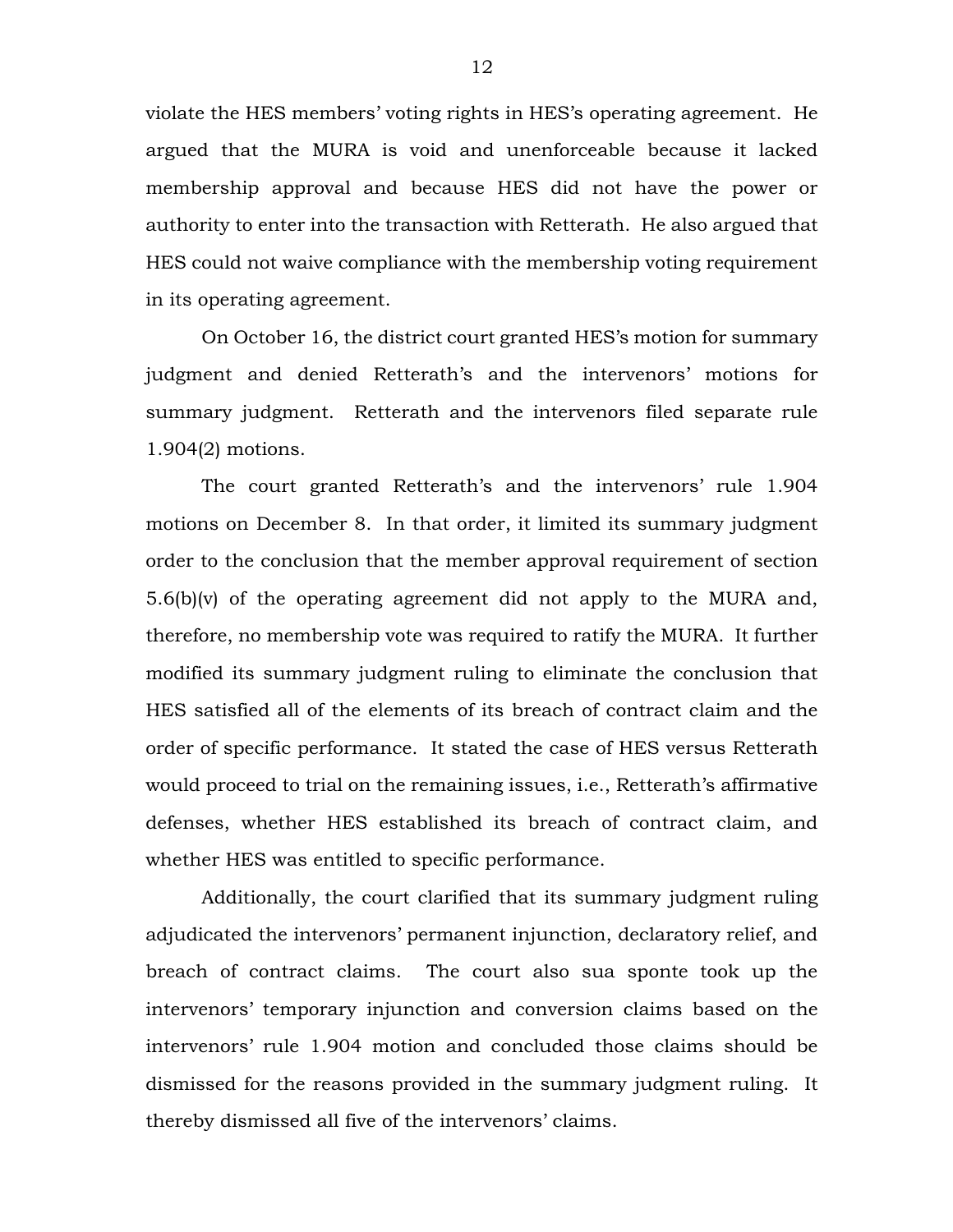On July 21, 2016, Retterath and the intervenors moved for leave to amend their pleadings. HES filed resistances to both motions on August 3. In the alternative, HES requested that if the court granted Retterath's and the intervenors' motions, that the court bifurcate the new claims and parties so trial on HES's cause of action for specific performance could proceed as scheduled on January 17, 2017.

On August 4, 2016, the district court granted Retterath's and the intervenors' motions. In its orders, the court stated that the motions were unresisted, and it, therefore, did not address HES's alternative request to bifurcate.

On August 9, Retterath filed his amended answer, counterclaims, and third-party claims and the intervenors filed their third amended petition in intervention. Both filings were accompanied by a jury demand for all issues triable to a jury. In his amended answer, Retterath raised additional affirmative defenses. He also raised several counterclaims against HES and third-party claims against the directors of HES, HES's CEO/president, and an LLP that provided Retterath and HES with accounting services. In their newly amended petition in intervention, the intervenors raised additional claims against HES and new claims against HES's directors and CEO/president.

Also on August 9, HES filed a motion to reconsider the order granting Retterath's and the intervenors' motions for leave to amend. Following a reported hearing, the district court ruled, on November 6, that the order granting the motions to amend the pleadings would stand. However, it bifurcated the trial, ruling that trial would proceed as scheduled on January 17, 2017, but would be limited only to issues raised in HES's original petition and in answers thereto. It prohibited any discovery on the amended portions of Retterath's and the intervenors'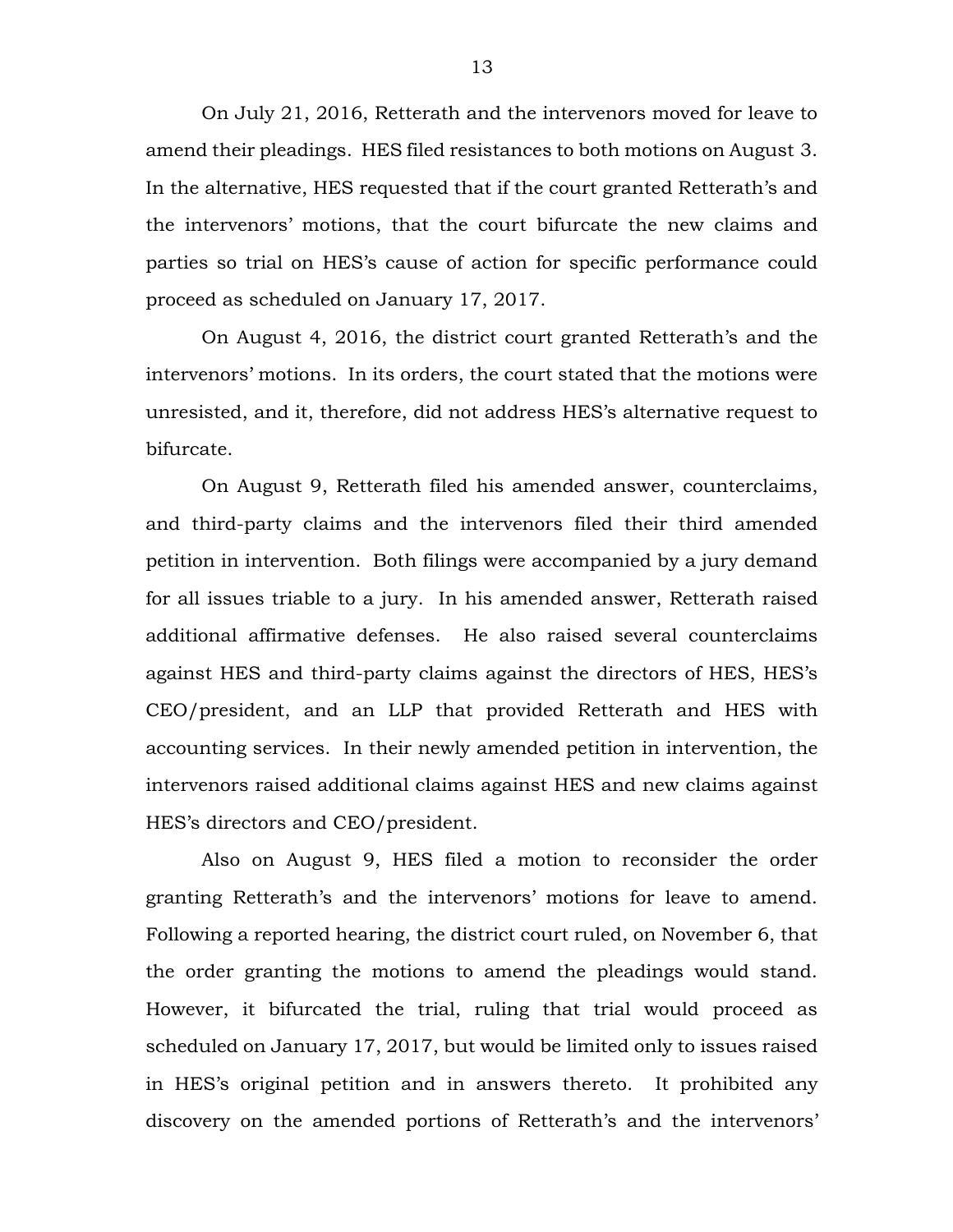pleadings from taking place before the district court's ruling relating to HES's original petition. In relevant part, the court stated that it was its "intent to try this matter in January, limited to evidence related [to] the claims raised originally by [HES], in the reasonable hope that this would provide global resolution." It further explained,

The court concludes it is in the best interests of judicial economy, and the parties, to keep all their related claims in one case. Likewise, it is in the parties' and the court's best interest to try the initial claims first, undelayed by ancillary discovery and proceedings attributable to the now amended pleadings of [Retterath] and [the] Intervenor[s], as that trial may be dispositive of the entire dispute.

On January 10, 2017, Retterath filed a motion for evidentiary sanctions against HES or, in the alternative, a continuance of trial. He claimed that HES had untimely produced documents requested in discovery and, therefore, that HES should be prohibited from using or eliciting testimony relating to those documents at the upcoming trial. Alternatively, he claimed that trial should be continued sixty to ninety days to allow Retterath and his expert witness sufficient time to review and analyze the documents and that he should have the opportunity to redepose witnesses regarding the documents.

At the pretrial conference hearing on January 13, the court addressed Retterath's motion. During the argument, HES's counsel declared that HES did not have any other responsive documents to produce and conceded that if it did and they showed up now, they would not come in at trial. The court denied Retterath's motion in full. It explained that it did not believe Retterath had made a sufficient showing of prejudice, that it found the request for production somewhat confusing, and that, in hindsight, some things were not addressed perhaps as soon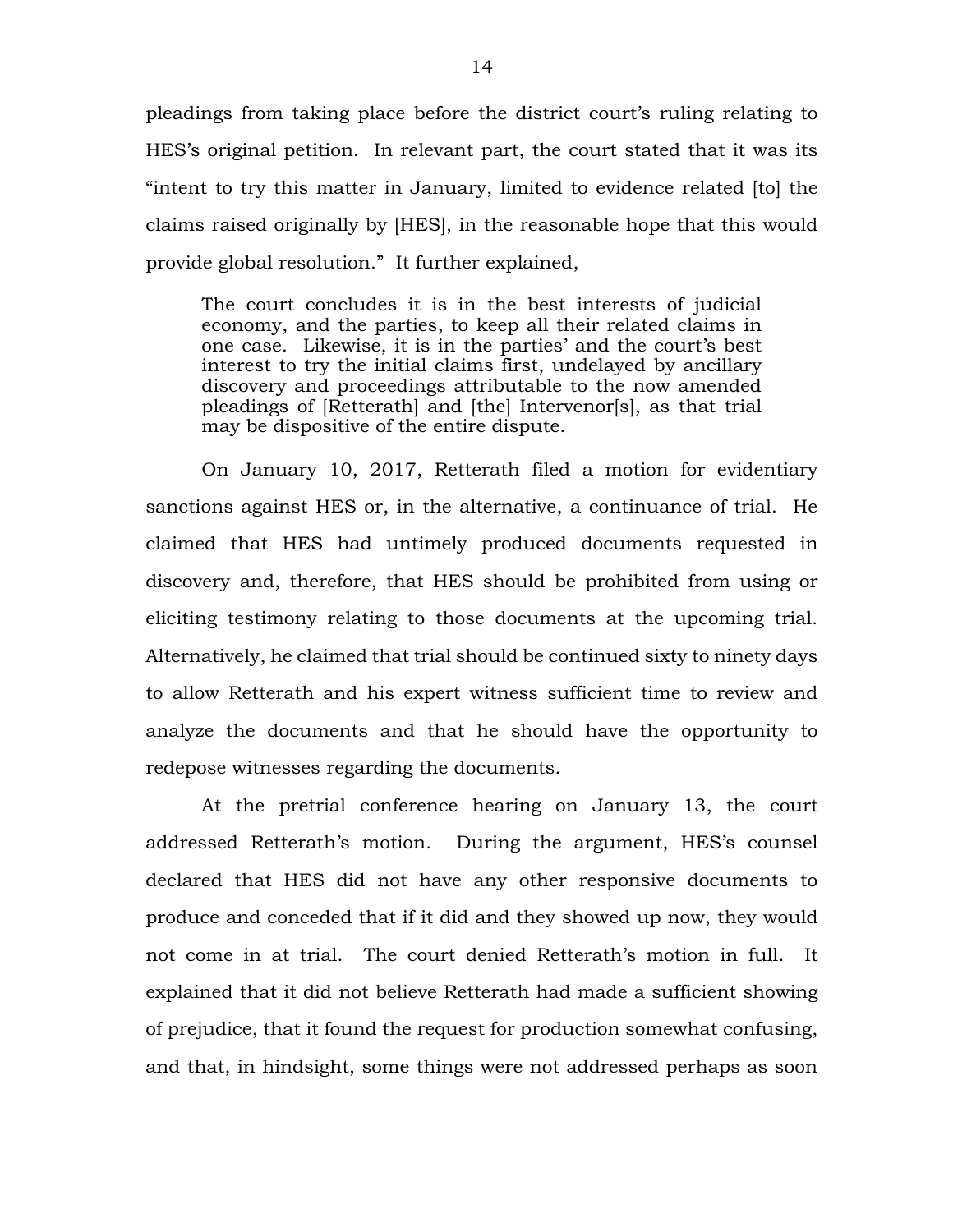as they should have been. It also reasoned that the case had been on the docket far longer than it was supposed to be and needed to get to trial.

The case proceeded to a bench trial beginning on January 17. Posttrial, the parties submitted designated depositions and accompanying exhibits into the record. On February 17, HES moved to supplement the record with documents from HES's bank, which corroborated the trial testimony of HES's witnesses that HES's bank had approved and agreed to finance HES's payment obligation under the MURA.[2](#page-14-0) On March 28, the district court granted HES's motion to supplement.

On June 15, the court issued its ruling after trial. It first found "that the MURA is a clear and unambiguous agreement for Retterath to resell his units to HES for a set amount on a set date, and that its terms are fair to both parties involved." It then addressed and rejected the various affirmative defenses Retterath raised. It concluded that HES's request for enforcement of the MURA should be granted and ordered Retterath to take

<span id="page-14-0"></span> <sup>2</sup>It offered trial exhibit 62, which is an HES request form dated June 17, 2013, wherein HES sought approval from its bank to amend the MLA to allow for unit repurchases. In the comment section is a note indicating HES planned "to fund the first \$15 million installment [under the MURA] on the term revolver." The form is signed by a loan officer and an approving officer.

It also offered trial exhibit 63, which is a copy of HES's "Term Revolving Draw Request (Term Revolving Loan)" dated August 1, 2013, wherein HES requested \$8 million from its revolving loan (i.e., its line of credit) on August 1, 2013. The request was signed by HES's chief financial officer, and it contains a handwritten "OK" next to the loan officer's signature. There is a partially visible handwritten date next to the "OK" and loan officer's signature. HES argued the date is "8-1-13," but the scanned copy cuts off, making it look like the first number could be an "8" or a "9" where the vertical line of the "9" did not come through on the scan.

Third, it offered trial exhibit 64, which is HES's business checking account statement for August 2013. The statement indicates that on August 1, 2013, the account had an "Electronic Credit[]" in the amount of \$8 million with the description of "Per Dave: Term Revolver Adv N-504626 SS." The statement's detail summary showed that on August 1, 2013, HES's business checking account ranged between \$17.4 million and \$20.35 million throughout the day.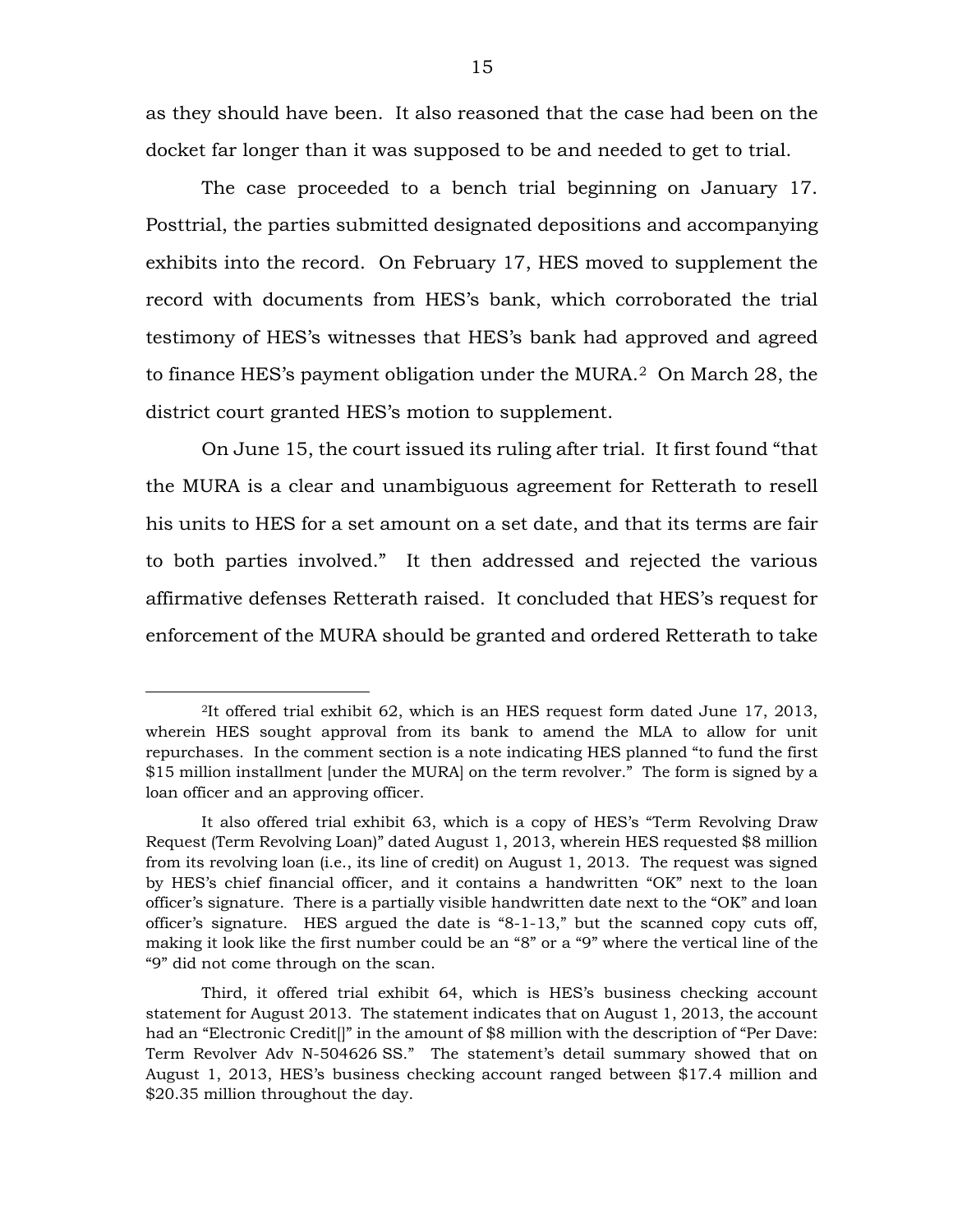all necessary steps under the MURA to ensure that the MURA closes on or before August 1, 2017.

On June 30, Retterath filed a rule 1.904 motion regarding the court's ruling after trial as well as a motion for new trial in the alternative to his rule 1.904 motion. On August 7, HES filed its own rule 1.904 motion. It asked the court to correct certain clerical errors, to make a finding that HES is entitled to attorney fees pursuant to the MURA, and to make a finding that Retterath was not a director at the time the HES board voted to approve the MURA on June 19, 2013.

The court issued its ruling on posttrial motions. It denied Retterath's motion. The court granted in part and denied in part HES's motion. It granted HES's request to amend to correct clerical errors and denied the request that it find Retterath was not a director when the HES board voted to approve the MURA. Finally, it found that HES was entitled to attorney fees pursuant to the MURA but declined to determine the amount until all issues between the parties were resolved.

Retterath and the intervenors appealed. We retained the appeal.

# **II. Scope and Standards of Review.**

Whether a party is entitled to a jury trial is a legal question. *See Hedlund v. State*, 930 N.W.2d 707, 718 (Iowa 2019); *Weltzin v. Nail*, 618 N.W.2d 293, 296 (Iowa 2000) (en banc). Therefore, our review is for correction of errors at law. *See* Iowa R. App. P. 6.907; *Ramirez v. Iowa Dep't of Transp.*, 546 N.W.2d 629, 631 (Iowa Ct. App. 1996).

Bifurcation of a trial is a discretionary matter, which we review for an abuse of discretion. *See Meyer v. City of Des Moines*, 475 N.W.2d 181, 191 (Iowa 1991).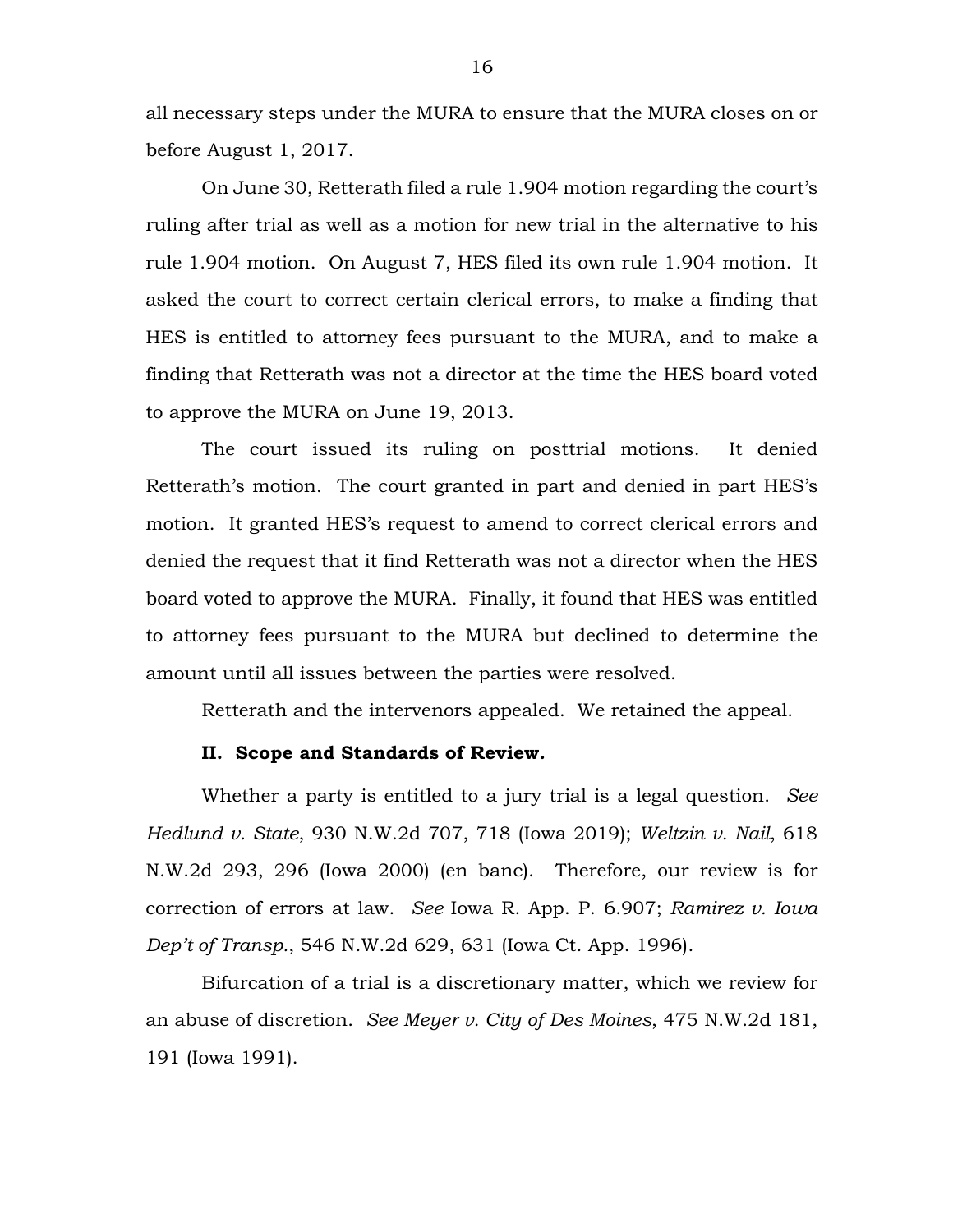We review summary judgment rulings for correction of errors at law. *Hedlund*, 930 N.W.2d at 715. We review the summary judgment record in the light most favorable to the nonmoving party, "consider[ing] on behalf of the nonmoving party every legitimate inference that can be reasonably deduced from the record." *Phillips v. Covenant Clinic*, 625 N.W.2d 714, 717–18 (Iowa 2001) (en banc). Our review is "limited to whether a genuine issue of material fact exists and whether the district court correctly applied the law." *Pillsbury Co. v. Wells Dairy, Inc.*, 752 N.W.2d 430, 434 (Iowa 2008).

Likewise, our review of the district court's contract interpretation and construction is at law. *See Peak v. Adams*, 799 N.W.2d 535, 543 (Iowa 2011). In the contractual context,

[i]nterpretation involves ascertaining the meaning of contractual words; construction refers to deciding their legal effect. Interpretation is reviewed as a legal issue unless it depended at the trial level on extrinsic evidence. Construction is always reviewed as a law issue.

*Id.* (quoting *Fashion Fabrics of Iowa, Inc. v. Retail Inv'rs Corp.*, 266 N.W.2d 22, 25 (Iowa 1978)). Here, the district court's interpretation of HES's operating agreement did not depend on extrinsic evidence.

We review rulings on evidentiary matters and evidentiary sanctions for abuse of discretion. *Jensen v. Sattler*, 696 N.W.2d 582, 589 (Iowa 2005).

HES's breach of contract claim and request for specific performance were tried in equity. Therefore, our standard of review is de novo. *Breitbach v. Christenson*, 541 N.W.2d 840, 843 (Iowa 1995) (en banc).

Rulings on motions for continuance and motions to reopen evidence are discretionary and are, therefore, reviewed for an abuse of discretion. *State v. Teeters*, 487 N.W.2d 346, 348 (Iowa 1992) (en banc).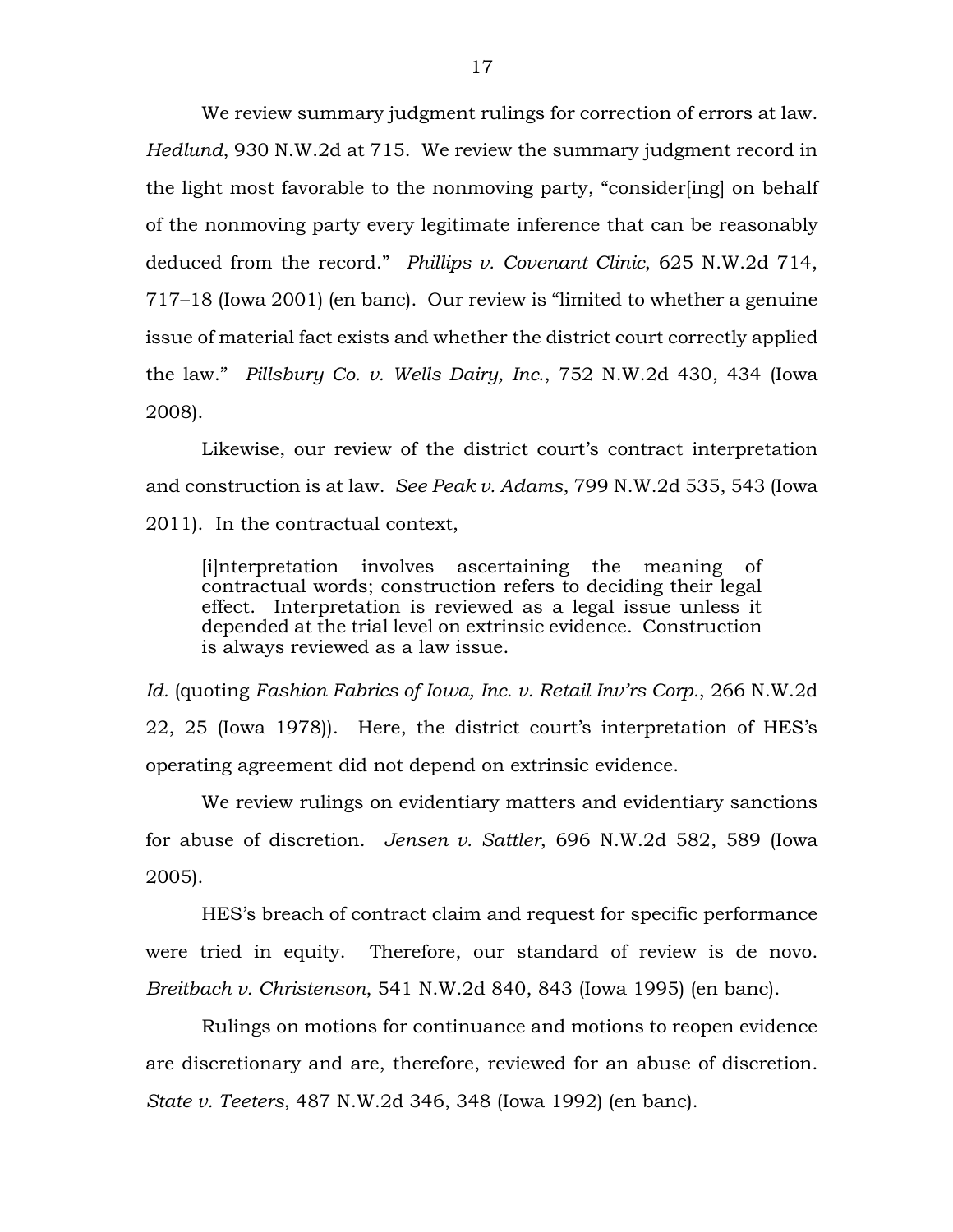Review of a district court's grant of attorney fees is for an abuse of discretion. *NevadaCare, Inc. v. Dep't of Human Servs.*, 783 N.W.2d 459, 469 (Iowa 2010). Likewise, we review district court decisions on whether to impose sanctions under Iowa Rule of Civil Procedure 1.413 for abuse of discretion. *Barnhill v. Iowa Dist. Ct.*, 765 N.W.2d 267, 272 (Iowa 2009). In our review, we will correct erroneous applications of law. *NevadaCare*, 783 N.W.2d at 469; *Barnhill*, 765 N.W.2d at 272.

#### **III. Issues.**

Retterath and the intervenors raise a myriad of issues on appeal. They are (1) whether the district court erred in striking Retterath's jury demand, (2) whether the court erred in bifurcating the issues for trial, (3) whether membership approval of the MURA was required under HES's operating agreement or Iowa law, (4) whether the court erred in denying Retterath's motion for evidentiary sanctions or a continuance, (5) whether the MURA is a valid and binding agreement, (6) whether HES is entitled to specific performance of the MURA, (7) whether the court erred in rejecting Retterath's affirmative defenses to the MURA, and (8) whether the court erred in awarding HES attorney fees and denying Retterath attorney fees.

# **IV. Whether the District Court Erred in Striking Retterath's Jury Demand.**

Retterath claims the district court erred in striking his jury demand in his original answer to HES's petition. We disagree.

"Generally, there is no right to a jury trial for cases brought in equity." *Hedlund*, 930 N.W.2d at 718. In determining whether a case is one in equity or at law, we look at the pleadings, relief sought, and essential nature of the cause of action. *Carstens v. Cent. Nat'l Bank & Tr. Co.*, 461 N.W.2d 331, 333 (Iowa 1990). However "the remedy sought is of minimal importance—it is the nature of the cause of action, *i.e.*, where the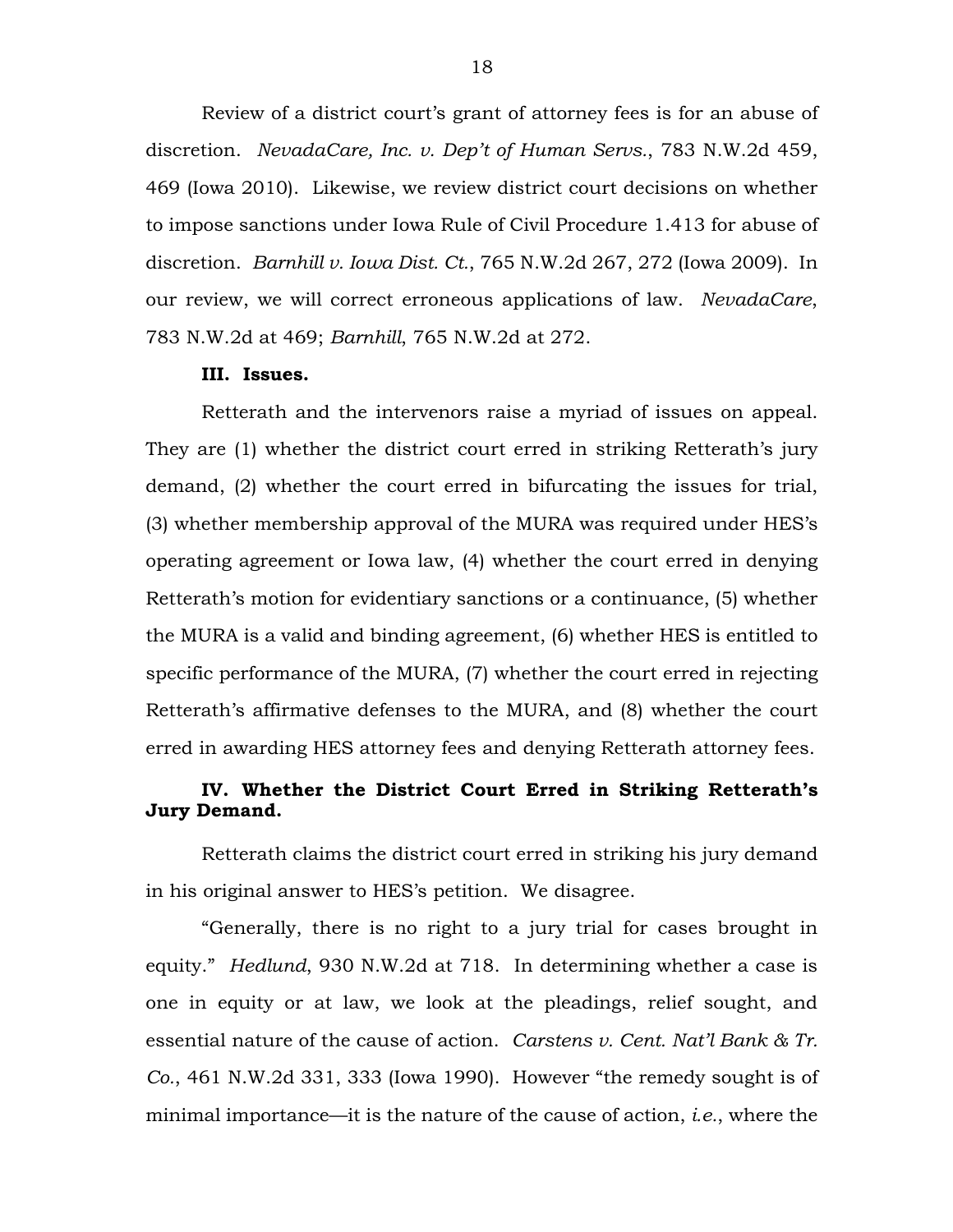case is properly docketed, that is the deciding factor." *Weltzin*, 618 N.W.2d at 297. Further, the commencement of an action in equity does not automatically deprive a party of the right to a trial by jury on "issues ordinarily triable to a jury." *Id.* (quoting *Carstens*, 461 N.W.2d at 333).

Here, the essential nature of HES's cause of action is legal because it is a breach of contract claim. *See Westco Agronomy Co. v. Wollesen*, 909 N.W.2d 212, 226 (Iowa 2017) (noting the action had become one at law, in part, because it was a contract dispute with each party alleging the existence of different contracts); *Van Sloun v. Agans Bros., Inc.*, 778 N.W.2d 174, 178 (Iowa 2010) ("Generally, an action on contract is treated as one at law." (quoting *Atlantic Veneer Corp. v. Sears*, 232 N.W.2d 499, 502 (Iowa 1975))).

We cannot, however, completely ignore the remedy sought or the pleadings. *See Carstens*, 461 N.W.2d at 333. In *Van Sloun*, we noted that when "both legal relief and equitable relief are demanded, the action is ordinarily classified according to what appears to be its primary purpose or its controlling issue." 778 N.W.2d at 179 (quoting *Mosebach v. Blythe*, 282 N.W.2d 755, 758 (Iowa Ct. App. 1979)). Although HES sought only equitable relief here, we can nevertheless consider the case's primary purpose or controlling issue for assistance. *See Berryhill v. Hatt*, 428 N.W.2d 647, 658 (Iowa 1988) (noting specific performance is an equitable remedy). Undoubtedly, HES's primary purpose in filing this breach of contract claim was to complete the extinguishment of Retterath's interest and influence in HES. As we determine below, damages are not an adequate remedy. And while breach of contract may be the identified cause of action, the controlling issue in this case is the proper remedy.

The district court correctly determined HES's claim should be tried in equity. Retterath "has no right to a trial by jury of law issues raised in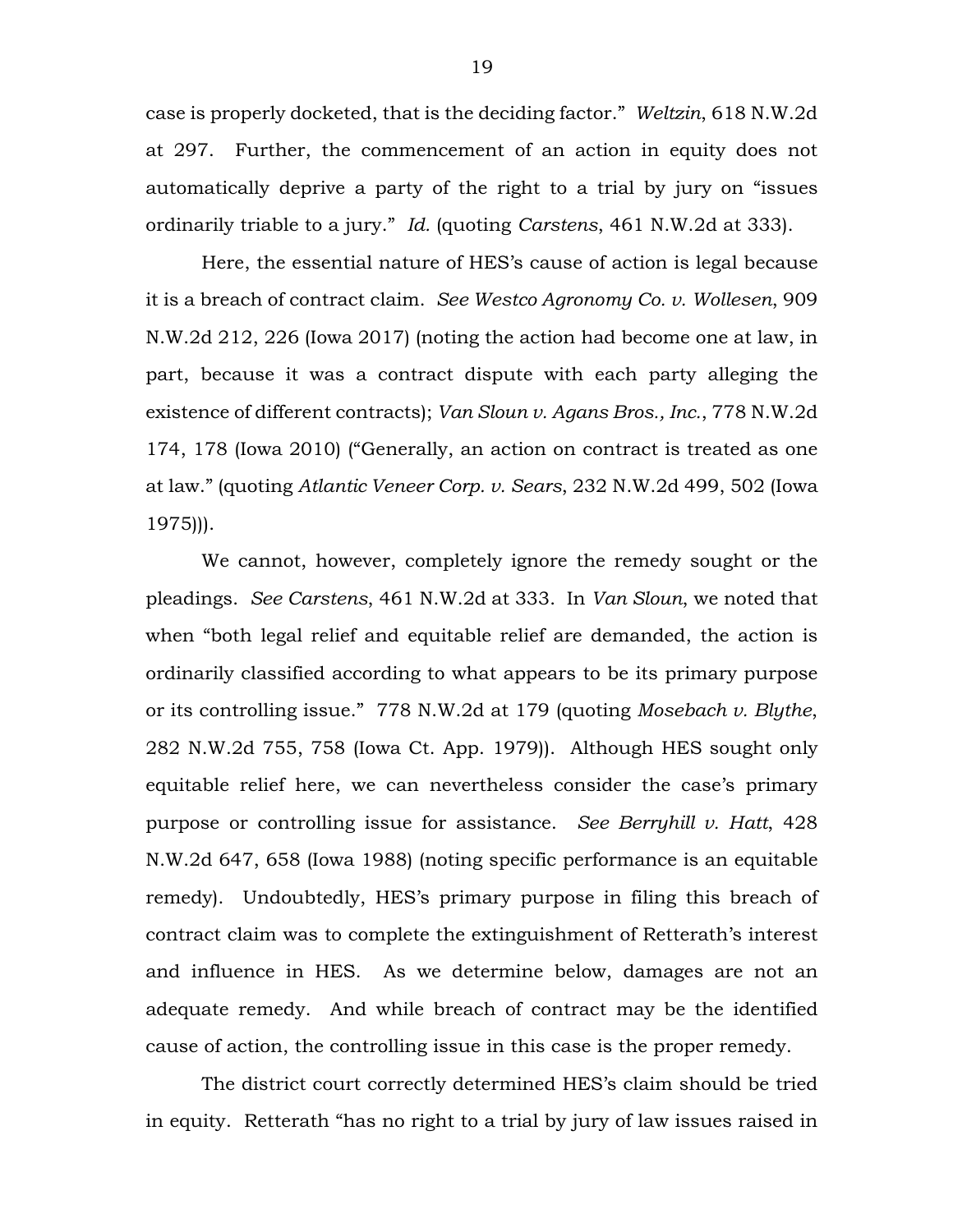the answer to an action properly brought in equity." *In re Marriage of Stogdill*, 428 N.W.2d 667, 670 (Iowa 1988). The court did not err in striking Retterath's jury demand or in denying his motion for new trial on this basis.

# **V. Whether the District Court Abused Its Discretion in Bifurcating the Issues for Trial.**

After the court allowed Retterath and the intervenors to amend their pleadings six months before trial, the district court bifurcated trial on the newly raised issues in the amended pleadings from trial on the issues raised in HES's petition and on Retterath's affirmative defenses thereto. Retterath and the intervenors both claim this was an abuse of discretion. We disagree.

Iowa Rule of Civil Procedure 1.914 permits the court to, "for convenience or to avoid prejudice, order a separate trial of any claim, counterclaim, cross-claim, cross-petition, or of any separate issue, or any number of them." Iowa R. Civ. P. 1.914. The district court bifurcated the issues to be tried, reasoning resolution of HES's specific performance claim and Retterath's defenses thereto "may well be dispositive of the entire dispute." We agree with the court's reasoning as all of Retterath's counterclaims against HES relate to or turn on the enforceability of the MURA. *See Westco Agronomy*, 909 N.W.2d at 227 ("We have several times expressed the view that the case which is most likely to dispose of the whole controversy should be tried first in order to avoid an unnecessary second trial." (quoting *Morningstar v. Myers*, 255 N.W.2d 159, 161 (Iowa 1977))). The court did not abuse its discretion in bifurcating the issues for trial.

We also find there is no merit to Retterath's or the intervenors' contentions that bifurcation was in error because both would have other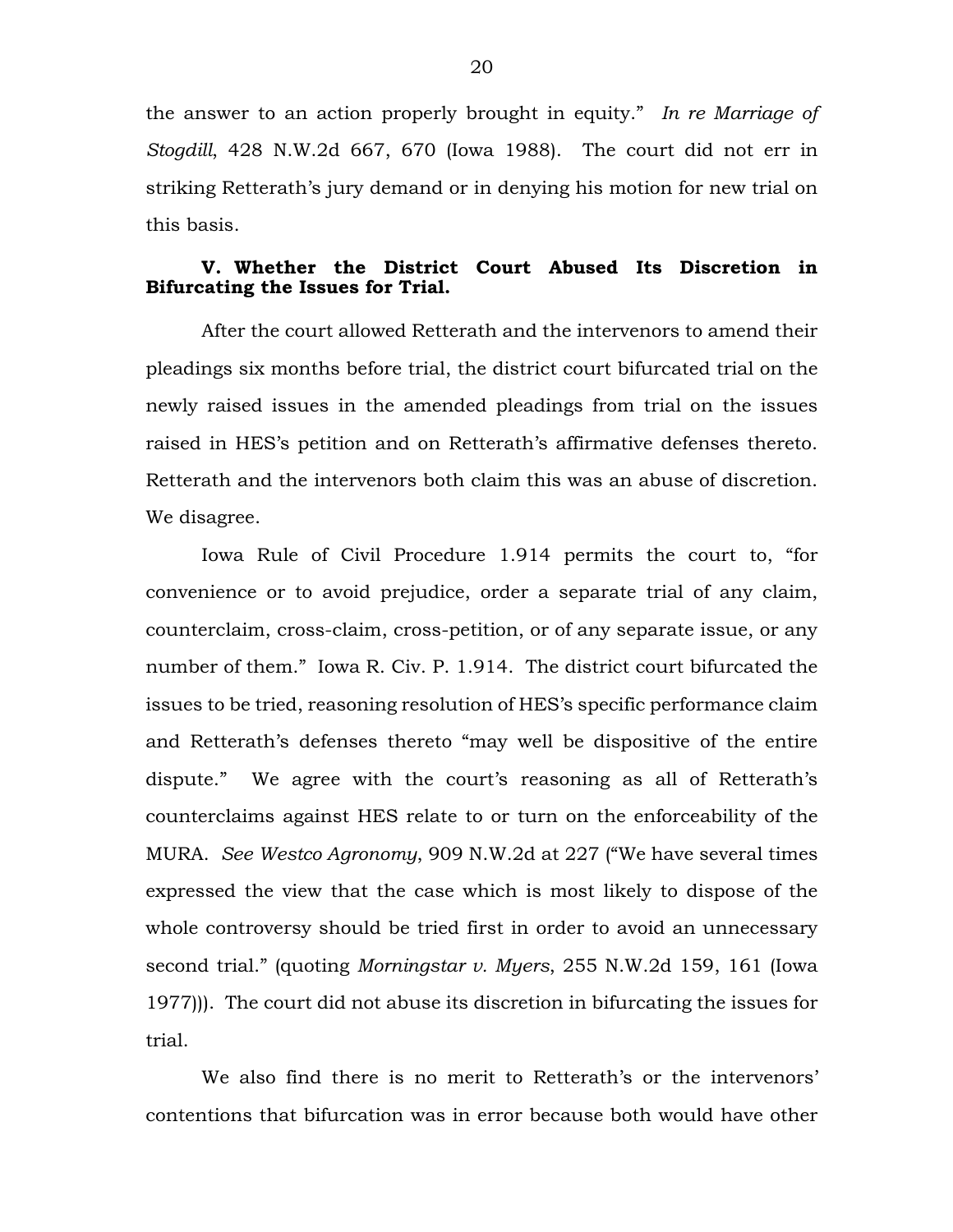claims remaining against third-party defendants, RSM US LLP (f/k/a McGladrey LLP) and the HES board, and HES, respectively. Under Iowa Rule of Civil Procedure 1.953, the court is permitted to enter separate judgment at different times against separate parties. That rule provides,

Where the action involves two or more parties, the court may, in its discretion, and though it has jurisdiction of them all, render judgment for or against some of them only, whenever the prevailing party would have been entitled thereto had the action involved the prevailing party alone, or whenever a several judgment is proper; leaving the action to proceed as to the other parties.

Iowa R. Civ. P. 1.953. Under that rule, the court is allowed to render judgment against Retterath on HES's specific performance claim and his defenses thereto regardless of any related claims Retterath might still have against RSM or HES's individual board members and officers (i.e., parties other than HES) and regardless of any claims the intervenors (i.e., parties other than HES or Retterath) have against HES. *See also id.* r. 1.456 ("Where judgment in the original case can be entered without prejudice to the rights in issue under a cross-petition, cross-claim or counterclaim, it shall not be delayed thereby.").

The intervenors cite to *In re Marriage of Thatcher*, where we appeared to limit rule 1.953 by stating that the court may not "enter serial final judgments at different times in a single action between two parties, except for collateral matters such as cost or fee awards." 864 N.W.2d 533, 540 (Iowa 2015). Therefore, according to the intervenors, the district court erred in purporting to enter a final judgment on the specific performance and affirmative defense parts of the case because it had not resolved the rest of the case between HES and Retterath.

The intervenors read too much into our statement in *Marriage of Thatcher*. Although we used the phrase "single action" in that case,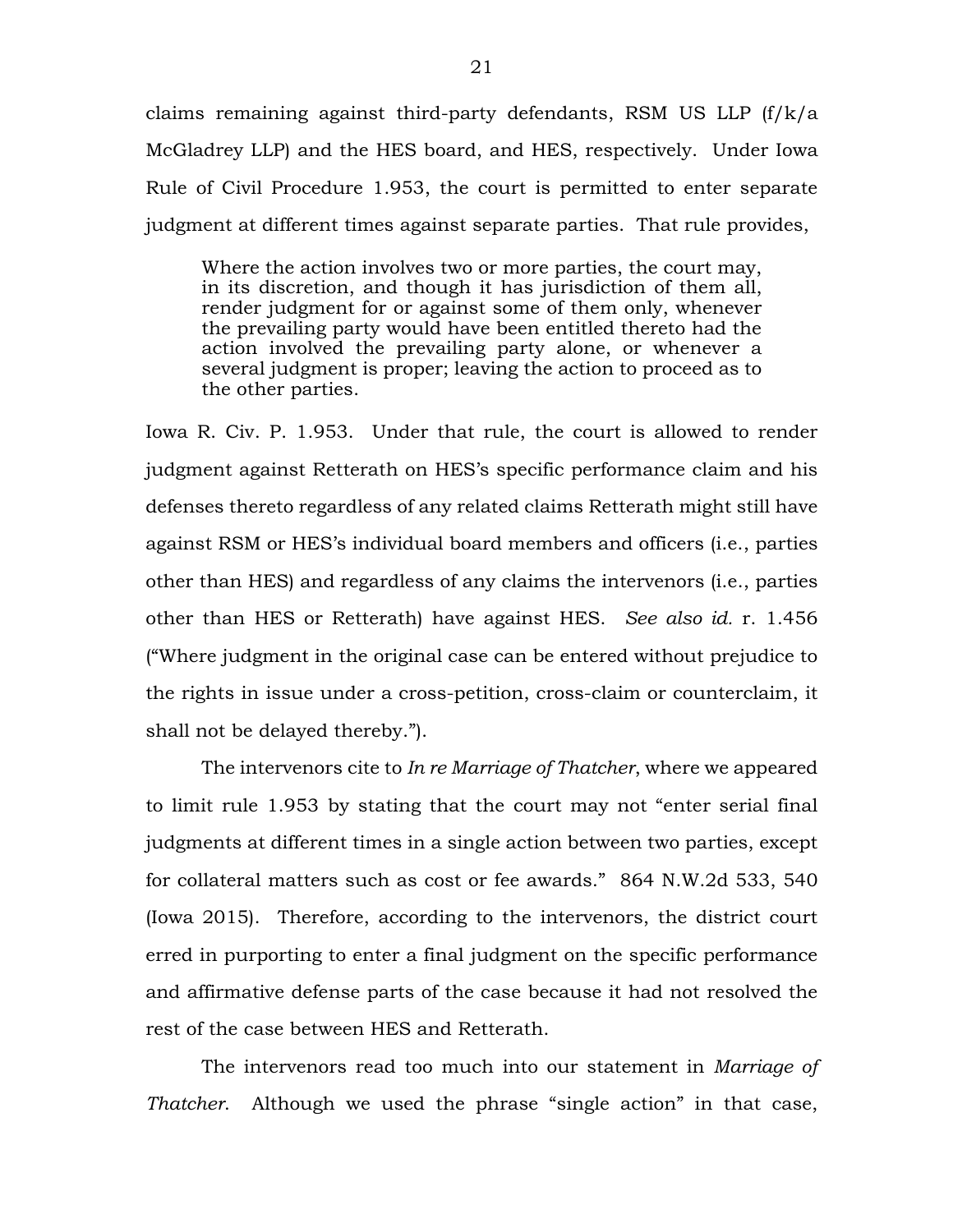reading that language in context with the rest of that case's discussion indicates that phrase really meant "single cause of action." *See id.* at 539– 40. Accordingly, our statement in *Marriage of Thatcher* should be read as meaning the rules of civil procedure do not allow district courts to enter serial final judgments at different times in a single *cause of* action between two parties. *See id.* at 540. That understanding of our statement in *Marriage of Thatcher* also accords with our caselaw holding

[t]wo final orders are possible in a single case, one putting it beyond the power of the court to put the parties in their original positions in relation to a specific issue, and the other adjudicating remaining issues in the case.

*Lyon v. Willie*, 288 N.W.2d 884, 887 (Iowa 1980).

In *Lyon*, the plaintiffs filed for summary judgment on their petition's specific performance count and damages count. *Id.* at 886. The district court granted summary judgment on the specific performance count, ordering the defendant to turn over his stock to the plaintiffs so the plaintiffs could carry out the transfer of that stock to the third-party purchaser, but reserved the damages count for trial. *Id.* We held the partial summary judgment was a final judgment. *Id.* at 887.

"Ordinarily a final judgment conclusively adjudicates all the rights of the parties" and "[s]uch an adjudication puts it beyond the power of the court to place the parties in their original positions." *Id.* at 886. But "it is possible for an order to put it beyond the power of the court to return the parties to their original positions even though it does not conclusively adjudicate all the rights of the parties." *Id.* The partial summary judgment order in *Lyon* was such an order because, if the order were effectuated, the court would lack the authority, without a new lawsuit, to order the thirdparty purchaser to return the stock. *Id.* at 886–87. We held that in such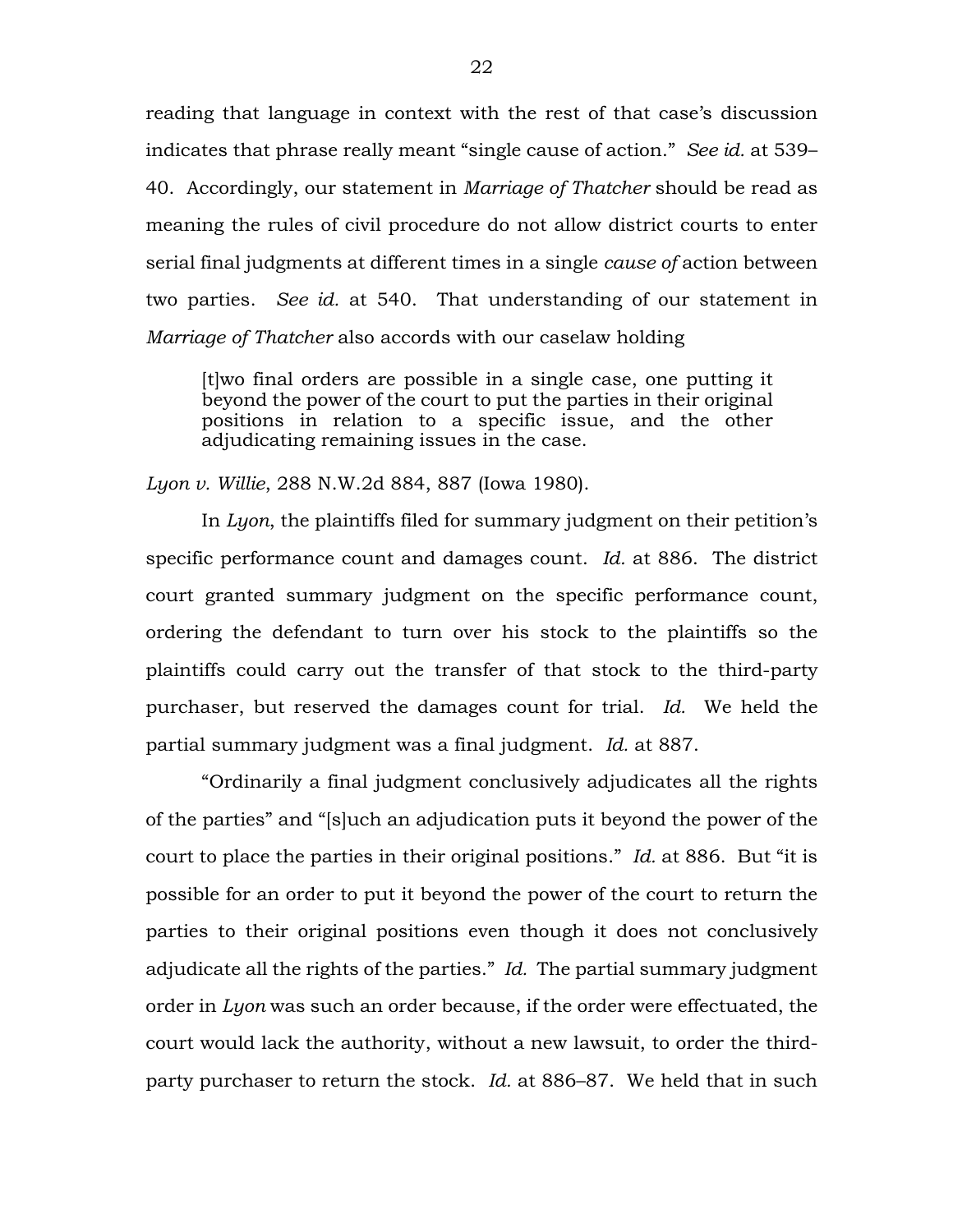a situation, the requirement of full adjudication before appeal gave way and that two final judgments were possible in that single case. *Id.* at 887.

In contrast, the bifurcated final judgments in *Marriage of Thatcher* adjudicated separate parts—(1) whether the marriage was dissolved and (2) the property distribution—of one cause of action—a petition for marriage dissolution. 864 N.W.2d at 539–40. Moreover, *Marriage of Thatcher* is distinguishable from the instant case because we held in *Marriage of Thatcher* that an Iowa Code provision, which requires the division of property and the decree of dissolution be contemporaneous, superseded rules 1.914's and 1.953's bifurcation and separate judgments allowances; there is no analogous statute applicable in the instant case. *See id.*

The district court did not abuse its discretion in bifurcating the issues for trial. Nor did the bifurcation lead to a procedural fallacy.

## **VI. Whether Membership Approval of the MURA Was Required Under HES's Operating Agreement or Iowa Law.**

**A. Whether Membership Approval Is Required Under HES's Operating Agreement.** Iowa law dictates that an LLC is bound by its operating agreement. Iowa Code § 489.111(1) (2013). At issue, here, is whether certain provisions of HES's operating agreement or public policy require membership approval of the MURA.

"The cardinal rule of contract interpretation is the determination of the intent of the parties at the time they entered into the contract." *C & J Vantage Leasing Co. v. Wolfe*, 795 N.W.2d 65, 77 (Iowa 2011). The language the parties used is the most important evidence of their intentions, and therefore, we endeavor to give effect to all language of the contract. *Id.*; *NevadaCare*, 783 N.W.2d at 466. But "[w]ords and other conduct are interpreted in the light of all the circumstances, and if the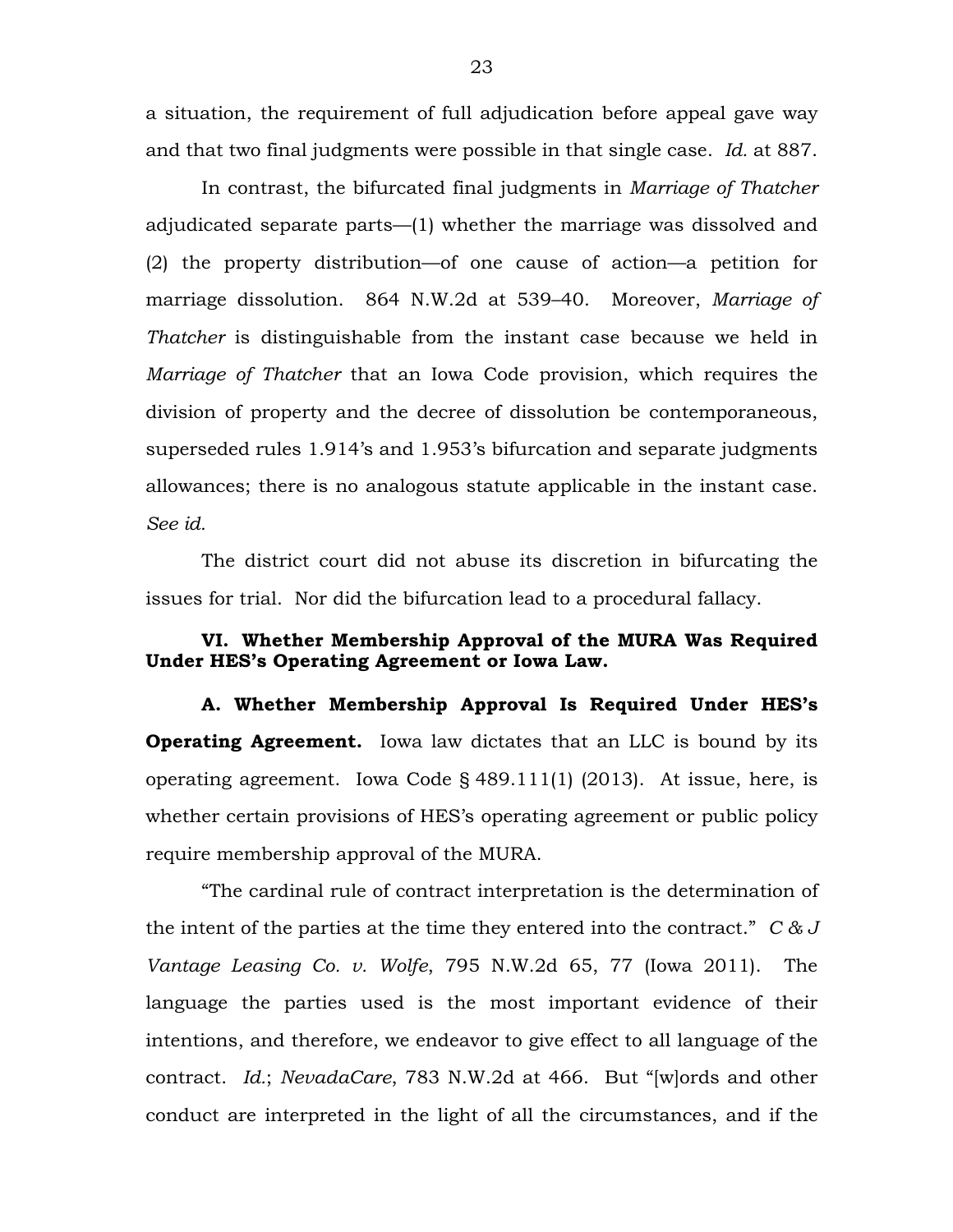principal purpose of the parties is ascertainable it is given great weight." *Fausel v. JRJ Enters., Inc.*, 603 N.W.2d 612, 618 (Iowa 1999) (quoting Restatement (Second) of Contracts § 202(1), at 86 (Am. Law Inst. 1981)); *accord Pillsbury Co.*, 752 N.W.2d at 436.

We rely on the general rules of contract interpretation from the Restatement as guides in the process of interpretation. *Pillsbury Co.*, 752 N.W.2d at 436; *see* Restatement (Second) of Contracts § 202, at 86 (providing rules in aid of interpretation). "The rules do not depend on a determination that there is an ambiguity, but we use them to determine 'what meanings are reasonably possible as well as in choosing among possible meanings.' " *Pillsbury Co.*, 752 N.W.2d at 436 (quoting *Fausel*, 603 N.W.2d at 618).

Retterath and the intervenors first contend that section 5.6(b)(v) mandates membership approval of the MURA. Section 5.6 lays out the restrictions on the authority of HES's directors. It provides in relevant part,

(b) The Directors shall not have authority to, and they covenant and agree that they shall not cause the Company to, without the consent of a majority of the Membership Voting Interests:

(v) Cause the Company to acquire any equity or debt securities of any Director or any of its Affiliates, or otherwise make loans to any Director or any of its Affiliates.

. . . .

Retterath and the intervenors argue that Retterath's units are "equity securities" under section  $5.6(b)(v)$  and that section  $5.6(b)(v)$  requires membership approval to acquire HES units. We disagree.

Another provision of the operating agreement specifically covers reacquisition of units. Section 5.16(vii) provides,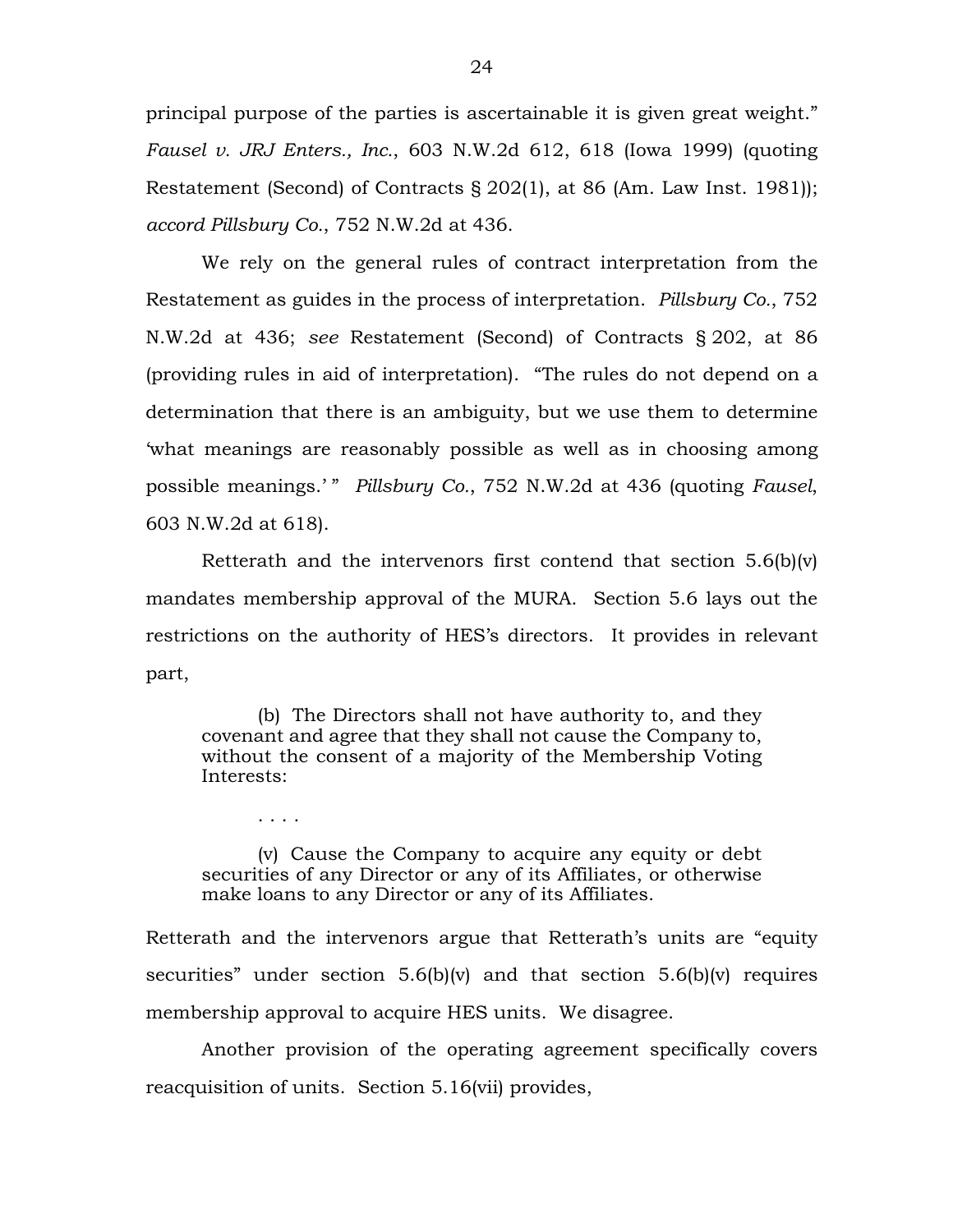Board committees may exercise only those aspects of the Directors' authority which are expressly conferred by the Directors by express resolution. Notwithstanding the foregoing, however, a committee may not, under any circumstances: . . . (vii) authorize or approve the *reacquisition* of Units, except according to a formula or method prescribed by the Directors . . . .

(Emphasis added.) This provision gives the directors the authority to authorize and approve reacquisition of member units without membership approval.

When considering section 5.6(b)(v) and section 5.16(vii) in conjunction, it does not make sense that the directors could reacquire any member's or director's units without membership approval under section 5.16 but would need membership approval to acquire any of the directors' HES units—i.e., equity securities in HES—under section 5.6(b)(v). *See, e.g.*, *Iowa Fuel & Minerals, Inc. v. Iowa State Bd. of Regents*, 471 N.W.2d 859, 863 (Iowa 1991) ("[W]hile words [of a contract] are to be given their ordinary meaning, particular words and phrases in a contract are not to be interpreted in isolation."). Accordingly, "acquire" as used in section 5.6(b)(v) cannot require membership approval when HES reacquires its units.

Retterath and the intervenors argue that section 5.16 is a general provision so it cannot limit section 5.6(b)(v), which is a specific provision. HES disagrees, arguing that the express and specific language of section 5.16 of the operating agreement grants the board of directors the sole authority for reacquiring a member's units.

One principle of contract construction is that "when a contract contains both general and specific provisions on a particular issue, the specific provisions are controlling." *Id.* at 863. Retterath and the intervenors contend that section 5.6(b)(v) is a specific provision because section 5.6(b)(v) is the only provision in the operating agreement that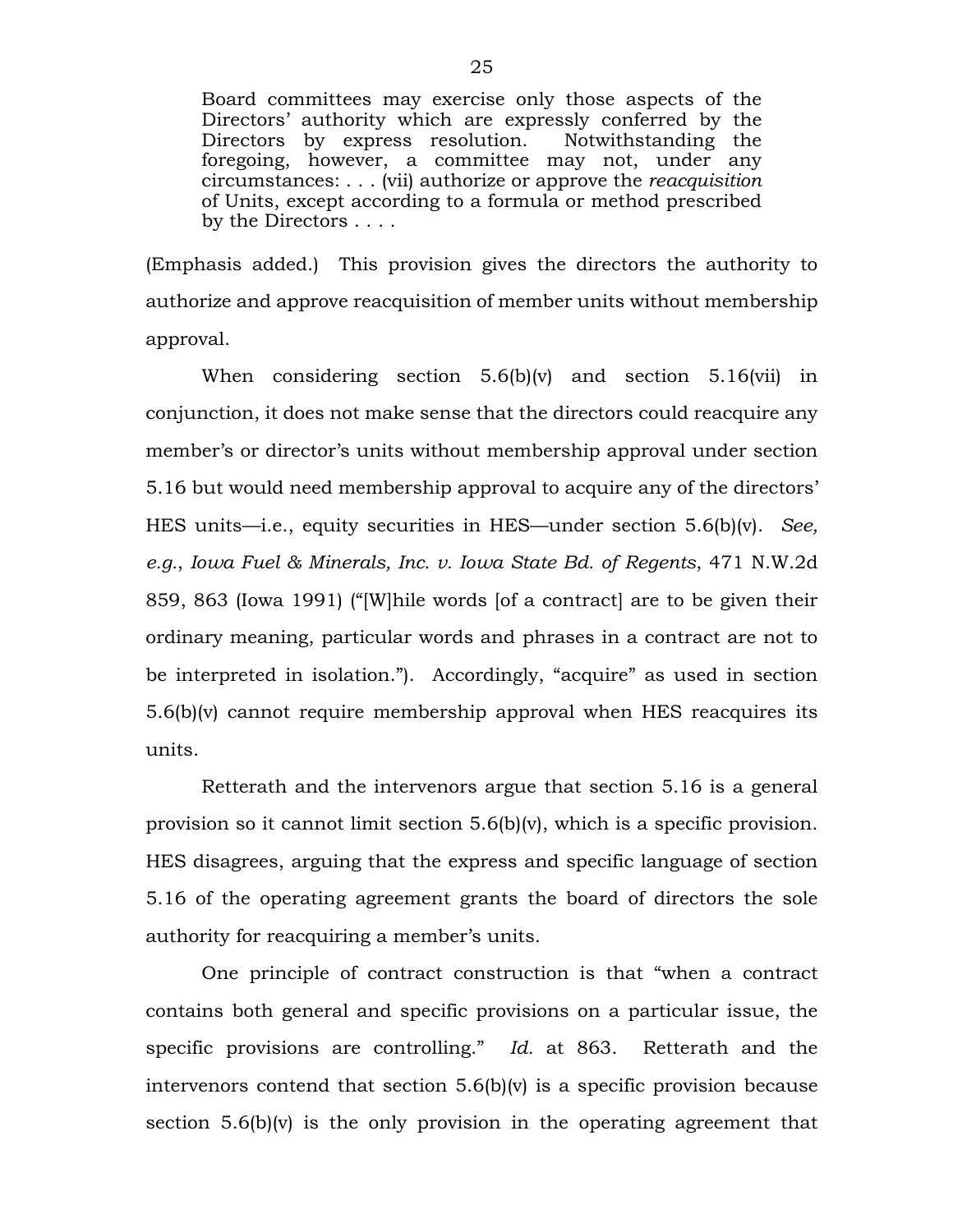dictates how HES—through its directors—may acquire any equity security of a director and because section 5.6 is the only provision that specifically applies to the authority of the directors. In contrast, they argue, section 5.16 is just one of many provisions that apply to members generally. We do not find these arguments persuasive.

First, other provisions of the operating agreement apply specifically to the authority of the directors. For example, section 5.4 provides a list of actions the directors are authorized to perform, section 5.5 allows the directors to authorize one director to act as the agent of HES, and section 5.16 authorizes the directors to create committees. Moreover, whether section 5.6(b)(v) is the only provision that specifically applies to the authority of the directors is not illuminating on whether the actual language used in section 5.6(b)(v) requires membership approval before HES may acquire a director's equity securities.

Second, section 5.6(b)(v) and section 5.16 are both specific and general in their own right. Section 5.6(b)(v) addresses the directors' authority to acquire any equity securities of a director—i.e., of a specific member—and section 5.16 addresses the authority of a committee created by the directors to reacquire any member's units—i.e., a specific type of equity security. Thus under Retterath and the intervenors' reasoning, different portions of each provision would control different portions of the other provision. Such a result does not make sense.

We agree with the district court that section 5.6(b)(v) only applies when HES is acquiring equity or debt securities other than its own units, and section 5.16 controls when HES acquires its own units.

Retterath next argues that section 4.1, and impliedly section 5.6(a)(ii), of the operating agreement require membership approval on the MURA. Section 4.1 authorizes the directors to make distributions "to the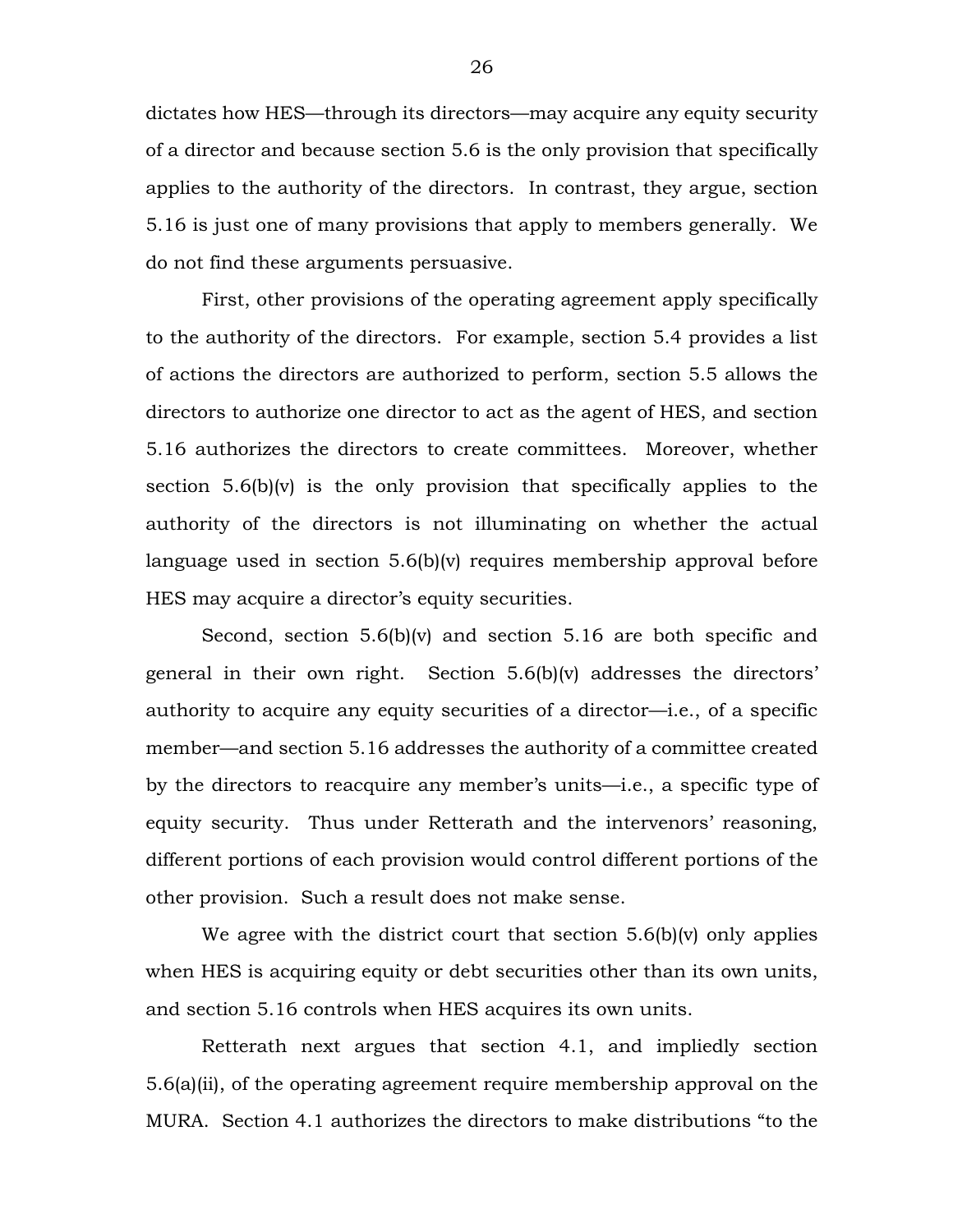Unit Holders in proportion to Units held." Section 5.6(a)(ii) prohibits the directors from "[k]nowingly engag[ing] in any act in contravention of this Agreement . . . , except as otherwise provided in this Agreement" without unanimous consent of the members.

Retterath argues that the two \$15 million payments to him qualify as "liquidating distributions" and because HES is making a distribution solely to him and not the other HES members in proportion to units held, the directors are violating section 4.1. And therefore section 5.6(a)(ii) requires the directors to have unanimous membership consent in order to violate section 4.1.

This argument is unpersuasive because liquidating distributions are not the kind of distributions that section 4.1 contemplates. Section 4.1 specifically authorizes the directors to "make distributions of Net Cash Flow." The term "net cash flow" is defined in the operating agreement to mean

the gross cash proceeds of the Company less the portion thereof used to pay or establish reserves for Company expenses, debt payments, capital improvements, replacements and contingencies, all as reasonably determined by the Directors. "Net Cash Flow" shall not be reduced by Depreciation, amortization, cost recovery deductions or similar allowances, but shall be increased by any reductions of reserves previously established.

The funds HES was to use to pay Retterath for his units were not a distribution of HES's net cash flow.

Moreover, the testimony of attorney Joseph Leo established "liquidating distribution" is a legal term used in the tax code. Nothing in section 4.1 of the operating agreement or in any other provision of the agreement indicates that the term "distribution" as used in section 4.1 is a technical, legal term or that, even though it is not a technical, legal term, it includes a specific, technical term used in tax law.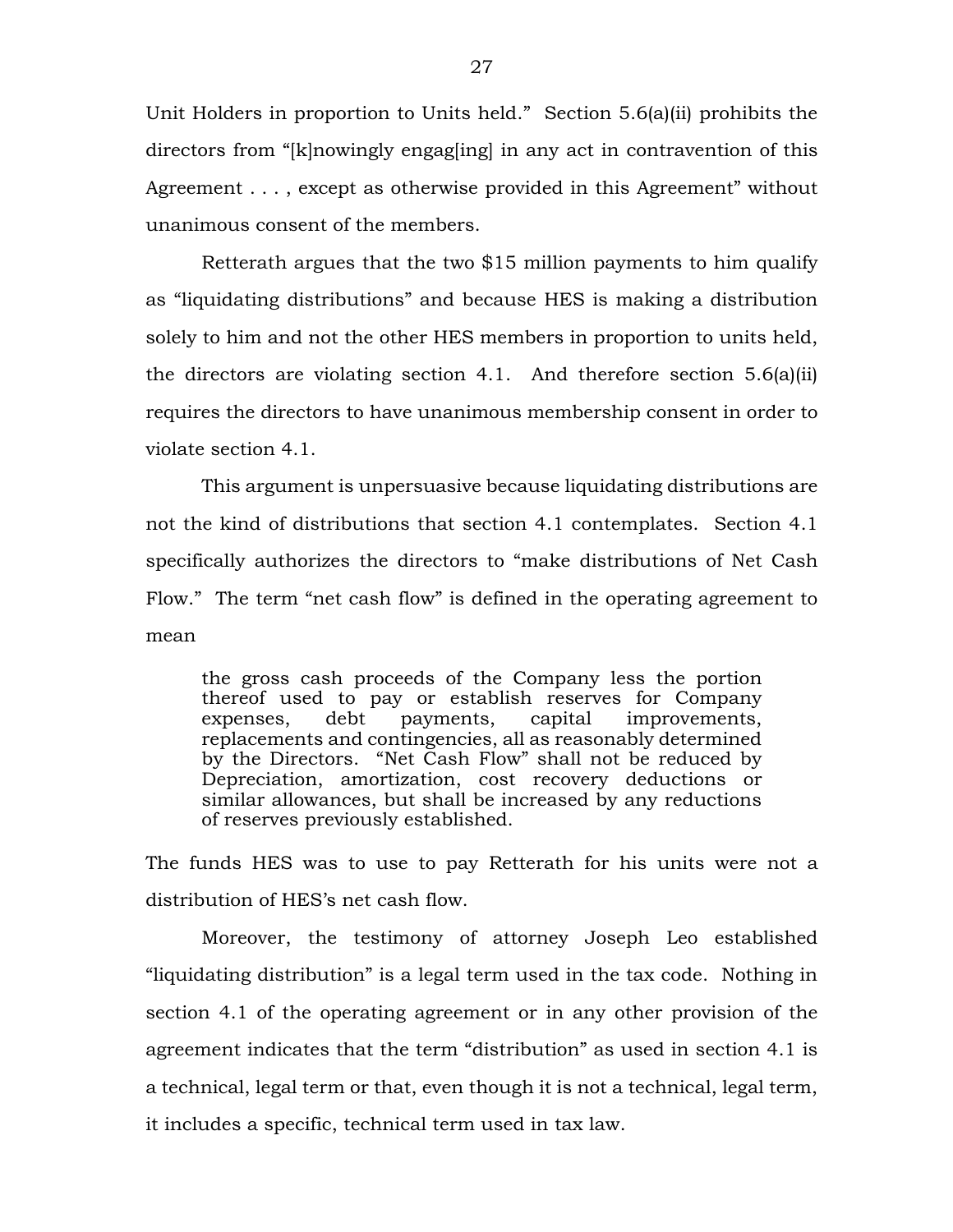**B. Whether Membership Approval Is Required Under Iowa Law.** Retterath and the intervenors next claim that membership approval is required under Iowa common law and Iowa Code chapter 489. Retterath claims that Iowa Code section 489.407(3)(*d*)(3) required consent of all members before HES could approve the MURA because the MURA was outside HES's ordinary activities.

1. *Membership approval under Iowa Code section 489.407(3)(d)(3).* Section 489.407 provides in relevant part,

3. In a manager-managed limited liability company, all of the following rules apply:

. . . .

*d*. The consent of all members is required to do any of the following:

. . . .

(3) Undertake any other act outside the ordinary course of the company's activities.

Iowa Code § 489.407(3)(*d*)(3). Retterath and the intervenors argue that HES's actions regarding the MURA were outside the ordinary course of HES's activities. However, neither indicates what the ordinary course of HES's activities is nor otherwise provides any argument regarding why MURA-related actions are outside of the ordinary course of HES's activities. Nor does either provide any record or legal citations, indicating negotiating, preparing, and executing a repurchase agreement is beyond an LLC's ordinary course of activities. Based on the lack of argument on this issue, it is waived on appeal. Iowa R. App. P. 6.903(2)(*g*).

Nevertheless, even if it has not been waived, the operating agreement suggests actions related to a repurchase agreement are not outside HES's ordinary course of activities. For example, section 1.3 of the operating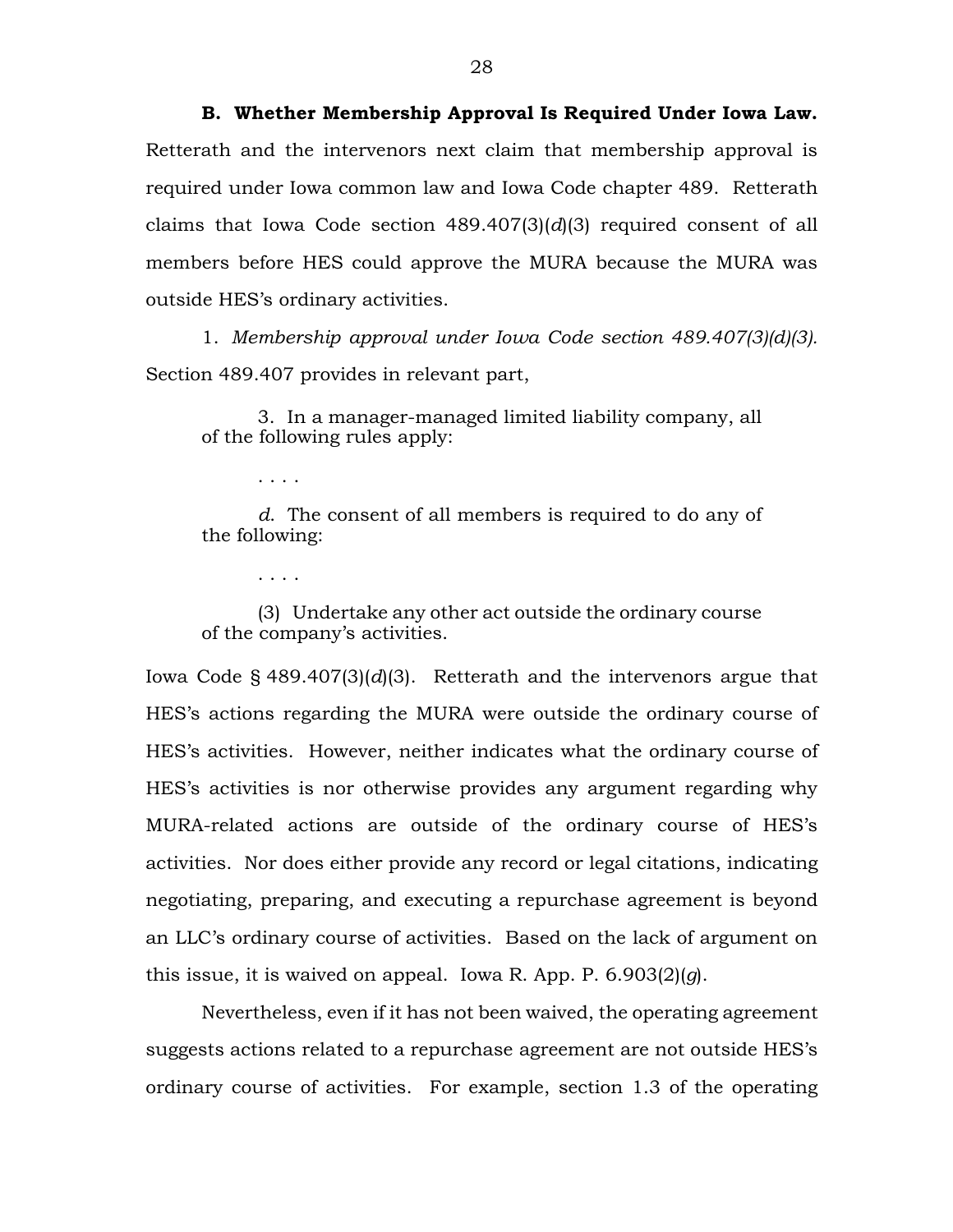agreement details the purposes and powers of HES and provides in relevant part,

The nature of the business and purposes of the Company are to: . . . (iii) engage in any other business and *investment activity* in which an Iowa limited liability company may lawfully be engaged, as determined by the Directors. The Company has the power to do any and all acts necessary, appropriate, proper, advisable, incidental or convenient to, and in furtherance of, the purposes of the Company . . . .

(Emphasis added.) Repurchasing a member's units in the LLC is analogous to engaging in transactions for interest in an LLC, which is an investment activity in which an Iowa LLC may engage. Section 5.4 of the operating agreement details ways in which HES directors may engage in transactions. Section 5.4(a) enumerates actions the directors are authorized to perform, including conducting HES's business, carrying on HES's operations, and having and exercising the powers granted by Iowa Code chapter 489 to effect the purposes for which HES is organized. Section 5.4(b) authorizes directors to "[a]cquire by purchase, lease or otherwise . . . personal property which may be necessary, convenient, or incidental to the accomplishment of the purposes of the Company." Section 5.4(d) allows directors to execute agreements and contracts in connection with the management, maintenance, and operation of HES's business and affairs. Section 5.4(j) permits directors to carry out contracts necessary to, incidental to, or connected with the purposes of HES as may be lawfully performed by an LLC under Iowa law. And section 5.4(k) authorizes taking or not taking actions "not expressly proscribed or limited by this Agreement or the Articles" to accomplish HES's purposes.

2. *Membership approval required because only a principal can ratify the unauthorized act of an agent under Iowa law.* Between June 11 and June 13, 2013, the chairman of HES's board of directors emailed Retterath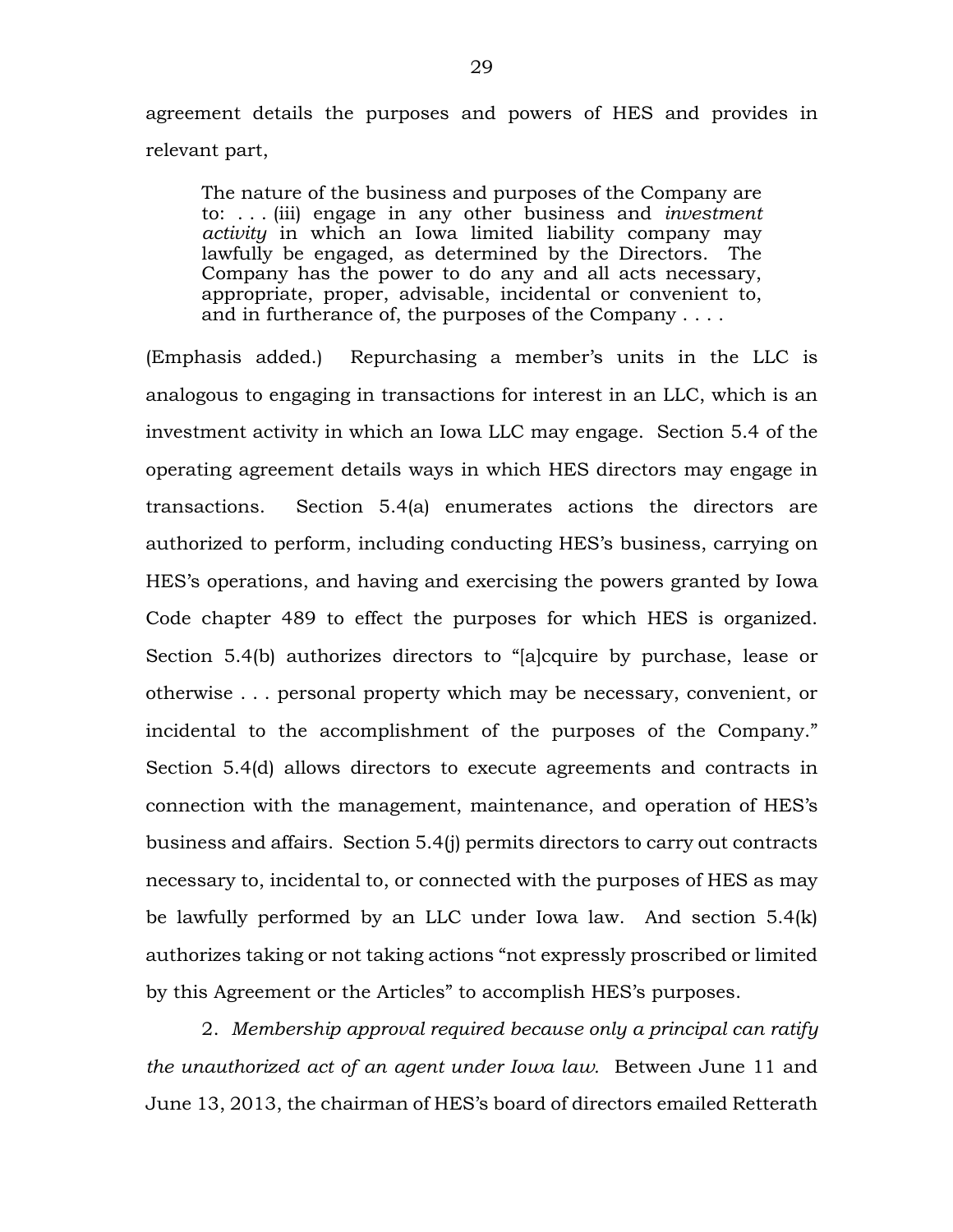three versions of a draft MURA. On June 13, the chairman presigned and emailed Retterath what would be the final draft of the MURA. Retterath signed that draft. However, the board had not authorized the chairperson to sign the MURA at the time he did. On June 19, the board ratified the MURA and approved the chairman's signature.

The intervenors argue that the board could not ratify the unauthorized acts of an agent—the June 11 offer and the chairman's acts on June 13—because the board was not the principal but, rather, the members are the principal. Under Iowa Code section 489.110,

The operating agreement may specify the method by which a specific act or transaction that would otherwise violate the duty of loyalty may be authorized or ratified by one or more disinterested and independent persons after full disclosure of all material facts.

Iowa Code § 489.110(5). The intervenors argue that the directors causing HES to acquire a director's equity securities in HES qualifies as insider or self-dealing, which Iowa law has indicated violates the duty of loyalty. *Cf. Rowedder ex rel. Cookies Food Prods., Inc. v. Lakes Warehouse Distrib., Inc.*, 430 N.W.2d 447, 452 (Iowa 1988) ("Corporate directors and officers may under proper circumstances transact business with the corporation including the purchase or sale of property, but it must be done in the strictest good faith and with full disclosure of the facts to, and the consent of, all concerned." (quoting *Des Moines Bank & Tr. Co. v. George M. Bechtel & Co.*, 243 Iowa 1007, 1081, 51 N.W.2d 174, 216 (1952))); *Harvey v. Leonard*, 268 N.W.2d 504, 512 (Iowa 1978) (noting general rule that "trustees are prohibited from engaging in self-dealing transactions with the trust and from obtaining personal advantage from their dealings with trust property" and holding that trustee breached his duty of loyalty to the trust when he accepted stock issued to him, knowing that a consequence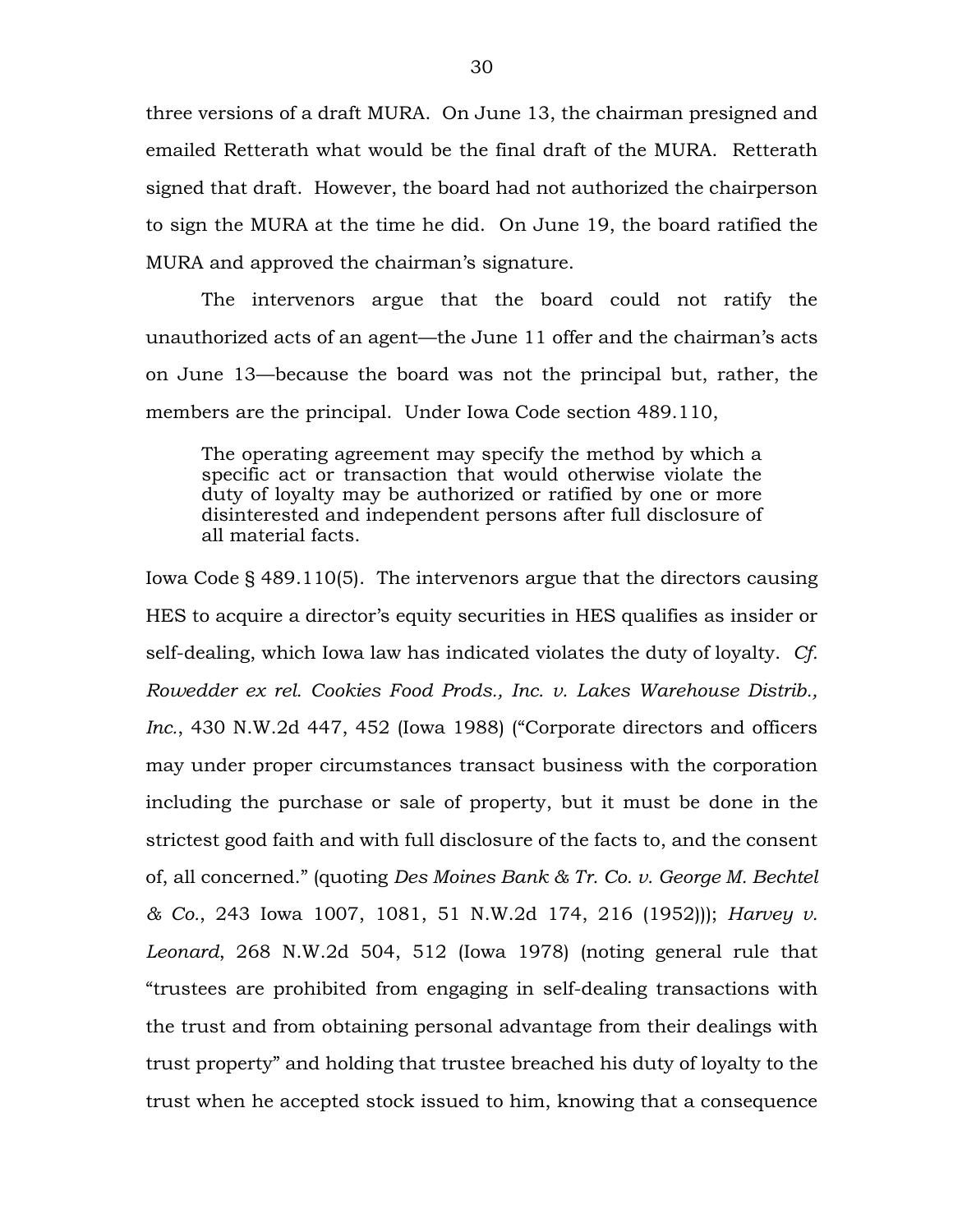of such was to reduce the trust's control of the company that issued the stock). They contend that section  $5.6(b)(v)$ 's requirement of membership approval is the operating agreement's specified method of authorizing or ratifying the act that would otherwise violate the duty of loyalty. Thus, they conclude, in this situation, the principal is the membership, not the board.

The intervenors' contention is without merit. As discussed above, the verb "acquire" in section 5.6(b)(v) does not include the verb "reacquire" and, therefore, section 5.6(b)(v) does not apply to HES's "reacquisition" of a director's or affiliate's HES units. Accordingly, the board was not acting as an agent but rather as the principal.

**C. Conclusion.** Retterath's and the intervenors' arguments that HES's operating agreement, Iowa common law, and Iowa Code chapter 489 require membership approval of the MURA are not persuasive. We, therefore, hold that membership approval of the MURA was not required. The district court did not err in granting summary judgment in favor of HES on this issue or in rejecting Retterath's argument on this issue at trial.

## **VII. Whether the District Court Erred in Denying Retterath's Motion for Evidentiary Sanctions or a Continuance.**

Less than two weeks before trial, HES produced roughly 200 pages of documents that it characterized as bank approvals or waivers from HFSB regarding HES's intended buyback of Retterath's units.[3](#page-30-0) Retterath contends the district court abused its discretion in denying his motion to

<span id="page-30-0"></span> <sup>3</sup>Some of these documents were offered as exhibits at trial. However, other than exhibit 32, Retterath provides essentially zero indication on which exhibits these documents became.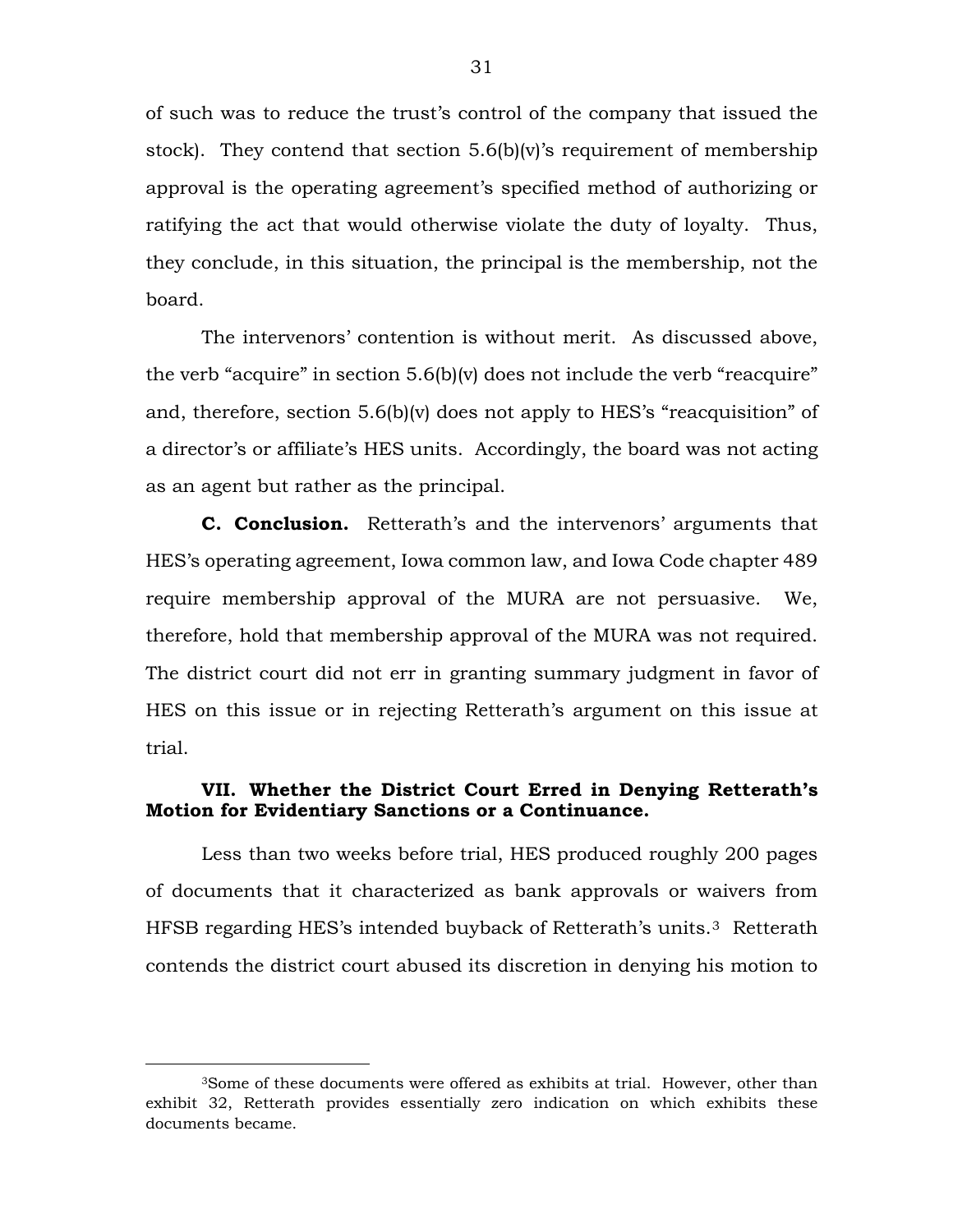exclude those documents or, in the alternative, for a continuance to allow for further discovery. We find no abuse of discretion.

First, Retterath asserts that he clearly asked for the information in those documents—namely, proof of bank approval for financing the MURA—in the February 19, 2016, September 30, 2016, and other discovery requests he served on HES. A review of the discovery he cites to in the record reveals otherwise.

In none of the discovery in the record did Retterath specifically and clearly request documentation or proof that HES received lender approval and obtained the financing necessary to repurchase his units. In response to several of Retterath's requests for admission, HES admitted that it received approval from its primary lender and obtained the financing necessary to repurchase his units as contemplated in the MURA. But Retterath merely asked for all documents that support any *denials* made in HES's responses to his request for admissions.

Indeed, Retterath did not specifically and clearly request documentation of this nature until less than one month before trial. On December 20, 2016, he served deposition subpoenas on HES directors who were being deposed the next two days. Pursuant to the deposition subpoena, deponents were directed to have with them certain documents, including,

1. Bank statements for all accounts held by HES reflecting cash on hand from June 13, 2013, through January 31, 2014.

2. Any Notices to Home Federal Savings Bank between July 1, 2013, to August 5, 2013, requesting payment or transfers of funds to Steve Retterath or to accounts owned or controlled by HES.

3. Documentation relating to any credit facility upon which HES could borrow funds between July 1, 2013, and August 5, 2013.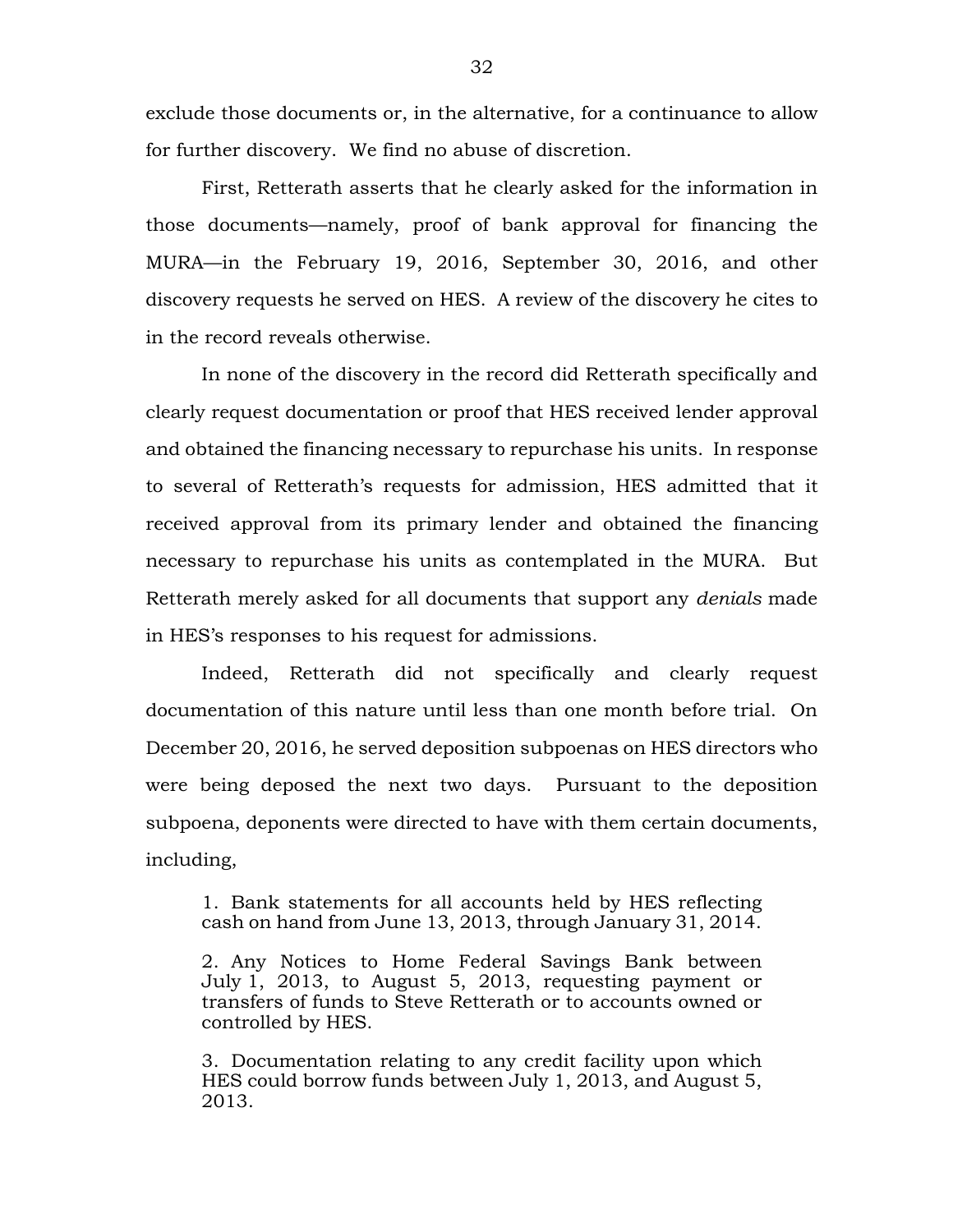. . . .

5. Any computations or work papers generated by HES's CFO or provided by RSM McGladrey to HES related to minimum equity and/or minimum tangible net worth requirements or any other covenants in any loan agreements with HES and any lender.

6. All documentation exchanged (including correspondence, emails, work papers, memorandums, etc.), between HES and Home Federal Savings Bank in generating the proposed loan commitment dated July 12, 2013 . . . .

Rule of Civil Procedure 1.707(3) allows the notice of deposition to a party deponent to include a request for the production of documents at the deposition. Iowa R. Civ. P. 1.707(3). In this case, the directors given the notice are party deponents. Rule 1.512 governs the procedure of such requests and the production of the requested documents. In pertinent part, it allows a party up to thirty days to respond after service of the request. *Id.* r. 1.512(2)(*b*)(1). Accordingly, when the HES directors produced the documents at issue on January 4 and 6, 2017, they were well within the thirty-day compliance period.

Retterath cannot claim prejudice from documents produced in compliance with the rules of procedure and which contain information that he did not clearly request earlier. Moreover, even though he claims he could not meaningfully share that information with his expert before trial, he does not identify any reason why. To be sure, 200 pages of documentation is not a nominal amount of information. However, Retterath's expert had fourteen to sixteen days to review the information as the expert did not testify at trial until January 20.

Further, as Retterath does not clearly identify which portions of the record encompass these documents or otherwise provide us with a copy of the documents at issue, we cannot ascertain whether the information in the documents would warrant an extension of time for expert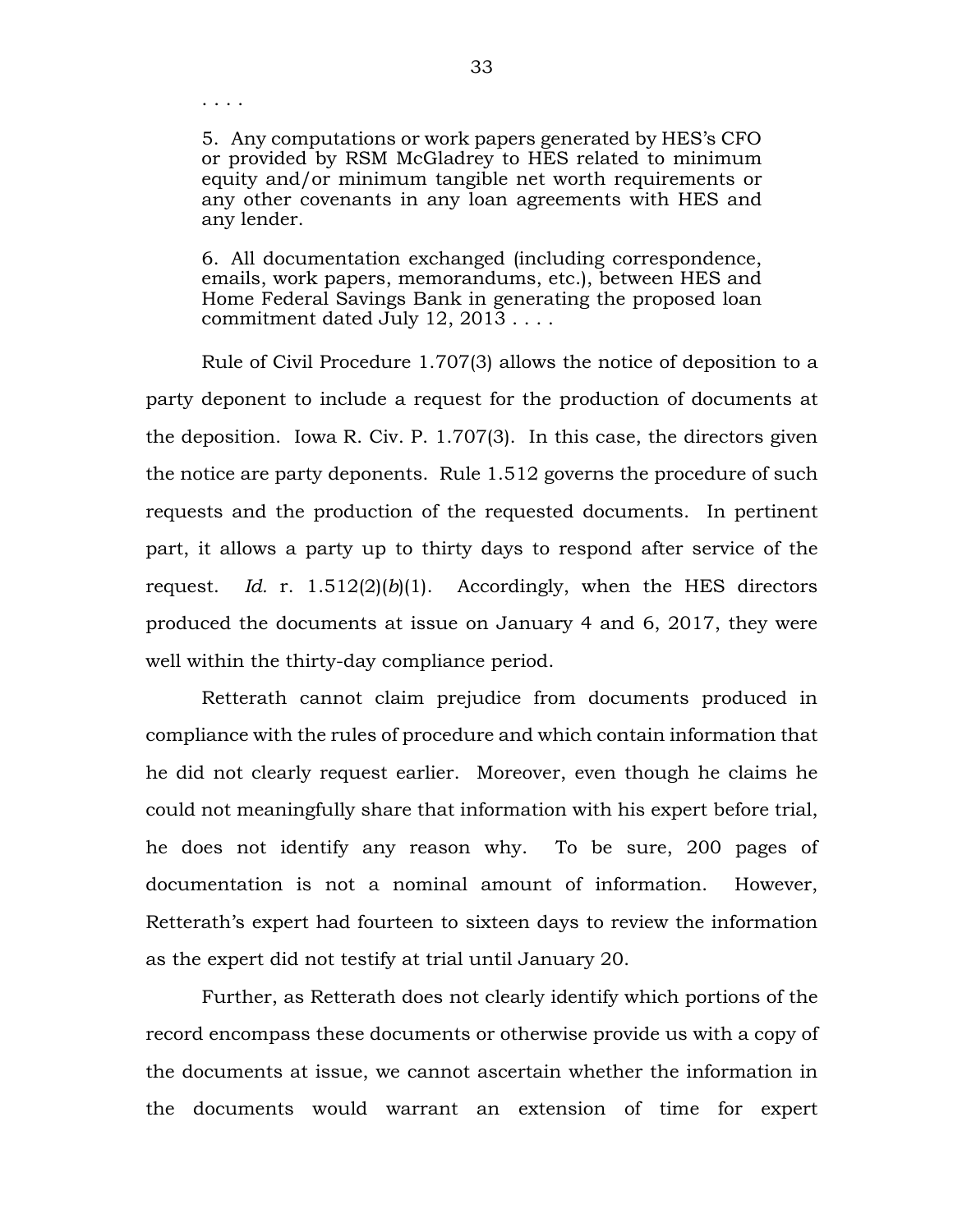consideration or not. The only portion of the record Retterath's brief indicates is relevant to this issue is exhibit 32, which is a June 21, 2013 email from the HFSB officer to HES's CEO and CFO with draft documents for amending HES's MLA attached. Although technical, we find nothing in that exhibit to require more than two weeks of an expert's time to understand.

Finally, we note that if Retterath wanted the specific information contained in the documents sooner, he could have served discovery requests specifically asking for that information, as he did in the December 20 deposition subpoena. Alternatively, he could have served the deposition subpoena sooner, especially considering the deposition deadline was supposed to be November 18, 2016, which the parties agreed to postpone.

Retterath's discovery requests do not clearly indicate he is asking for documentation or information supporting HES's claim that it received lender approval and obtained the financing necessary to repurchase Retterath's units. The clear request for this information came less than one month before trial even though Retterath could have made the request sooner. The information was timely produced within thirty days of service of the request. *See id.* And Retterath had two weeks before his expert testified in which his expert could review the documentation. We do not think the court abused its discretion in denying Retterath's motion for evidentiary sanctions or for a continuance for further discovery.

## **VIII. Whether the MURA Is a Valid and Binding Agreement.**

Retterath contends the MURA is not a valid and binding agreement because HES had not fully signed or approved it by the MURA's execution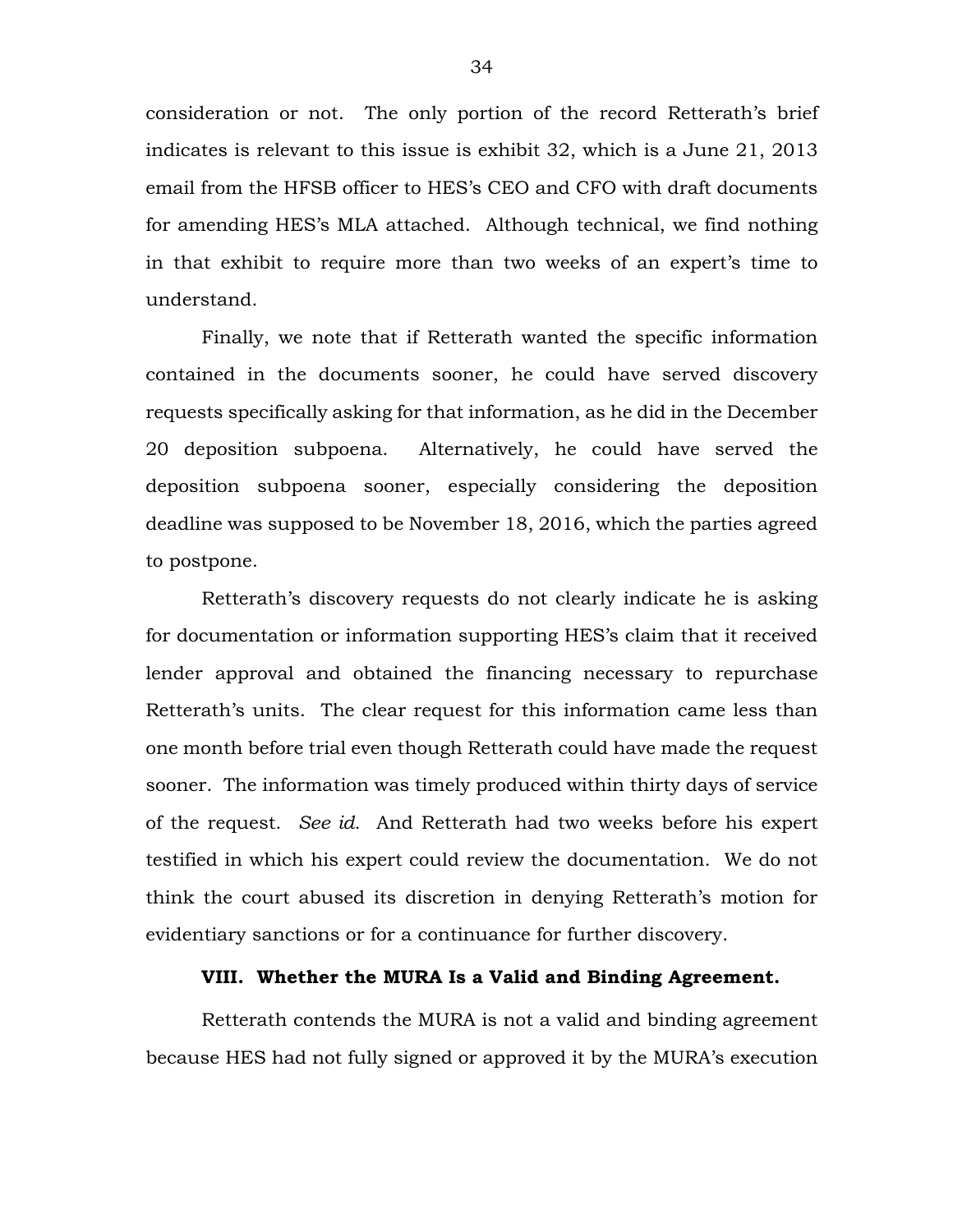deadline. He relies on section 1 of the MURA in support. Section 1 of the MURA provides,

Repurchase. At the Closing (as hereinafter defined), the Company shall repurchase all, but not less than all, of the Units from Member, free and clear of all liens, security interests, claims and encumbrances, and Member's interest in the Company shall be terminated. Member acknowledges and agrees that Member shall not be entitled to receive any distribution of income from the Company or exercise any rights as a member of the Company following the Closing. **THIS AGREEMENT SHALL NO LONGER BE A BINDING OFFER AND SHALL BE NULL AND VOID AND OF NO FURTHER EFFECT IF IT IS NOT FULLY SIGNED BY MEMBER AND DELIVERED TO THE COMPANY PRIOR TO 2:00 P.M. LOCAL TIME ON THURSDAY, JUNE 13, 2013.**

Because of the bolded language in section 1 of the MURA, Retterath claims the MURA's execution deadline was June 13, 2013, which meant the MURA had to be fully signed by both HES and himself on that date.

We find no merit in his argument. The bolded language in section 1 expressly indicates HES's offer to repurchase Retterath's units as conveyed in the MURA would no longer be available if the MURA was not fully signed by only Retterath and delivered to HES before the deadline. Nothing in section 1 conditions the effectiveness or availability of the MURA on HES or its board executing or approving the agreement by June 13.

# **IX. Whether HES Is Entitled to Specific Performance of the MURA.**

Retterath next claims that there was insufficient evidence that HES is entitled to specific performance of the MURA. Specific performance is a possible equitable remedy for a breach of contract. *See Berryhill*, 428 N.W.2d at 657. However, it is not granted as a matter of right but is in the court's discretion. *Breitbach*, 541 N.W.2d at 843; Restatement (Second) of Contracts § 357 cmt. *c*, at 167–68. The object of this remedy "is to best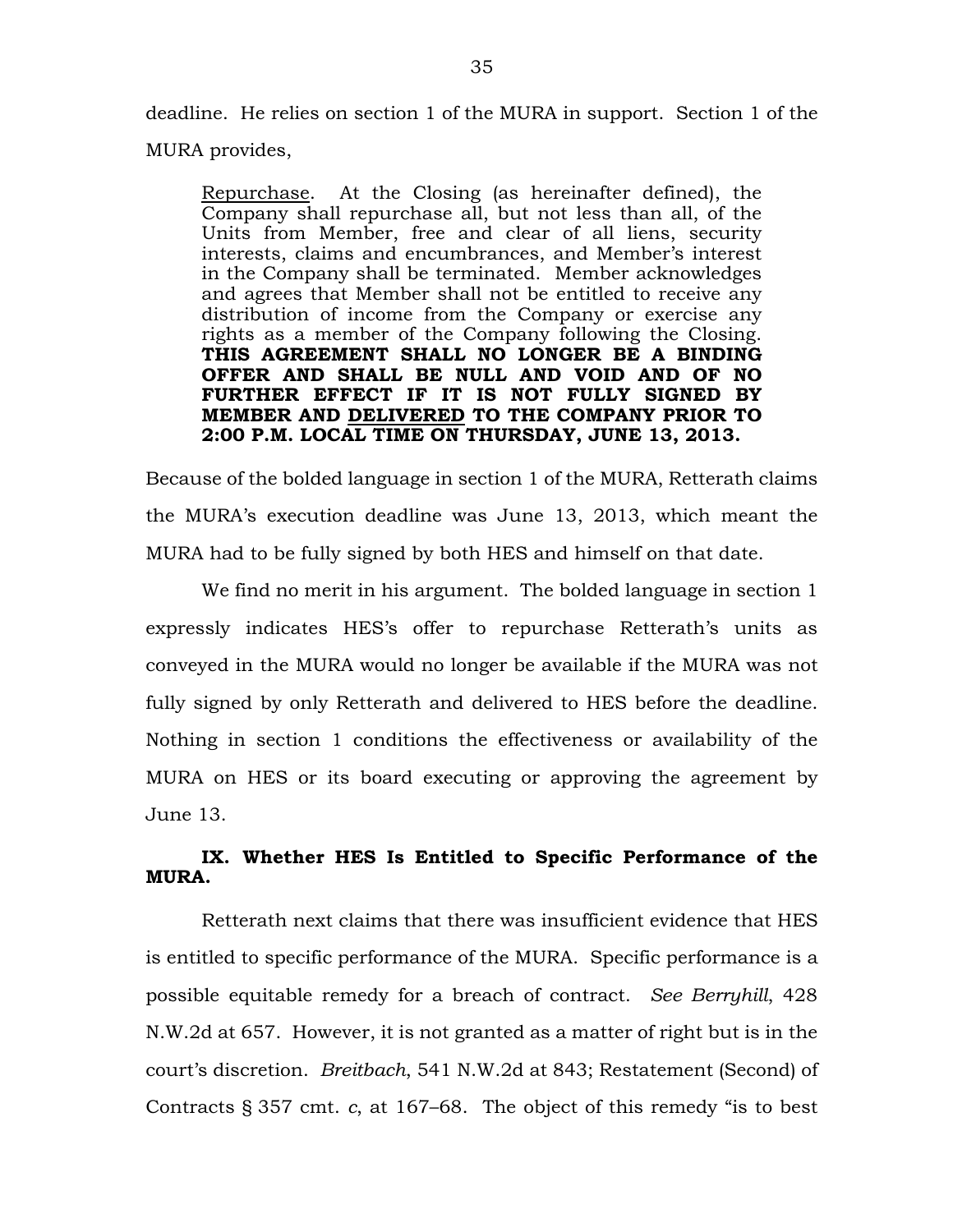effectuate the purpose for which a contract is made" and should be granted upon the terms and conditions justice requires. *Lange v. Lange*, 520 N.W.2d 113, 118 (Iowa 1994); *Berryhill*, 428 N.W.2d at 657.

With respect to contracts involving personal property, we have stated, "Specific performance of contracts in relation to personal property will not be enforced ordinarily, or in the absence of special circumstances making the payment of damages inadequate to afford proper relief." *Gingerich v. Protein Blenders, Inc.*, 250 Iowa 654, 657, 95 N.W.2d 522, 524 (1959). That rule applies to a membership interest in an LLC, which Iowa Code section 489.501 indicates is personal property. *See* Iowa Code § 489.501 ("A transferable interest is personal property."); *see also id.* § 489.102(24) (defining "transferable interest" as "the right, as originally associated with a person's capacity as a member, to receive distributions from a limited liability company in accordance with the operating agreement, whether or not the person remains a member or continues to own any part of the right"); *cf. Gingerich*, 250 Iowa at 657, 95 N.W.2d at 524 (noting corporate stock is personalty and applying the same rules).

The record indicates that the MURA was primarily intended to facilitate HES's repurchase and retirement of Retterath's units. MURA unnumbered paragraph 2 states "**WHEREAS,** the Company desires to repurchase and retire, and Member desires to have the Company repurchase and retire, the Units pursuant to the terms and conditions set forth below." The record also indicates the MURA served other purposes namely, extinguishment of Retterath's board-appointment powers and removal of Retterath as a member and director of HES. This indication is clear when one considers section 5.3(f) of the operating agreement, stating whenever the number of units of a member with director-appointment power falls below 5000 the member loses that power, with parts of the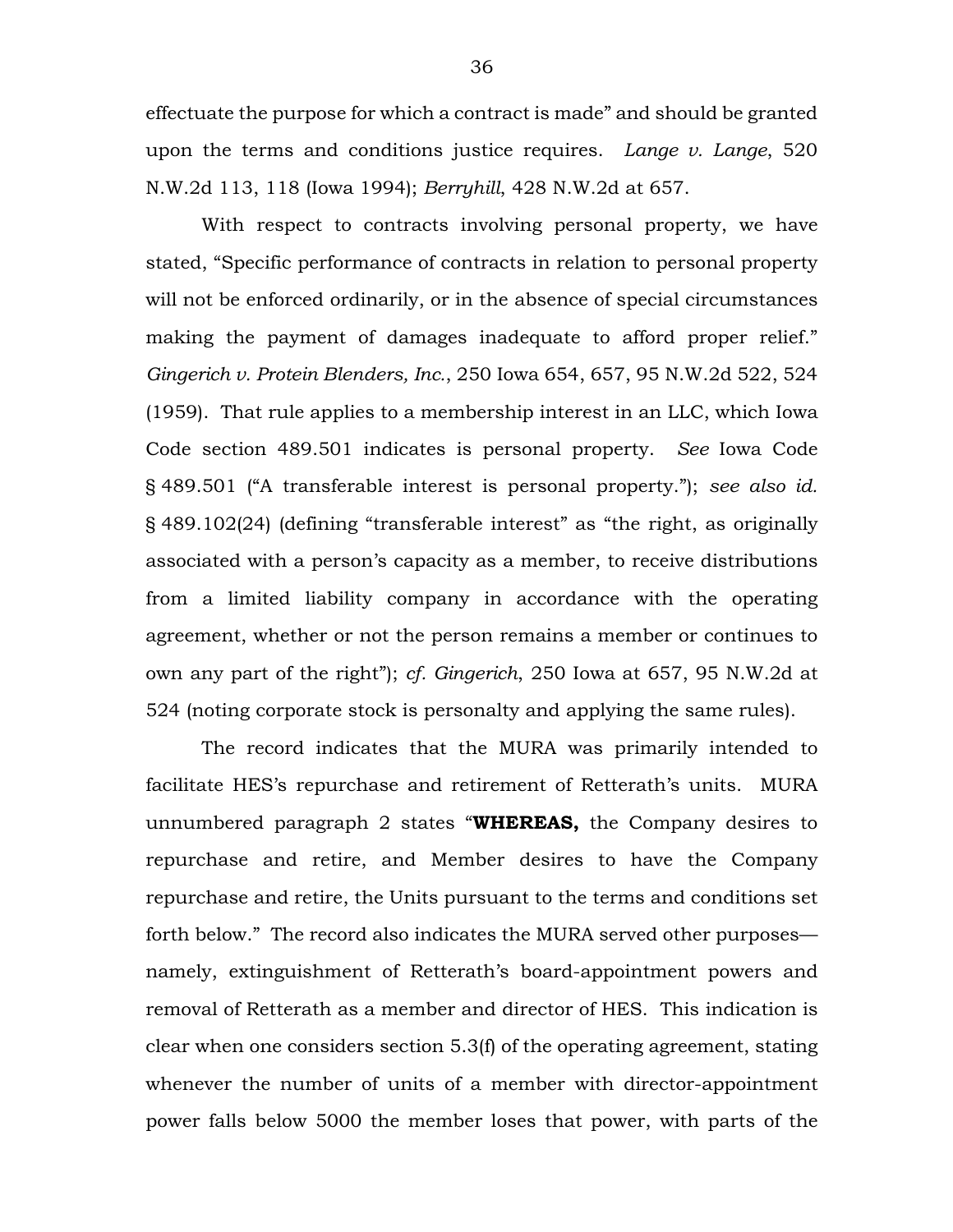MURA. In section 1 of the MURA, Retterath acknowledges that he will not be entitled to any distributions or to exercise any member rights after the closing on the MURA. Section 5(e) of the MURA provides that a condition to HES's performance is that both Retterath and his board appointee, Stephen Eastman, resign from the board. Together, these provisions suggest one of HES's goals for the MURA was to remove Retterath as a director and to extinguish the exercise of his appointment powers.

Undoubtedly, requiring the parties to the MURA to specifically perform their obligations under the MURA would effectuate the MURA's purposes. But specific performance is not an appropriate remedy under certain circumstances. Retterath claims those circumstances make specific performance inappropriate in this case.

**A. Adequacy of Remedy at Law.** One circumstance precluding specific performance is "if damages would be adequate to protect the expectation interest of the injured party." Restatement (Second) of Contracts § 359(1), at 169. Thus, unless HES established that legal damages for Retterath's breach of the MURA are incomplete and inadequate, ordering specific performance would be inappropriate. *See Gingerich*, 250 Iowa at 657, 95 N.W.2d at 524; 81A C.J.S. *Specific Performance* § 62, at 216 (2015).

Courts look to several factors when determining if damages provide an adequate remedy. These include "the difficulty of proving damages with reasonable certainty," "the difficulty of procuring a suitable substitute performance by means of money awarded as damages," and "the likelihood that an award of damages could not be collected." Restatement (Second) of Contracts § 360, at 171; *see, e.g.*, *Severson v. Elberon Elevator, Inc.*, 250 N.W.2d 417, 423 (Iowa 1977) (noting that specific performance is available as a remedy if the property at issue is unique or has special value and that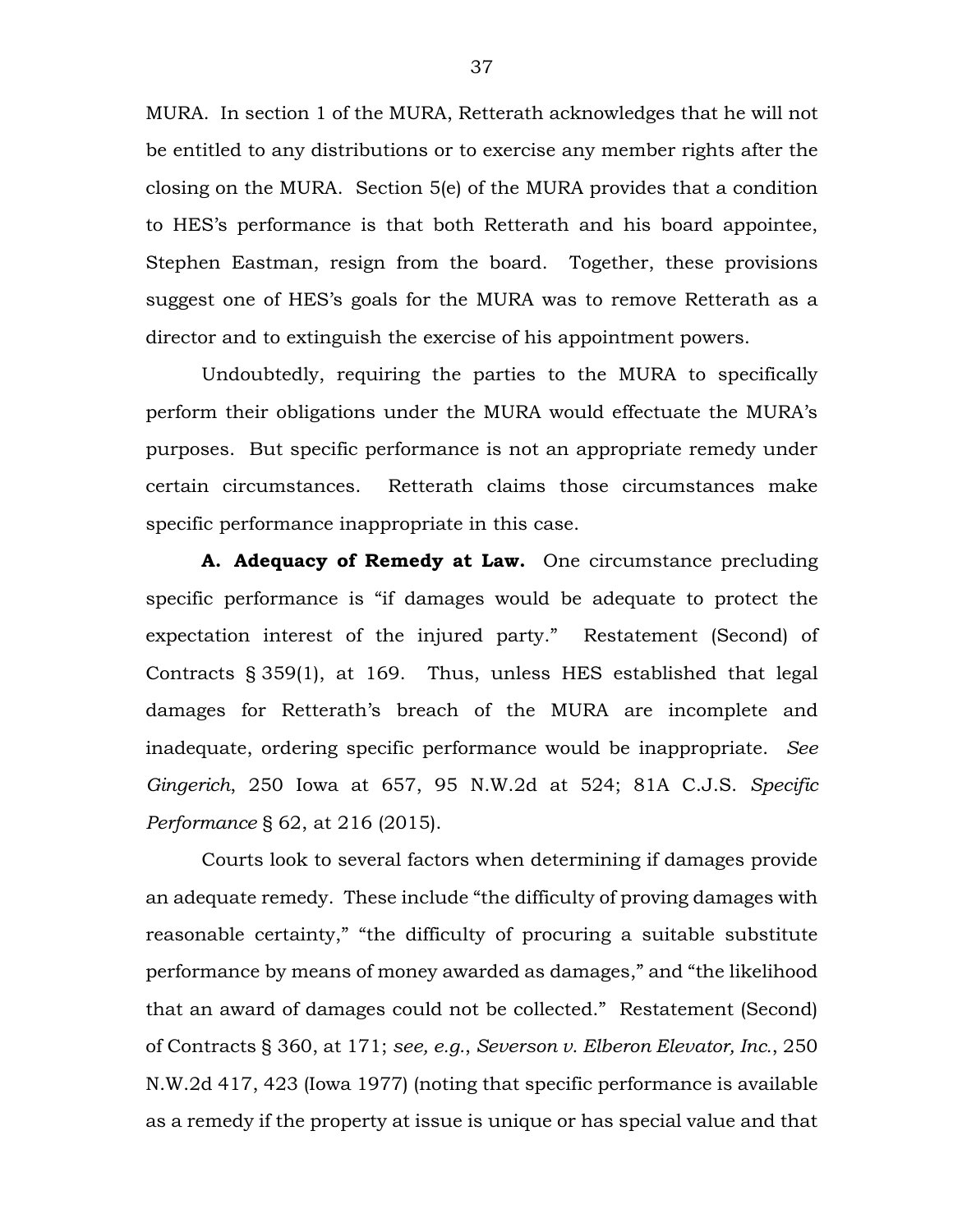the defendant's financial situation is a factor to consider in determining whether damages are an adequate remedy). Retterath claims application of these factors demonstrate there is an adequate remedy at law and, therefore, specific performance is inappropriate.

1. *HES's ability to procure a suitable substitute.* Damages may not be an adequate remedy if the party seeking specific performance cannot "readily procure by the use of money a suitable substitute for the promised performance." Restatement (Second) of Contracts § 360 cmt. *c*, at 172–73. Another way of characterizing this factor is whether the property at issue is unique. *See id.* at 173 (noting "[i]f goods are unique in kind, quality or personal association," procuring a suitable substitute may be impracticable); *see, e.g.*, *Berryhill*, 428 N.W.2d at 657 ("Specific performance is available when the contract involves property which is unique."). We have not had the occasion to consider whether a membership interest in an LLC is unique property. However, we have considered whether corporate stock qualifies as unique property.

In *Lyon*, we noted that "[a] contract for sale of stock of a closely held corporation which is not procurable in any market is a proper subject for specific performance." 288 N.W.2d at 894. There, the two plaintiffs and the one individual defendant were the only stockholders in the corporation at issue and the sale-of-stock contract was a buy-sell agreement between the two plaintiffs and the individual defendant. *Id.* at 886. We concluded specific performance was appropriate. *Id.* at 894.

In *Schmidt v. Pritchard*, we adopted the rule that a decree of specific performance compelling delivery of withheld stock is appropriate when the stock's value is not easily ascertainable, when the stock is not readily obtainable elsewhere, or when there is a particular reason requiring delivery of the stock. 135 Iowa 240, 248, 112 N.W. 801, 804 (1907). There,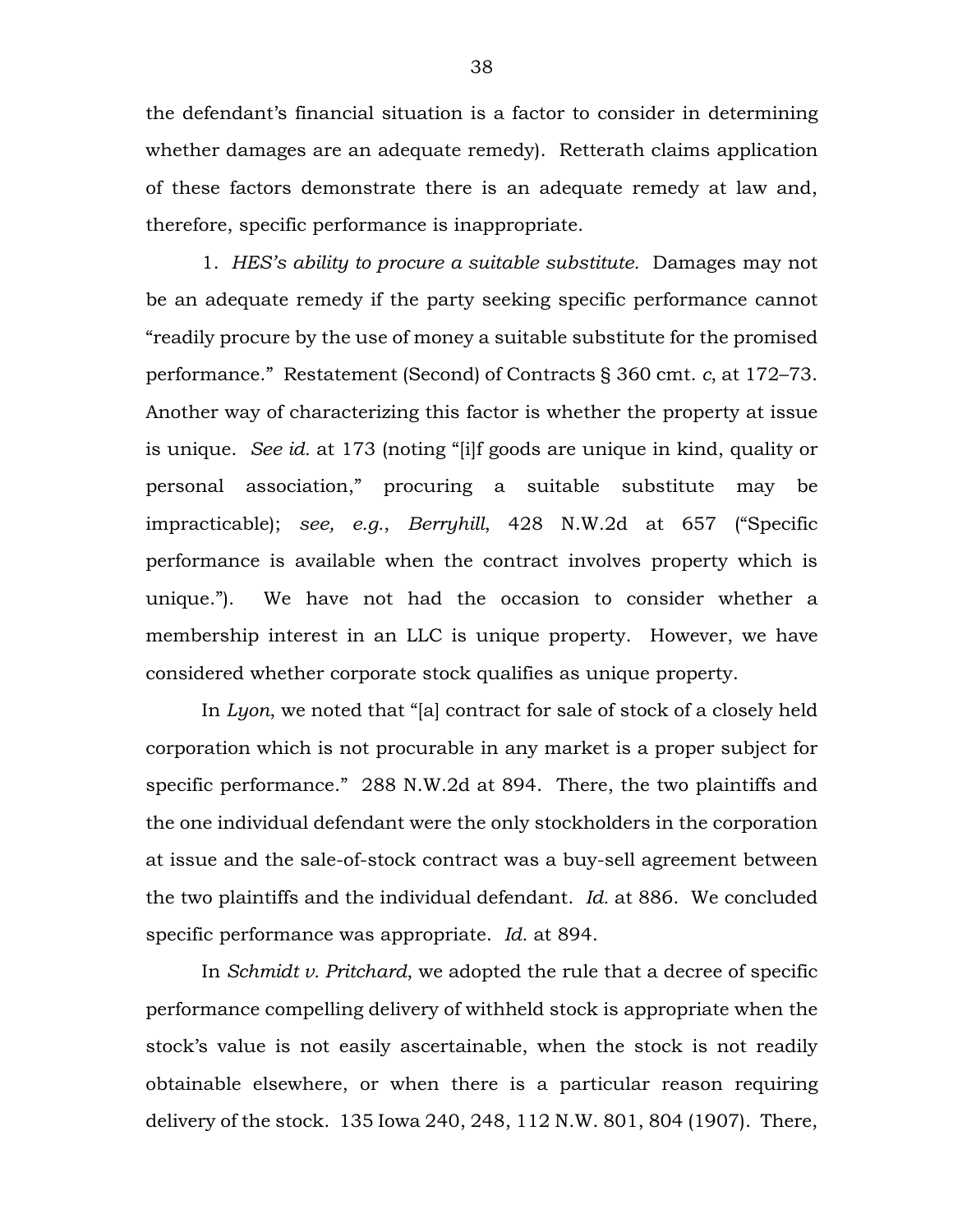we noted that the plaintiff had agreed to pay a certain amount for the stock and had tendered a check for that amount. *Id.* at 247, 112 N.W. at 804. But we also noted that the stock did not have any market value, it could not be bought in the open market, and the defendants were withholding the stock in an attempt to take and keep control of the corporation even though the plaintiff's faction was in control. *Id.* at 248, 112 N.W. at 804. We affirmed the order of specific performance of the delivery of the stock. *Id.* at 250, 112 N.W. at 805.

The Restatement is in line with our caselaw. Restatement (Second) of Contracts § 360 cmt. *c*, at 173 (providing that if shares of stock of a corporation are not obtainable elsewhere, damages may not be an adequate remedy).

HES contends that Retterath's units are unique because of the unit certificate numbers, which HES does not duplicate and retires when those units are redeemed. Nothing in our caselaw indicates that a unique identification number renders that personal property sufficiently unique for purposes of specific performance. Moreover, the personal property at issue is the membership interest in the HES units, not unit certificates that are merely a physical representation of that interest.

HES also contends Retterath's units are unique because of the board appointment powers accompanying them. We agree.

The Restatement provides a helpful illustration for a somewhat similar situation. Illustration 7 to comment *c* of section 360 provides,

A contracts to sell to B 1,000 shares of stock in the X Corporation for \$10,000. A repudiates the contract and B sues for specific performance. Other shares of X Corporation are not readily obtainable and *B will suffer an uncertain loss as a result of diminished voting power*. Specific performance may properly be granted. *If other shares were readily obtainable, even though at a considerably higher price, specific performance would be refused*.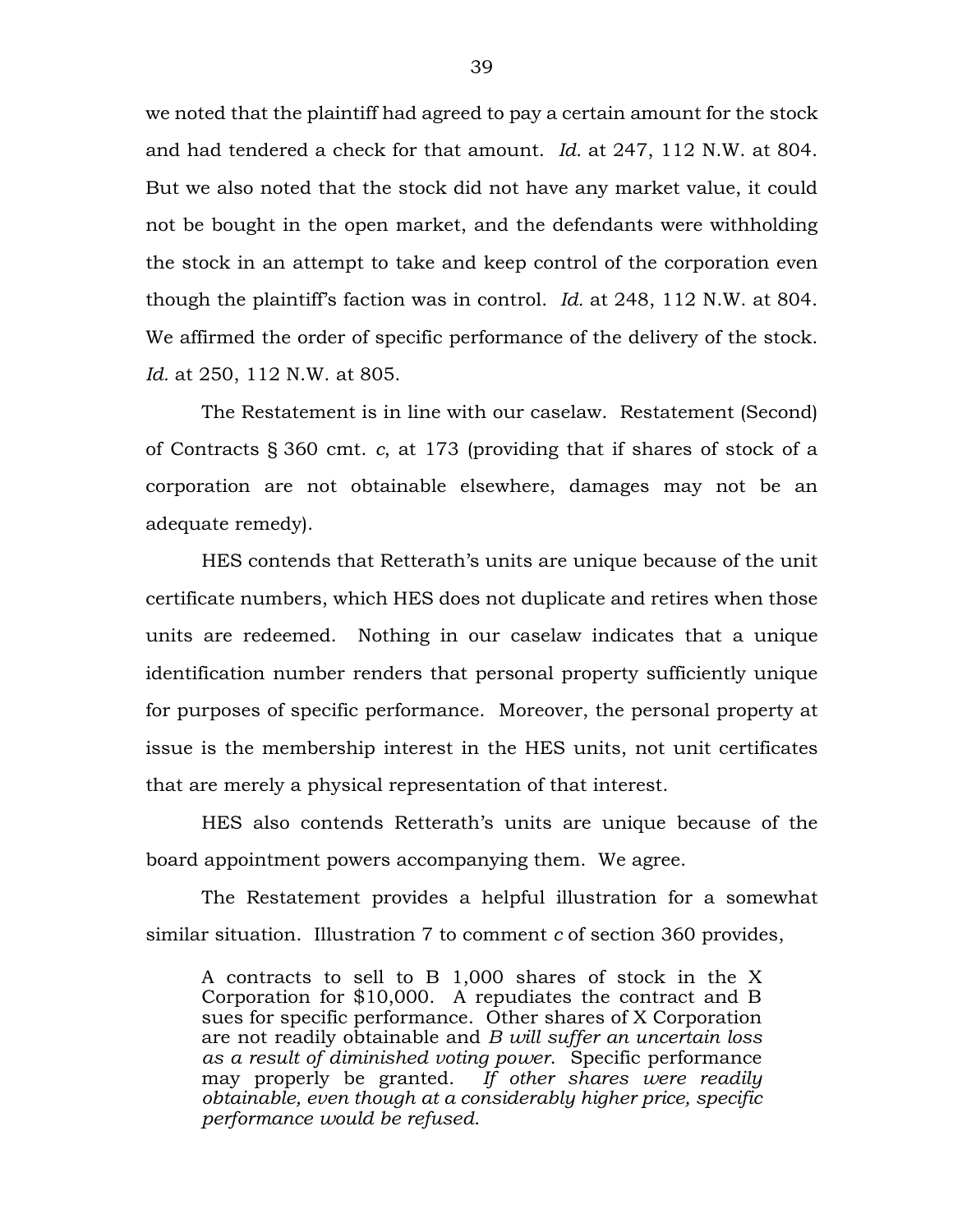Restatement (Second) of Contracts § 360 cmt. *c*, illus. 7, at 173 (emphasis added). Like the illustration, Retterath contracted to sell HES his 25,860 units, he did not perform under the contract, and HES sued for specific performance. In addition, similar to the illustration, HES claims it will suffer an uncertain loss because of the appointment powers attached to Retterath's units, powers which can affect the board's personnel and voting.

There is some merit to that comparison because HES's board has diminished director-appointment power if Retterath keeps his units instead of being ordered to specifically perform. Under section 5.3(f) of the operating agreement, whenever the number of units of a member with director-appointment power falls below 5000, the member loses that director-appointment power, that member's board appointee's term expires, and the board gains the right to appoint the successor to the board. The record reveals that Retterath's two board appointees continued to serve on the board after the scheduled closing date of the MURA, although there is conflicting evidence of whether those appointees served at Retterath's or the board's pleasure. Nevertheless, under HES's operating agreement, Retterath would retain the power to remove either of those two appointees and appoint someone else, including himself, if he keeps his units instead of being ordered to specifically perform. Such a situation is similar to *Schmidt*, where we ordered specific performance because, in part, the breaching party was withholding the stock at issue in an attempt to take and keep control of the corporation even though the nonbreaching party's faction was in control. *See* 135 Iowa at 248–49, 112 N.W. at 804–05.

Additionally, as in the Restatement illustration, *Schmidt*, and *Lyon*, Retterath's specific units are not available on an open market. *See Lyon*,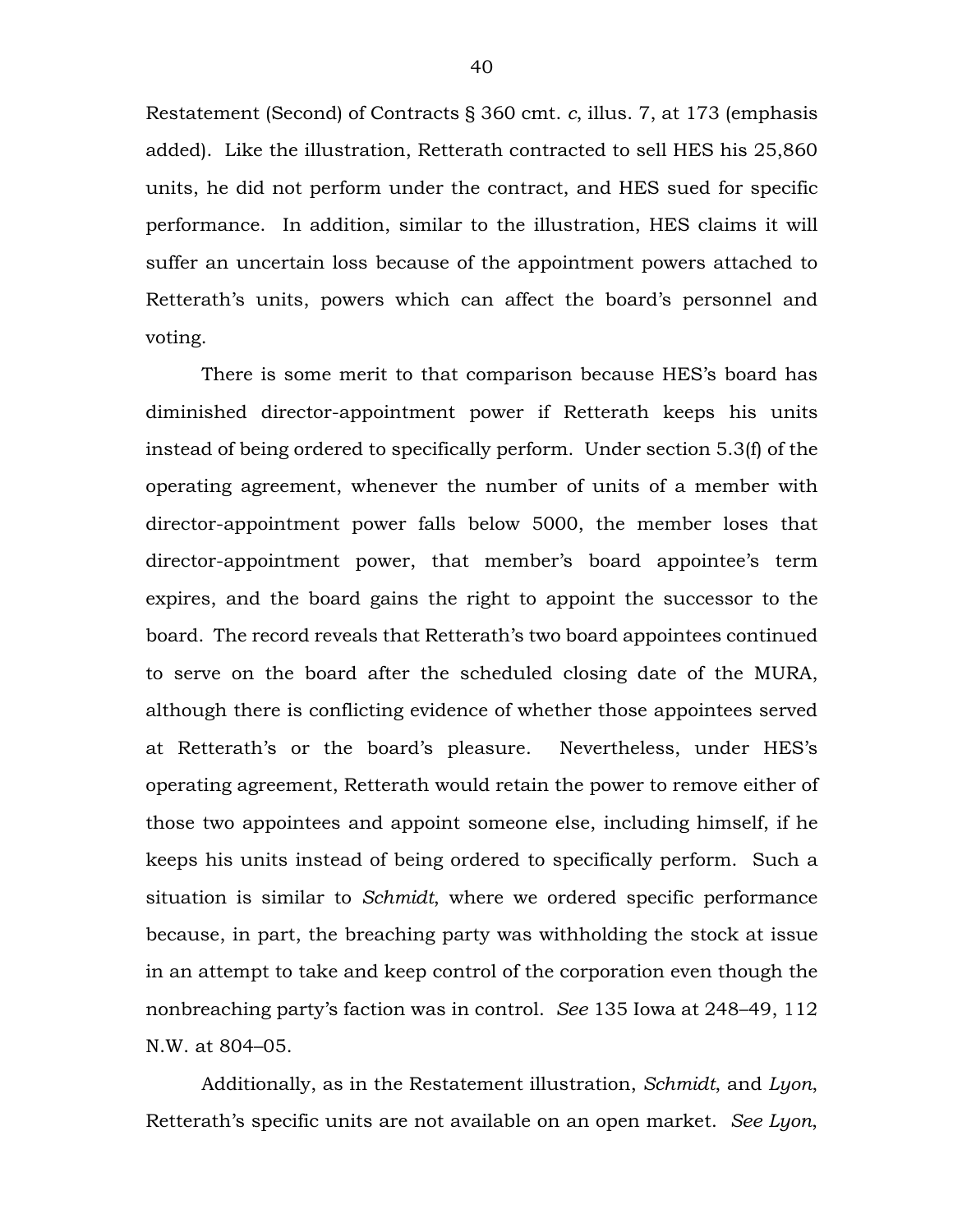288 N.W.2d at 894; *Schmidt*, 135 Iowa at 247, 112 N.W. at 804–05; Restatement (Second) of Contracts § 360 cmt. *c*, illus. 7, at 173. There is a website where interested buyers and sellers can connect to pursue direct sales of HES units, but nothing in the record indicates Retterath ever used or intended to use that website to sell his units to HES or any other third party. HES was not in the market to buy or repurchase HES units, generally, but sought to buy back only Retterath's specific units because of their ownership and accompanying board-appointment powers.

Because of the uniqueness of Retterath's specific units, HES would be unable to "readily procure by the use of money a suitable substitute for the promised performance." Restatement (Second) of Contracts § 360 cmt. *c*, at 172–73. This factor augurs in favor of HES's contention that damages do not provide an adequate remedy for Retterath's breach.

2. *Difficulty of proving damages.* This factor considers whether "[t]he damage remedy may be inadequate to protect the injured party's expectation interest because the loss caused by the breach is too difficult to estimate with reasonable certainty." *Id.* § 360 cmt. *b*, at 171. HES claims it expected the MURA to result in the redemption of Retterath's units, extinguishment of Retterath's appointment powers, and Retterath's removal from the board and as a member of HES. The loss caused by the inability to redeem Retterath's units, to extinguish Retterath's appointment powers, and to remove Retterath as a member of HES cannot be estimated with reasonable certainty. Thus, this factor also supports HES's contention that damages do not provide an adequate remedy.

3. *Likelihood of collecting an award of damages.* HES does not make any argument that it is unlikely it could collect an award of damages from Retterath through judgment and execution. And there is nothing in the record suggesting HES would not be able to collect a damages award from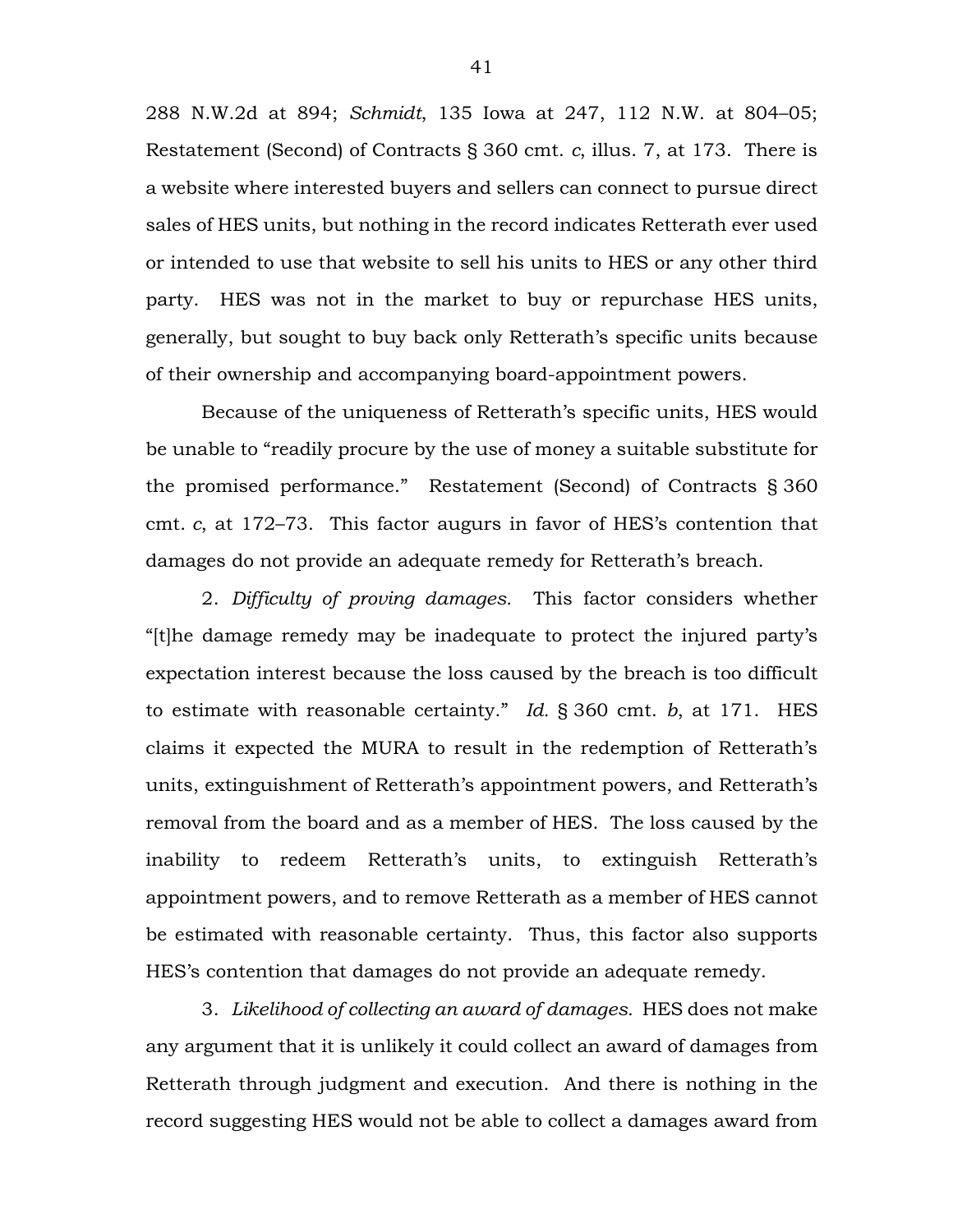Retterath. *See id.* § 360 cmt. *d*, at 174 (providing examples of when the difficulty of collecting damages renders a damages remedy inadequate, including being judgment proof, concealment of assets, or public policy against preferential transfers). Accordingly, this factor augurs in favor of the adequacy of a damages remedy.

Upon consideration of these factors, we conclude that HES would not have an adequate remedy at law for Retterath's breach of the MURA. The inadequacy of the remedy at law supports specific performance as a remedy.

**B. HES's Good Faith and Conduct.** Another circumstance precluding specific performance is when the party seeking specific performance has not acted in good faith or performed its obligations. *See, e.g.*, *Youngblut v. Wilson*, 294 N.W.2d 813, 817 (Iowa 1980) (stating the plaintiff's inequitable conduct will justify denial of specific performance); *Tschirgi v. Merchants Nat'l Bank of Cedar Rapids*, 253 Iowa 682, 686, 689– 90, 113 N.W.2d 226, 228, 230 (1962) (holding that a party in default of the terms of the contract cannot obtain specific performance unless the default is cured before trial and that specific performance will not be ordered if doing so would fulfill the requesting party's nefarious purpose); *Peterson v. Rankin*, 161 Iowa 431, 436, 143 N.W. 418, 420 (1913) ("Plaintiff must have performed his part of the contract, or tendered performance in a legal manner, before he would be entitled to insist upon a performance by the other party to it.").

Retterath argues this circumstance precludes ordering specific performance here because HES has not shown that it was ready, willing, and able to and did perform its obligations under the MURA. HES counters that Retterath's repudiation of the MURA excused HES from its performance obligations; even if Retterath had not repudiated the MURA,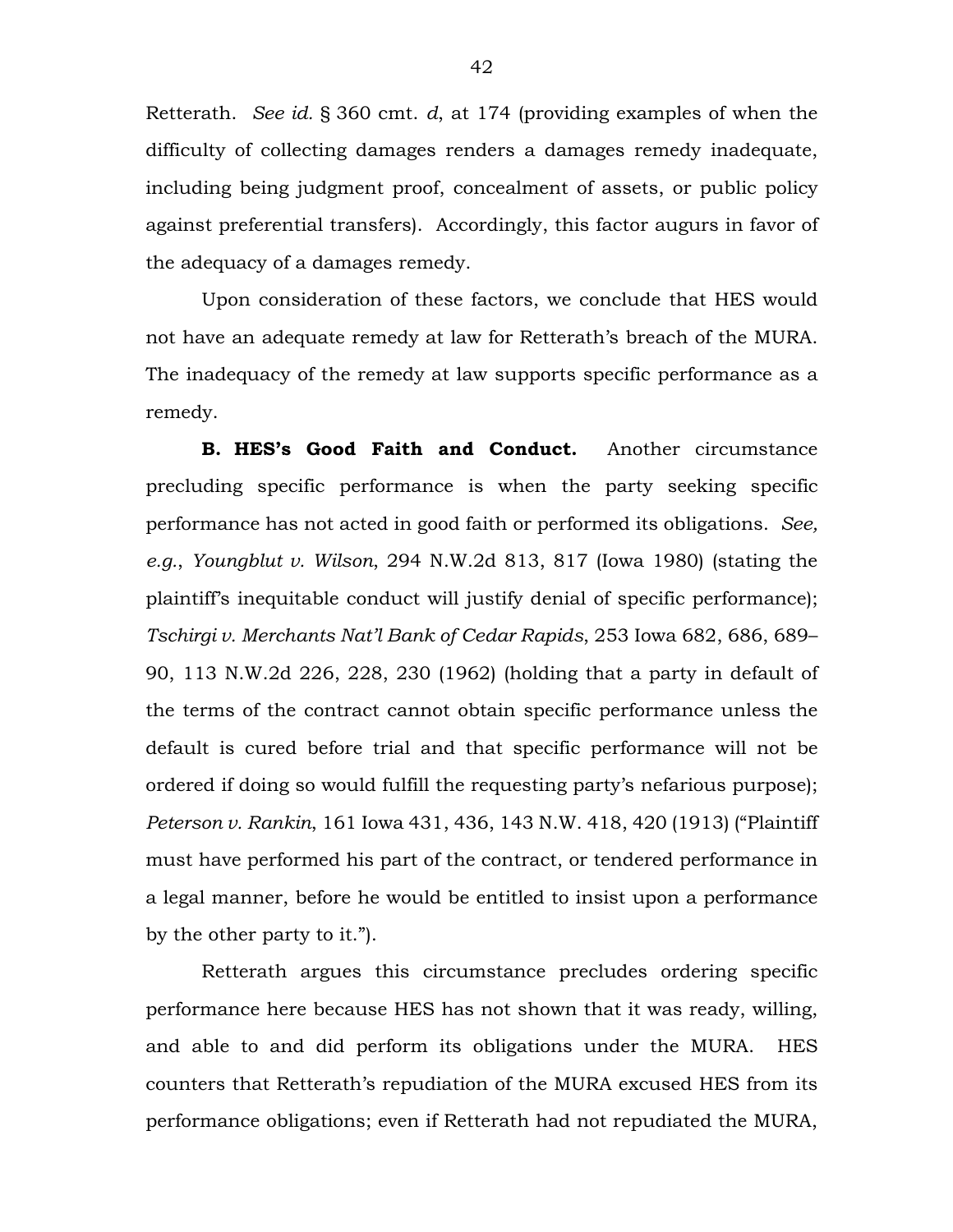he cannot rely on HES's purported failure to satisfy the conditions to its obligations as an excuse for his refusal to perform; HES either met or waived the conditions to its performance; and it tendered payment multiple times. Upon our review, we conclude that HES was excused from performance because Retterath repudiated the MURA and that, regardless, the record reveals HES was ready, willing, and able to perform its obligations and it attempted to do so. Accordingly, this circumstance would not preclude specific performance in this case.

1. *Whether HES was excused from performance because Retterath repudiated the MURA.* "Where one party to a contract repudiates the contract before the time for performance has arrived, the other party is relieved from its performance." *Conrad Bros. v. John Deere Ins.*, 640 N.W.2d 231, 241 (Iowa 2001). The repudiation of a contract is treated as having the same effect as a breach by nonperformance. *Id.*

Typically, "repudiation consists of a statement that the repudiating party cannot or will not perform." *Id.* (quoting II E. Allan Farnsworth, *Farnsworth on Contracts* § 8.21, at 535 (2d ed. 1998)); *see* Restatement (Second) of Contracts § 250, at 272. The language of the statement "must be sufficiently positive to be reasonably interpreted to mean that the party will not or cannot perform." Restatement (Second) of Contracts § 250 cmt. *b*, at 273. However, "[l]anguage that is accompanied by a breach by non-performance may amount to a repudiation even though, standing alone, it would not be sufficiently positive." *Id.*

Beginning on June 20 and continuing through at least July 31, 2013, Retterath communicated to HES, usually through his attorney, his belief that there was no agreement because he had revoked his June 13 offer before HES could lawfully accept it and that any correspondence regarding the purported agreement was a form of terms and conditions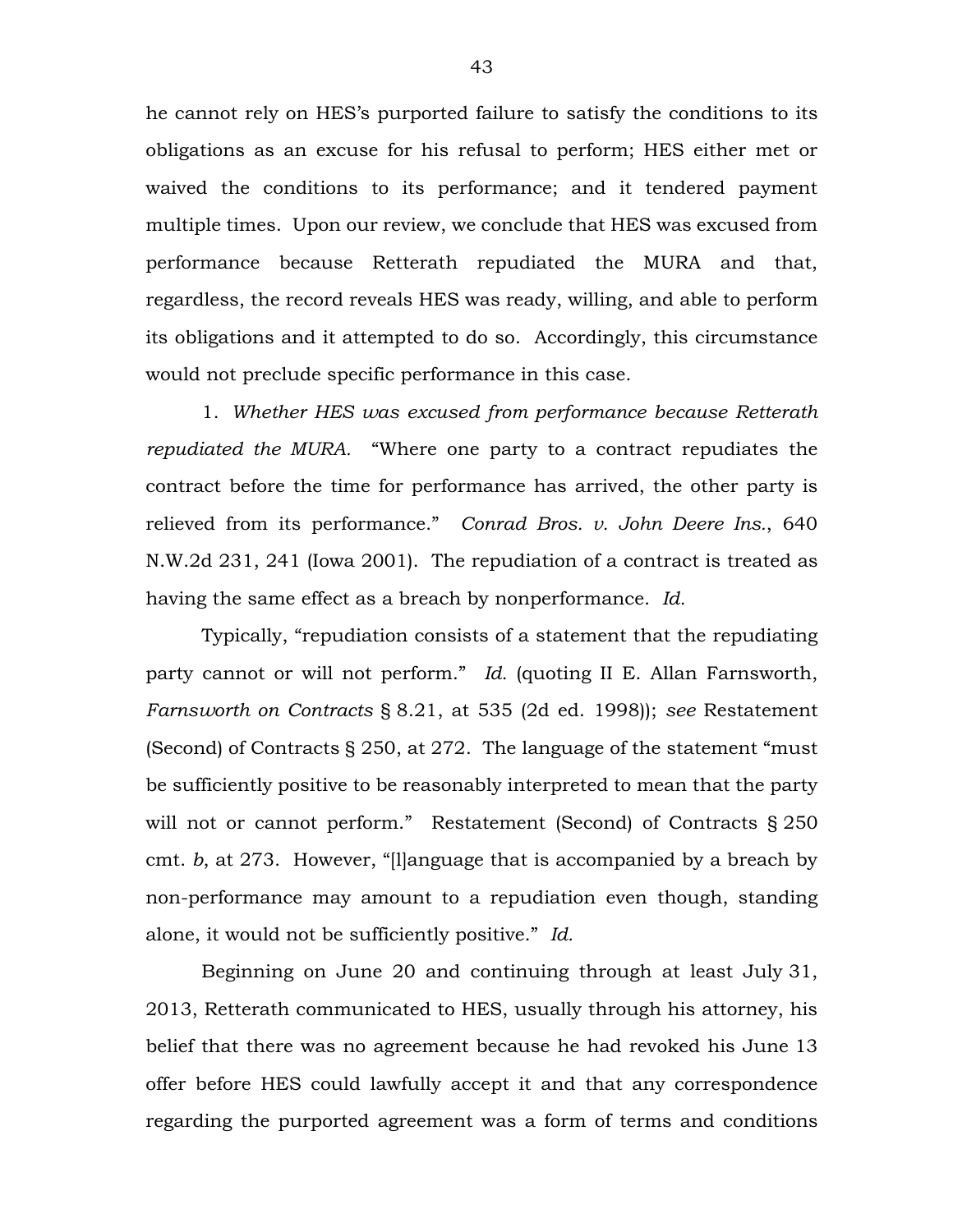negotiation, not an attempt to comply with the terms and conditions of a binding agreement. Although Retterath did not expressly state he repudiated the agreement—likely because that would require him to concede there was an agreement—his repeated expressions, including up to the day before the MURA was scheduled to close, can be reasonably interpreted to mean that he did not intend to perform. And even if the language in his communications, standing alone, was not sufficiently positive, it amounted to a repudiation when Retterath breached the MURA by nonperformance. *Cf. Pavone v. Kirke*, 807 N.W.2d 828, 830–31, 833– 34 (Iowa 2011) (finding a letter stating the agreement terminated pursuant to the agreement's terms was a repudiation of the agreement); *Conrad Bros.*, 640 N.W.2d at 242 (finding denial of coverage on an insurance claim manifested a clear intent not to perform even though the denial was based on a mistaken interpretation of the insurance contract).

2. *Whether HES repudiated the MURA before Retterath did.* Retterath's nonperformance may be excused if HES repudiated the MURA before he did. *See* Restatement (Second) of Contracts § 253(2) & cmt. *b*, at 286–87. In response to HES's argument, Retterath contends HES anticipatorily repudiated the MURA by stating its intention to refuse to comply with its operating agreement—namely, refusing to obtain member approval for the MURA. Retterath notes that one of the conditions of HES's obligations under the MURA was board approval of the MURA in accordance with its operating agreement.

As determined above, membership approval of the MURA is not required by HES's operating agreement. Accordingly, HES did not indicate an intention not to perform its obligations under the MURA by refusing to obtain membership approval of the MURA. HES did not repudiate the MURA.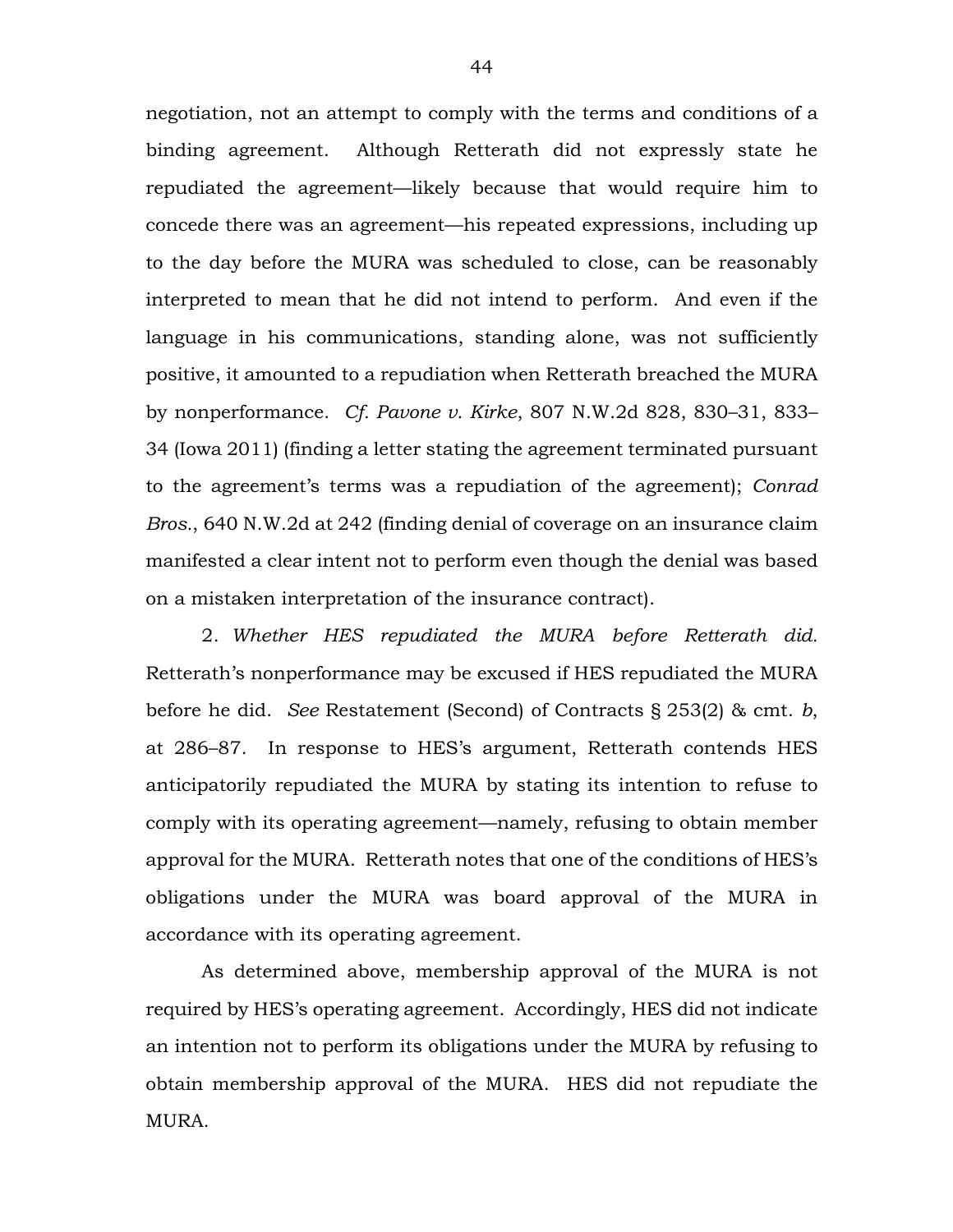3. *Whether HES was ready, willing, able to, and did perform.* Retterath argues that HES was not ready, willing, and able to and did not perform because it did not and could not have had the funds to close on the MURA, it did not satisfy the conditions precedent, and never tendered performance. We find that substantial evidence indicates otherwise and that HES, therefore, was ready, willing, able to, and did perform.

First, HES had the funds available and ready to be able to close on August 1, 2013. HES was allowed to supplement the record, posttrial, with documents that clearly show that it had more than \$15 million available in its checking account.

Retterath challenges the admission of this evidence. But even if the evidence should not have been admitted, the other evidence in the record reveals HES had obtained the required financing and bank approval—one of the conditions Retterath argues HES did not meet.[4](#page-44-0) The designated trial testimony from the HFSB officer indicates that as of July 1, 2013, the bank had prepared all of the loan agreements its attorney believed necessary for HES to get approval of and proceed with the buyback. The bank officer explained that HES's plan was to use its revolving line of credit to pay Retterath and that HES would take out an additional term loan to pay off the revolving line of credit. He also explained that the appraisal being done in mid-August that was referenced in the financing communications was for the term loan that HES would use to pay off its revolving line of credit. He further testified that HES had received approval from HFSB, HES's primary lender, and had secured financing for the repurchase of Retterath's units.

<span id="page-44-0"></span> <sup>4</sup>Because other evidence in the record provides substantial evidence that HES had the funds available and obtained lender approval to repurchase Retterath's units, we do not address Retterath's evidentiary arguments.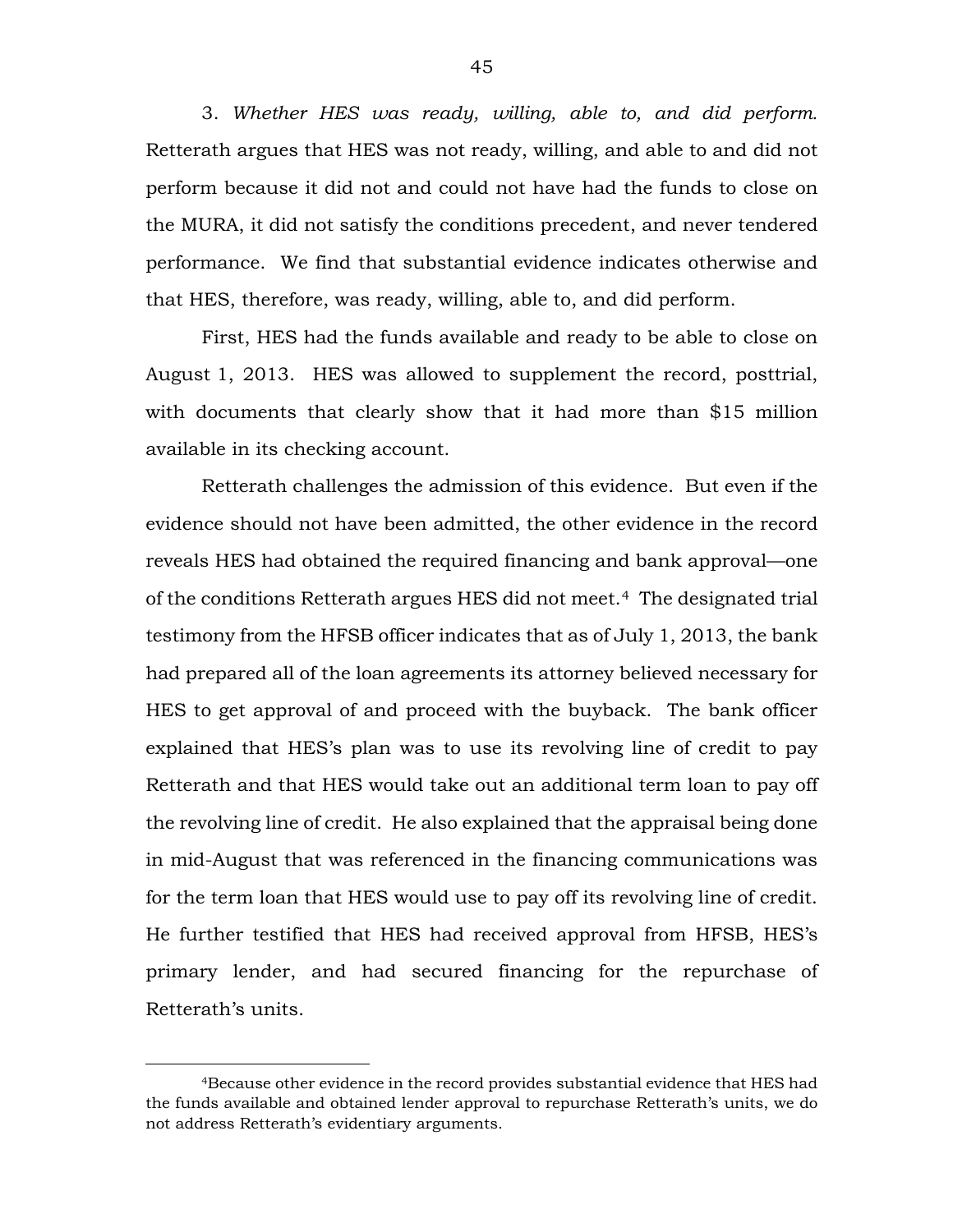In a July 12, 2013 communication, HFSB offered to lend HES up to \$35,000,000—\$15 million in a new term loan and \$20 million on HES's existing revolving line of credit—which HES accepted. By its own terms, HFSB's commitment to finance HES's credit requests would not expire unless the credit documents were not entered into by September 15, 2013. Accordingly, the credit documents did not need to be entered into before the MURA's August 1 closing date in order for HES to have obtained the financing necessary for the repurchase agreement.

Second, HES could have had the funds under its MLA with HFSB. HES acknowledges that its MLA with HFSB did not allow it to purchase or otherwise acquire any of its units without prior written consent from HFSB. HES also acknowledges that its MLA was not actually amended to allow it to repurchase Retterath's units. Retterath claims that means HES could not close on the MURA without violating its operating agreement, which states distributions to members are "[s]ubject to the terms and conditions of any applicable loan covenants and restrictions."

This contention is without merit because, as discussed above, the distributions contemplated in section 4.1 of the operating agreement are made from HES's "net cash flow," which is defined in section 1.10(cc) of the operating agreement, and the liquidating distribution (as defined under the tax code) HES would make to Retterath for his units is not such a distribution. Moreover, the record demonstrates that the reason the MLA amending documents were not signed was the parties did not close on the MURA and, had they closed, HFSB and HES would have signed and closed on the amending documents.

Third, HES was not required to, waived, or did meet the conditions precedent in the MURA. Retterath asserts HES was not ready, willing, and able to perform because it did not comply with the conditions precedent in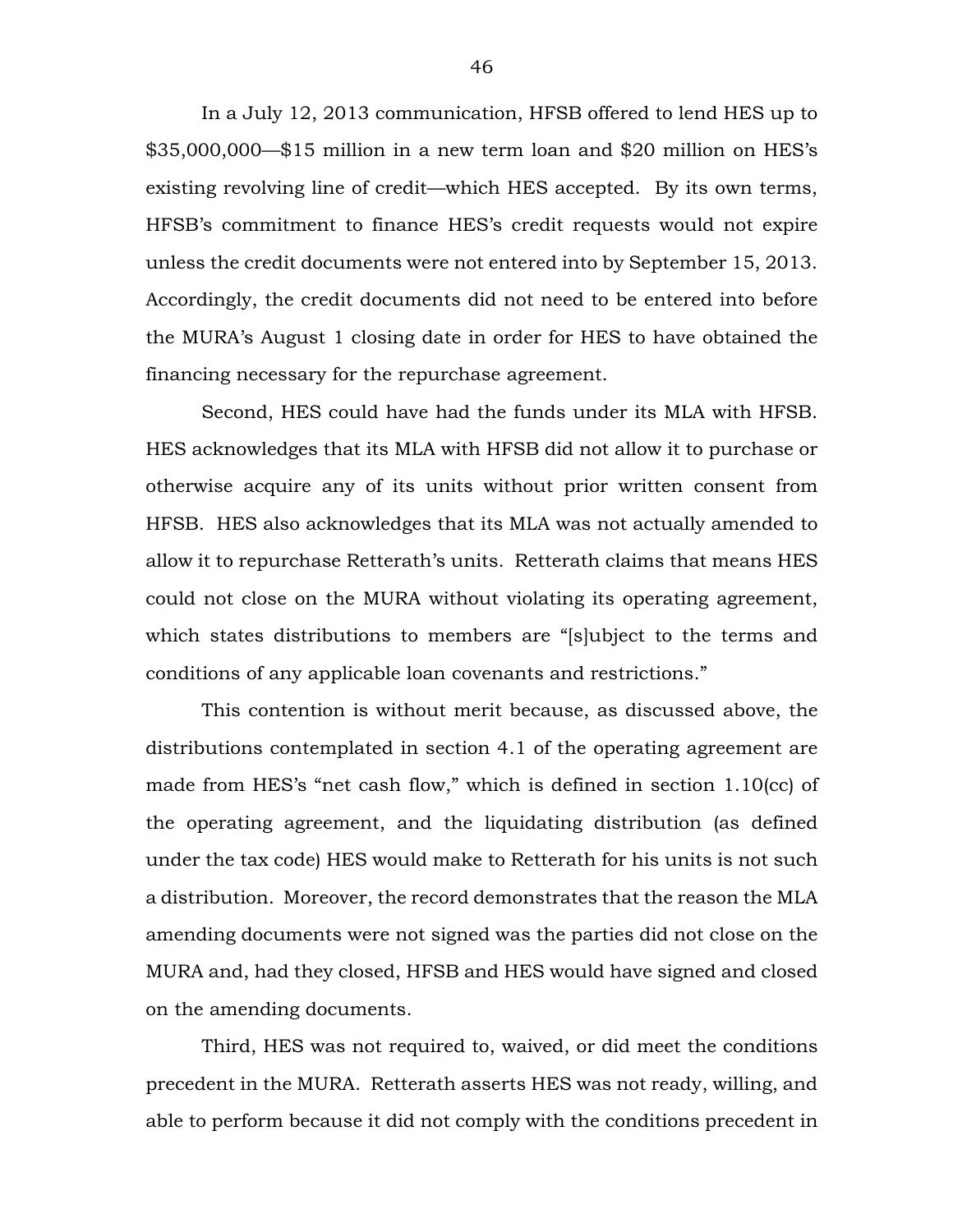section 5 of the MURA by the closing deadline. Specifically, he contends that (1) HES did not obtain required financing and bank approval, (2) the parties did not enter into a mutual release, and (3) Eastman did not resign from the board.

Under section 5(d) of the MURA, a condition to HES's obligations is that it "receives approval from its primary lender to repurchase the Units" and "secures the financing necessary to repurchase the Units." As already discussed, HES did obtain the required financing and lender approval and thereby satisfied this condition.

However, HES did not satisfy the conditions under section 5(e) and (f) of the MURA. Under section 5(e), a condition to HES's obligations is that Retterath and Eastman each submit a written resignation from HES's board. While Retterath submitted his written resignation, Eastman did not and continued to serve on the board past the August 1 closing date. Under section 5(f), a condition to HES's obligations is that Retterath and HES "enter into a mutual release agreement releasing any and all claims between the parties." There is no dispute that the parties did not enter into such a mutual release.

Retterath contends that HES must have satisfied these conditions to have been ready, willing, and able to close. He is incorrect.

By the terms of the MURA, the nonsatisfaction of section 5's conditions did not prevent HES from closing under the MURA. At the end of section 5 is a note, stating HES *may* terminate the MURA in the event any of the conditions in this section have not been waived by HES or satisfied by the closing. The use of the permissive *may* indicates HES could elect to close under the MURA even if the conditions in section 5(e) and (f) were not satisfied. That is what HES elected to do.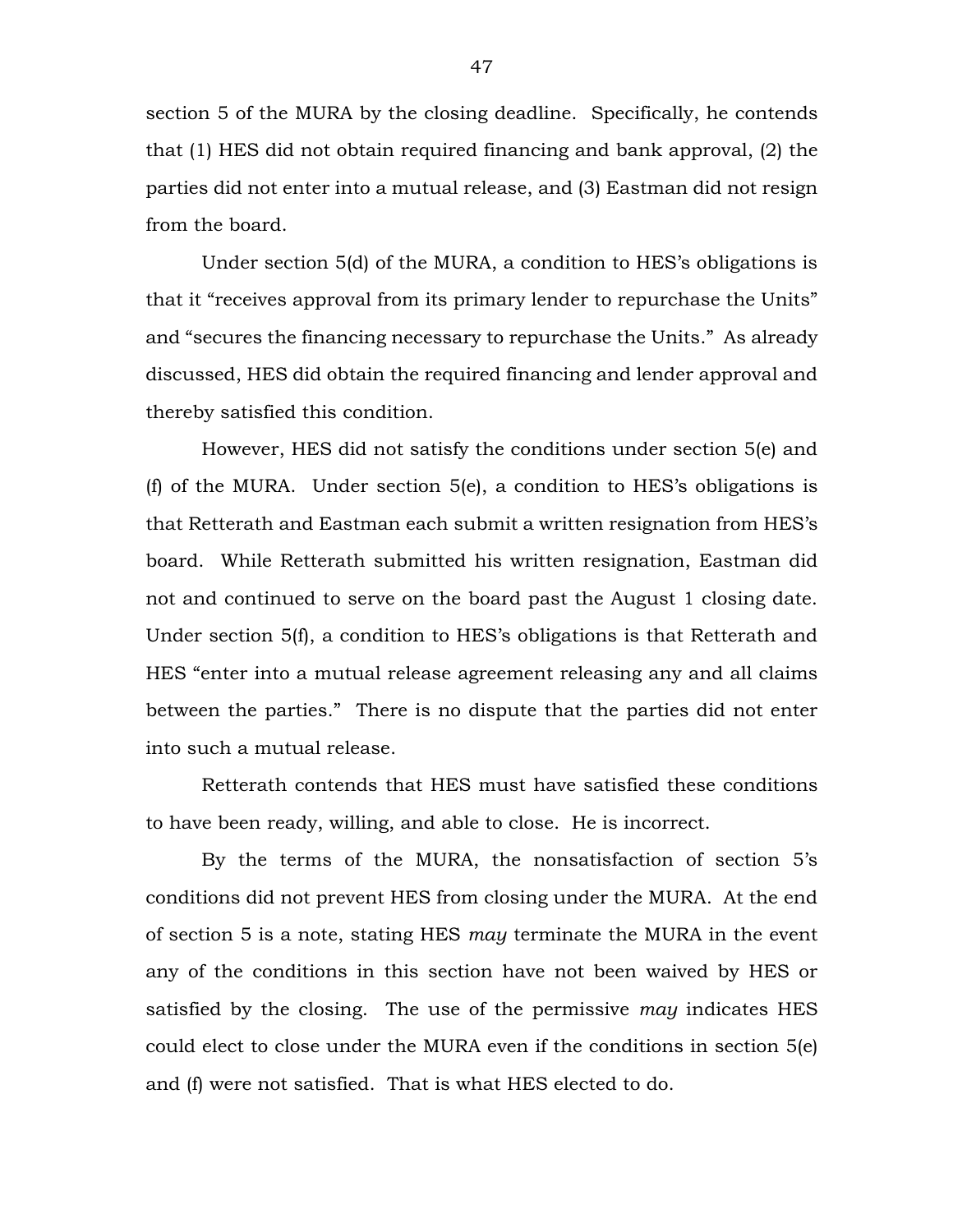Moreover, HES could waive compliance with the condition in section

5(f).

It is well established that a party may waive a condition precedent to his own performance of a contractual duty, when such condition precedent exists for his sole benefit and protection, and compel performance by the other party who has no interest in the performance or nonperformance of the condition.

*Rodgers v. Baughman*, 342 N.W.2d 801, 806 (Iowa 1983). The record does not disclose any basis for concluding that Retterath benefitted from Eastman resigning from the board. Tellingly, Retterath does not even make this argument in his brief.

Further, the record reveals HES substantially complied with the condition in section 5(e) but was stymied by Retterath's lack of response. On July 9, 2013, HES's attorney emailed Retterath's attorney a proposed mutual release and asked if he had any suggested changes. Neither Retterath nor his attorney responded. On July 16, 18, 22, 24, and 26, HES's attorney sent Retterath's attorney a series of emails and letters stating, *inter alia*, that the mutual release agreement needed to be completed and requesting proposed revisions. Again, neither Retterath nor his attorney responded regarding the mutual release. Even though this condition was not met, it would be inequitable for Retterath to rely on that to claim HES was not ready, willing, and able to close when his nonaction is the reason for that unsatisfied condition. *See Conrad Bros.*, 640 N.W.2d at 240 ("It is widely recognized that 'a party may not rely on a condition precedent when by its own conduct it has made compliance with that condition impossible.' " (quoting *State Farm Fire & Cas. Ins. v. Miceli*, 518 N.E.2d 357, 362 (Ill. App. Ct. 1987)); 17B C.J.S. *Contracts* § 703, at 149 (2011) ("A party to a contract who prevents performance thereof by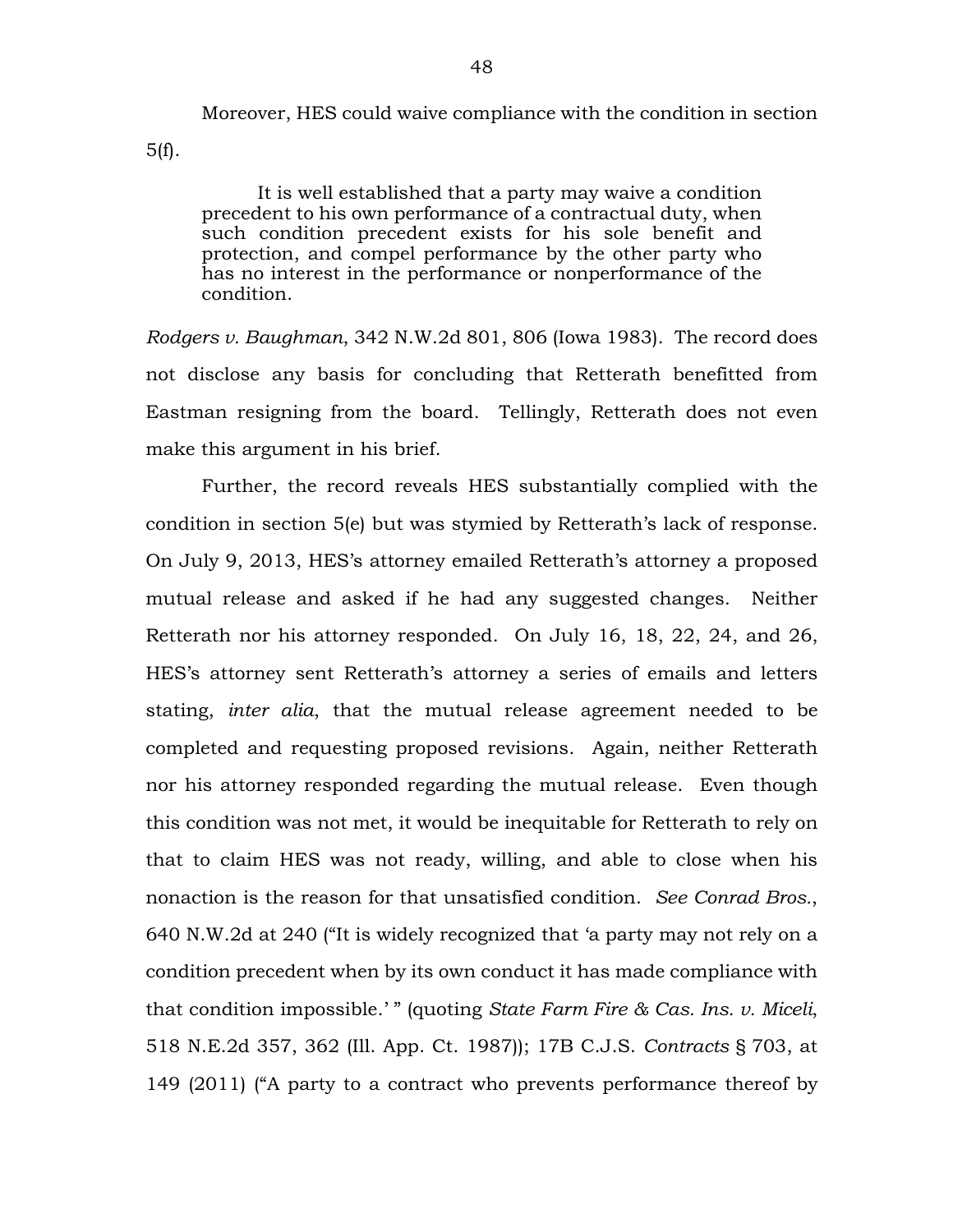the other party, or renders it impossible, may not avail himself or herself of the wrong, and the other party is excused from performing.").

Retterath claims substantial performance is not enough to excuse the nonoccurrence of an express condition precedent. But that is a misstatement of our caselaw. Rather, our caselaw holds that substantial performance will not excuse the nonoccurrence of an express condition precedent necessary to the formation of a contract. *SDG Macerich Props., L.P. v. Stanek Inc.*, 648 N.W.2d 581, 585–86 (Iowa 2002) (rejecting the argument that substantial performance of the notice-of-intent-to-exercisethe-renewal-option condition should be sufficient to constitute acceptance of the option offer because the notice of intent to exercise the renewal option was a condition precedent to the formation of contractual obligations).

Conversely, "[s]ubstantial compliance with contract *terms* generally is sufficient to require that the other party perform . . . ." 17B C.J.S. *Contracts* § 800, at 247 (emphasis added). This is because substantial performance "excuses contractual deviations or deficiencies which do not severely impair the purpose underlying a contractual provision." *SDG Macerich Props.*, 648 N.W.2d at 586. HES's substantial compliance with the mutual-release-agreement condition in section 5(f) of the MURA does not severely impair the purpose underlying that provision.

Finally, Retterath contends HES did not actually perform its obligations under the MURA because it never tendered performance. Once again, Retterath's own actions—or lack thereof—prevented HES from tendering payment. On July 16, 18, 22, 24, and 26, HES's attorney sent Retterath's attorney a series of emails and letters requesting, *inter alia*, Retterath's wiring instructions for the closing payment. Neither Retterath nor his attorney provided that information. Retterath's failure to provide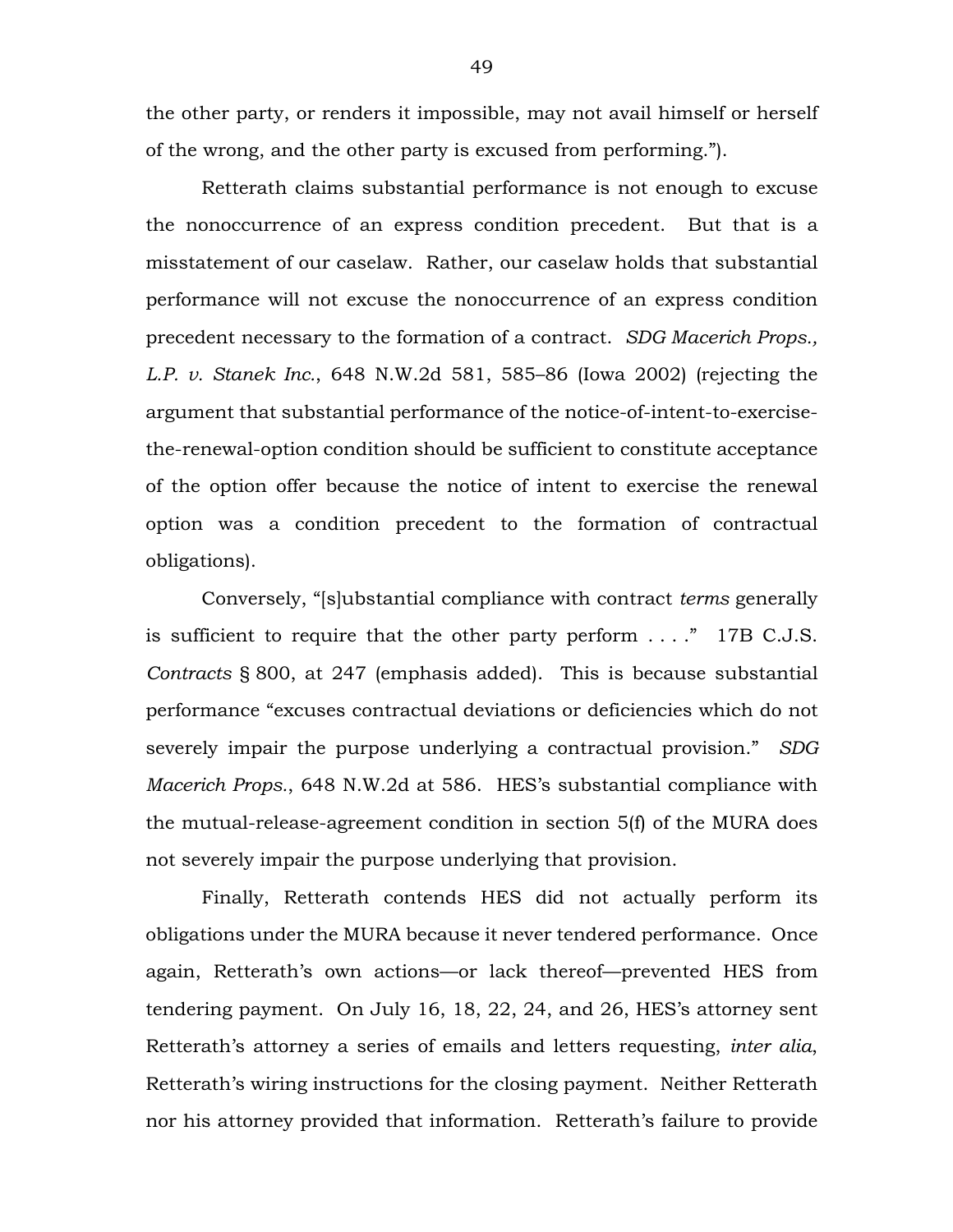that information to HES is in contravention of section 2 of the MURA, which provides that "[t]he payments shall be made by check or wire transfer *at the direction of* [*Retterath*]." (Emphasis added.) Retterath cannot equitably claim that HES's failure to actually pay him on the closing date meant HES was not ready, willing, and able or did not perform.

**C. Conclusion.** In sum, we hold there is sufficient evidence to conclude that HES is entitled to specific performance. We find HES does not have an adequate remedy at law. We also find no merit in Retterath's argument that HES is not entitled to specific performance because it did not act in good faith or otherwise comply with its obligations under the MURA.

# **X. Whether the District Court Erred in Rejecting Retterath's Affirmative Defenses to the MURA.**

Retterath claims the district court erred in denying his affirmative defenses to the MURA of equitable estoppel, unilateral and mutual mistake, unclean hands, and procedural and substantive unconscionability. We disagree.

**A. Equitable Estoppel.** Retterath first claims the MURA should not be enforced because of equitable estoppel. The traditional elements of equitable estoppel are

(1) a false representation or concealment of material facts; (2) a lack of knowledge of the true facts on the part of the actor; (3) the intention that it be acted upon; and (4) reliance thereon by the party to whom made, to his prejudice and injury.

*Johnson v. Johnson*, 301 N.W.2d 750, 754 (Iowa 1981).

Specifically, Retterath argues that HES always intended to allocate taxable income to him from the date of the scheduled closing through the scheduled second installment on July 1, 2014, without providing him any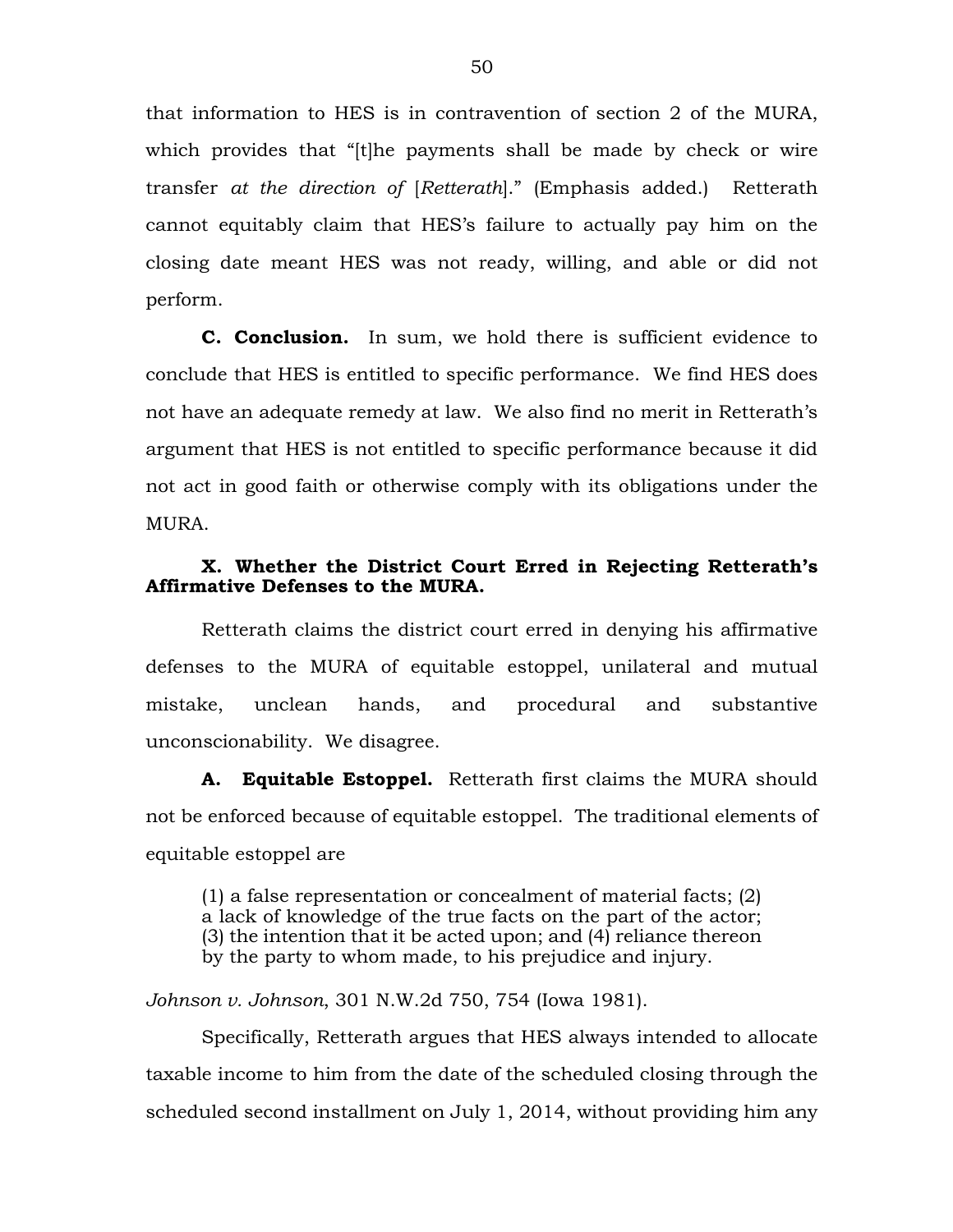distributions to cover that tax liability. He contends that allocation of income would be improper under the tax code because there is no corresponding economic event and that HES never informed him of its intended allocation plan. Further, he asserts that he could not have learned of this plan because of its inappropriateness under the tax code and that he understood he would not be allocated taxable income after closing.

HES explains that it did not have any intention to implement that allocation plan until 2014, when it and its accountants began preparing the tax returns and member K-1 documents for fiscal year 2013. We have not found anything in the record indicating that HES intended to implement that tax allocation plan at the time of or before the MURA's scheduled closing deadline.

The record citations Retterath provides to the contrary are not persuasive. One is to a brief HES filed in a parallel federal court case, but that brief was filed in November 2014. Thus, the positions in the brief do not discredit HES's explanation that it did not develop that allocation plan until 2014. Retterath's other two record citations merely demonstrate that one of the board members and Retterath himself believed he would not be allocated taxable income after closing on the MURA.

Further, to the extent that HES's allocation plan was unlawful under the tax code, it does not render the MURA unenforceable. Nothing in the MURA established what the allocation plan would be.

Lastly, as HES asserts, Retterath had the opportunity to seek tax advice and determine the tax implications of the MURA before he signed it. Section 3 of the MURA states,

Member warrants and represents that:  $\dots$  (v) In making the decision regarding the repurchase of the Units, Member is relying solely upon the Company Information and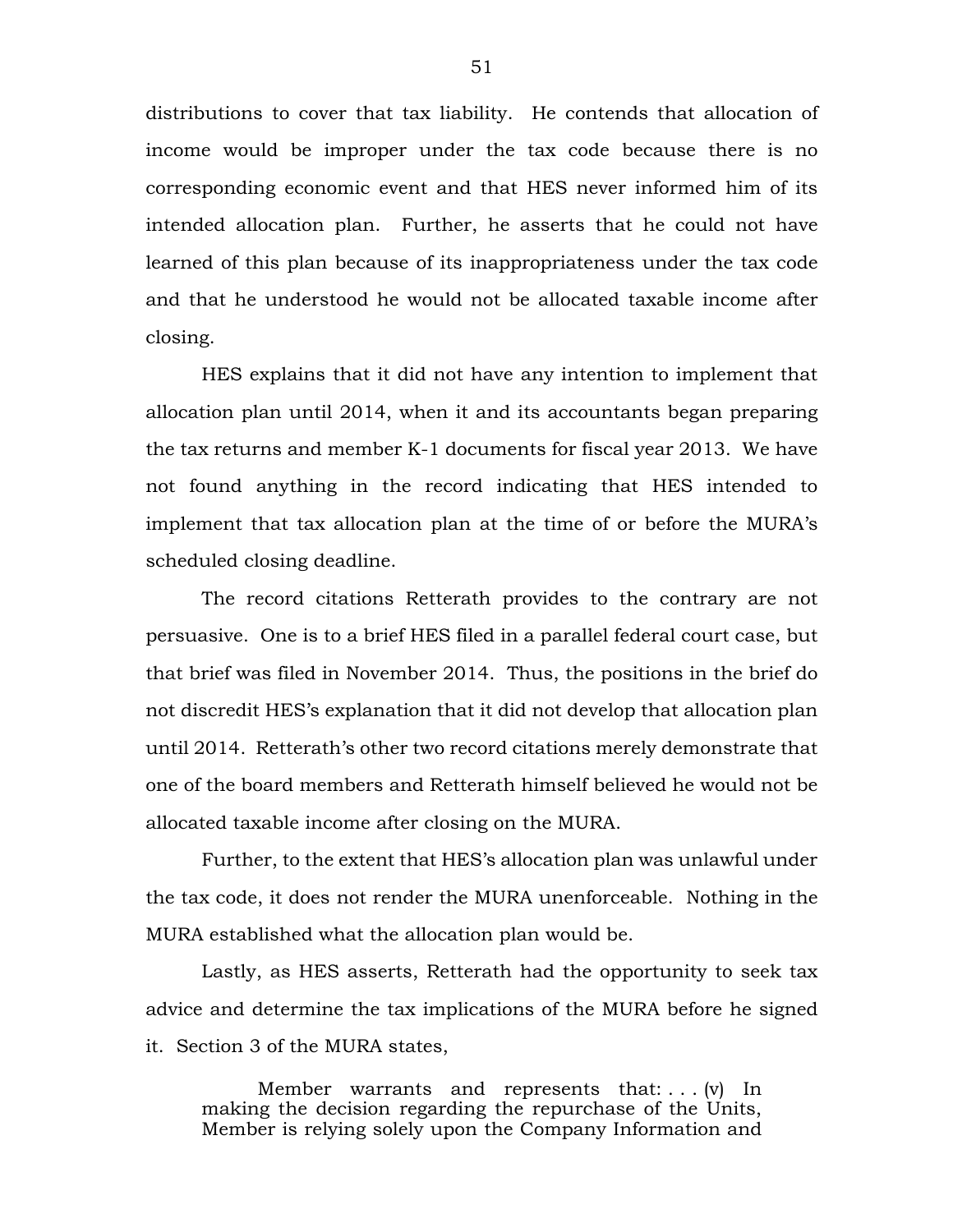Member's legal and financial advisors and independent investigations and not upon the Company or any of its members, managers, officers, directors, employees or representatives with respect to value, *tax*, business, economic or other considerations involved in this transaction . . . .

(Emphasis added.) Retterath did not discuss the MURA's tax consequences with an expert prior to signing.

The district court properly rejected Retterath's estoppel defense.

**B. Unilateral and Mutual Mistake.** Next, Retterath argues the MURA should not be enforced because of unilateral and mutual mistake. Specifically, the mistake at issue is how HES would allocate taxable income to him after the MURA's closing.

With respect to a unilateral mistake, the Restatement (Second) of Contracts provides,

Where a *mistake of one party* at the time a contract was made *as to a basic assumption on which he made the contract has a material effect on the agreed exchange of performances that is adverse to him*, the contract is voidable by him if he does not bear the risk of the mistake under the rule stated in § 154, and

(a) the effect of the mistake is such that enforcement of the contract would be unconscionable, or

(b) the other party had reason to know of the mistake or his fault caused the mistake.

Restatement (Second) of Contracts § 153, at 394 (emphasis added). We have said that a party's unilateral mistake does not relieve that party of its obligations under the contract "absent fraud, misrepresentation, or other misconduct." *State ex rel. Palmer v. Unisys Corp.*, 637 N.W.2d 142, 150 (Iowa 2001).

Here, Retterath asserts that HES engaged in misrepresentation or other misconduct by concealing its intent to improperly allocate taxable income to him after closing. As discussed above, the record does not support Retterath's claim that HES intended, at the time the parties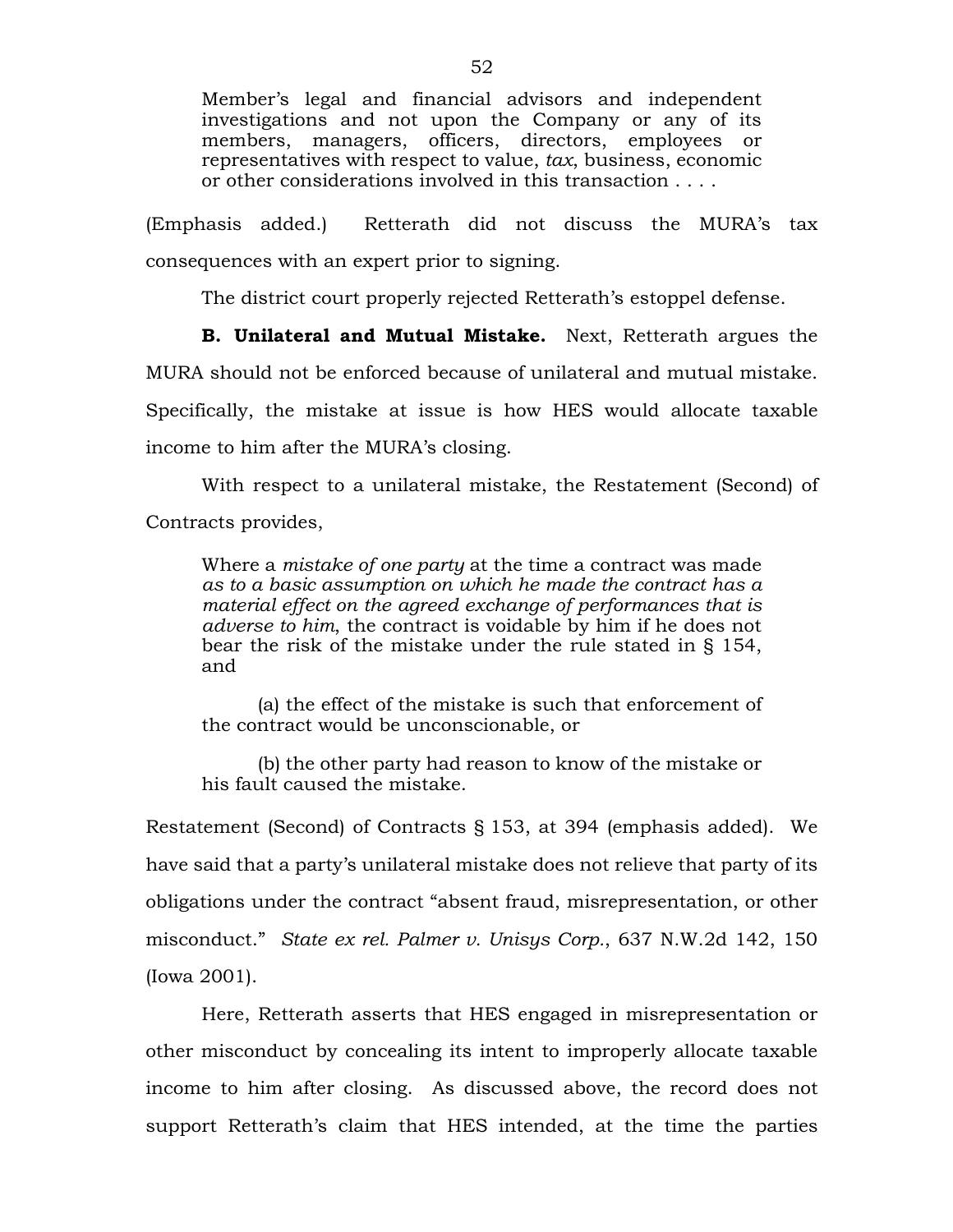entered into the MURA, to allocate taxable income to him at all after closing. Thus, his unilateral mistake defense fails.

With respect to mutual mistake, the Restatement provides,

(1) Where a mistake of both parties at the time a contract was made as to a basic assumption on which the contract was made has a material effect on the agreed exchange of performances, the contract is voidable by the adversely affected party unless he bears the risk of the mistake under the rule stated in § 154.

(2) In determining whether the mistake has a material effect on the agreed exchange of performances, account is taken of any relief by way of reformation, restitution, or otherwise.

Restatement (Second) of Contracts § 152, at 385; *accord State ex rel. Palmer*, 637 N.W.2d at 150 ("Generally, mutual mistake will render a contract voidable by the party who is adversely affected by the mistake when the parties are mistaken on a basic assumption on which the contract was made, unless the adversely affected party bears the risk of mistake.").

Retterath claims the mistake here involved the basic assumption on which the contract was made—i.e., that he would receive \$30 million for his units. Comment *b* to section 152 of the Restatement indicates that an assumption related to a party's financial situation or market conditions are generally not "basic assumptions" that would justify avoidance of the contract. Restatement (Second) of Contracts § 152 cmt. *b*, at 386; *cf. id.* illus. 1–6, at 387. On a spectrum, the resulting allocation of taxable income from the sale of Retterath's units is more like an assumption related to something collateral to the contract than one of the parties' foundational reasons for entering into the MURA.

Retterath's unilateral and mutual mistake defenses are without merit and were properly rejected.

**C. Unclean Hands.** The equitable defense of unclean hands means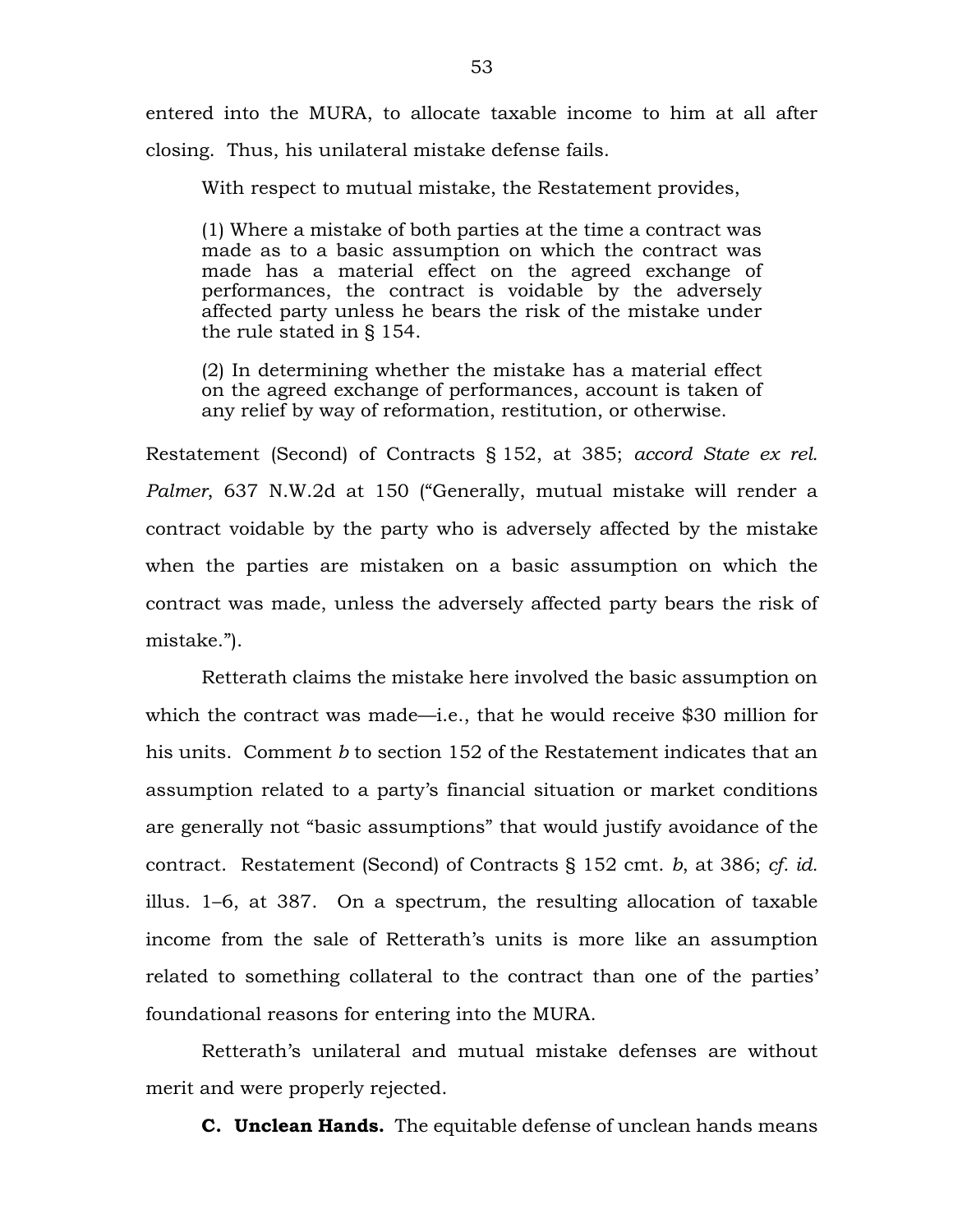that whenever a party who seeks to set the judicial machinery in motion and obtain some equitable remedy has violated conscience or good faith, or another equitable principle in prior conduct with reference to the subject in issue, the doors of equity will be shut, notwithstanding the defendant's conduct has been such that in the absence of circumstances supporting the application of the maxim, equity might have awarded relief.

*Opperman v. M. & I. Dehy, Inc.*, 644 N.W.2d 1, 6 (Iowa 2002) (quoting 27A Am. Jur. 2d *Equity* § 126, at 605 (1996)).

Retterath claims HES engaged in the following inequitable conduct: (1) concealing its intent to improperly allocate taxable income to him after closing on the MURA, (2) determining that it "equitably acquired" Retterath's units while still treating him as the "beneficial owner" for tax allocation purposes but not for distribution, and (3) negotiating and communicating directly with Retterath after his counsel had instructed HES to communicate through attorneys.

Procedurally, Retterath has waived these contentions on appeal under Iowa Rule of Appellate Procedure 6.903(2)(*g*). He cites no caselaw or authority suggesting HES's alleged conduct violated the conscience or was not done in good faith. Nor does he provide any argument or reasoning as to why this conduct renders HES's hands unclean.

Even if these arguments are not waived, they are not meritorious. First, as discussed above, nothing in the record indicates that HES concealed its intent (or even had the intent) to allocate taxable income to Retterath after closing on the MURA.

Second, HES's "equitable acquisition" of Retterath's units after the scheduled closing and its resulting conduct coincide with its belief that the MURA is a binding agreement and with the effect of the MURA had it closed as scheduled. Section 1 of the MURA indicates that Retterath would no longer be entitled to any distributions from HES after the closing.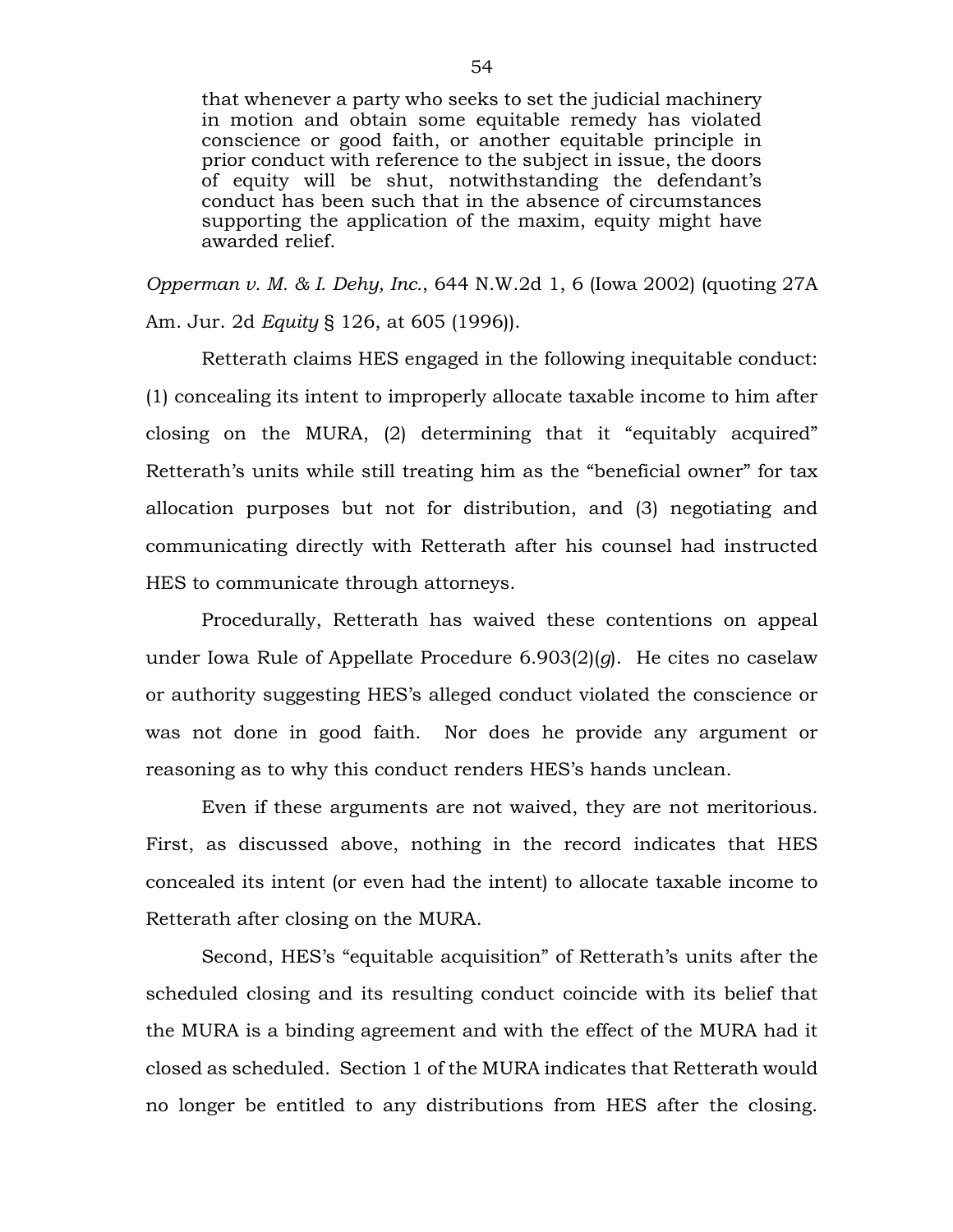Additionally, there is nothing in the MURA regarding ownership for tax allocation purposes. Further, Retterath does not argue and fails to show that HES's allegedly improper tax allocations were done in bad faith.

Third, even though HES was instructed by Retterath's attorney to contact Retterath through his attorney only, there is nothing in the record to indicate that chairman Boyle's direct communications with Retterath regarding the MURA were done in bad faith or otherwise violate the conscience. Retterath's attorney's instruction was emailed to HES's attorney after HES's attorney contacted Retterath about being interviewed as part of the board's investigation into Retterath's alleged bribery of another board member. Nothing in Retterath's attorney's email instructs members of HES's board to cease direct communication with Retterath either on the subject of the bribery investigation or other subjects. Moreover, before June 2013, the communication between HES and Retterath regarding repurchasing Retterath's units had been directly between Retterath and the board. Finally, Retterath acquiesced to direct contact from HES's board chairman regarding the June buyback negotiations by directly responding to the chairman's communications instead of passing them along to his attorney. Considering his own attorney had upbraided HES's attorney just two weeks earlier for contacting Retterath directly, presumably Retterath knew not to handle communications from HES without consulting or involving his attorney. Retterath's own acquiescence in the direct communication with HES's board chairman and knowledge of his attorney's communication instruction undermines his claim that the board chairman's direct communications were done in bad faith or violate the conscience.

Retterath's unclean hands defense lacks merit and was properly rejected.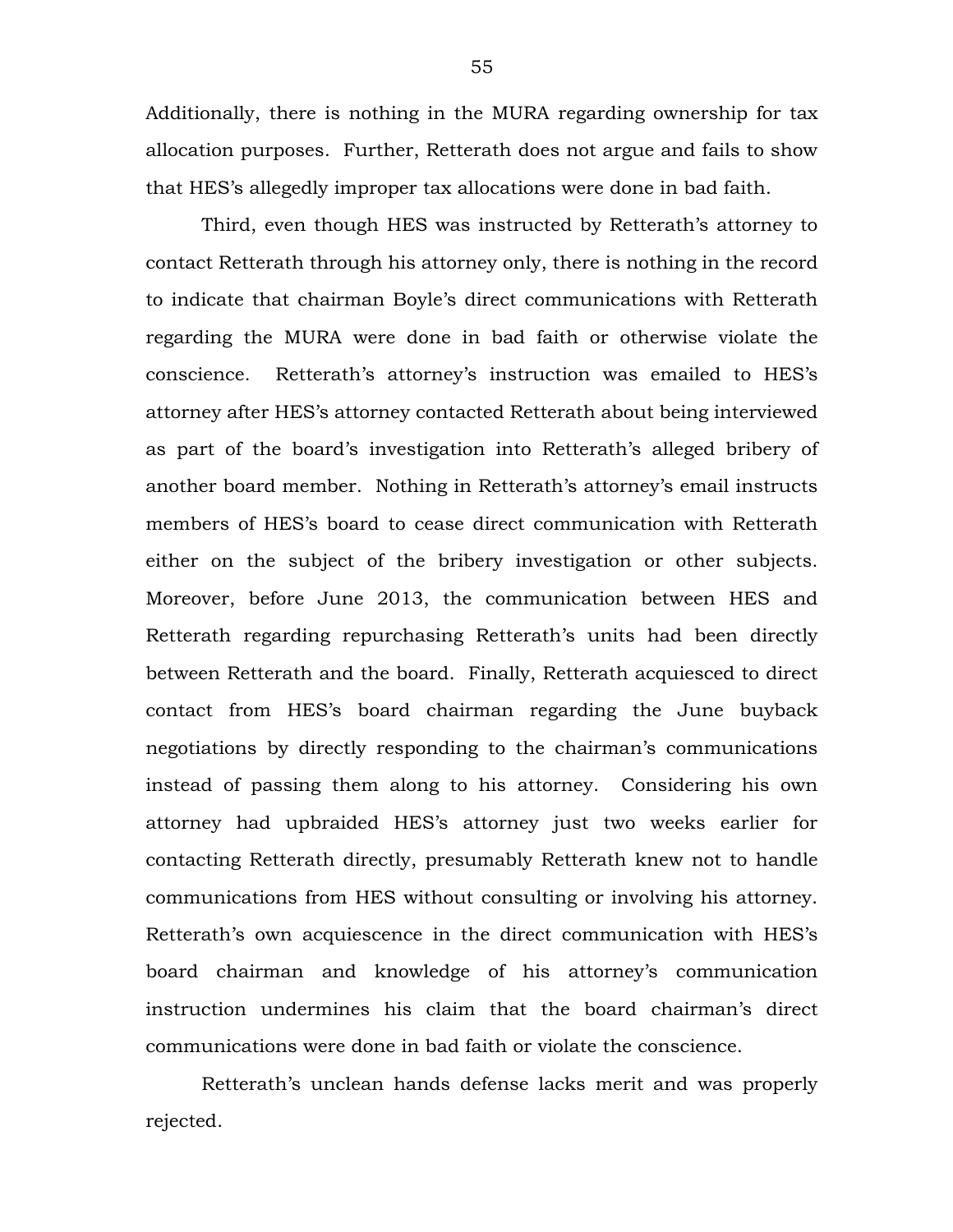**D. Substantive and Procedural Unconscionability.** Retterath's final affirmative defense is that the MURA is procedurally and substantively unconscionable.

"A contract is unconscionable where no person in his or her right senses would make it on the one hand, and no honest and fair person would accept it on the other hand." *Albaugh v. Reserve*, 930 N.W.2d 676, 687 (Iowa 2019) (quoting *C & J Vantage Leasing Co.*, 795 N.W.2d at 80). This defense includes both procedural and substantive elements. *In re Marriage of Shanks*, 758 N.W.2d 506, 515 (Iowa 2008). For an agreement to be unconscionable, it must be so at the time it was made. *Bartlett Grain Co. v. Sheeder*, 829 N.W.2d 18, 27 (Iowa 2013); Restatement (Second) of Contracts § 208, at 107. When analyzing unconscionability claims, we consider the factors of "assent, unfair surprise, notice, disparity of bargaining power, and substantive unfairness." *C & J Vantage Leasing Co.*, 795 N.W.2d at 80 (quoting *C & J Fertilizer, Inc. v. Allied Mut. Ins.*, 227 N.W.2d 169, 181 (Iowa 1975) (en banc)).

However, this defense does not exist to rescue a party from an imprudent bargain or buyer's remorse:

People should be entitled to contract on their own terms without the indulgence of paternalism by courts in the alleviation of one side or another from the effects of a bad bargain. Also, they should be permitted to enter into contracts that actually may be unreasonable or which may lead to hardship on one side. It is only where it turns out that one side or the other is to be penalized by the enforcement of the terms of a contract so unconscionable that no decent, fairminded person would view the ensuing result without being possessed of a profound sense of injustice, that equity will deny the use of its good offices in the enforcement of such unconscionability.

*In re Marriage of Shanks*, 758 N.W.2d at 515 (quoting *Smith v. Harrison*, 325 N.W.2d 92, 94 (Iowa 1982)).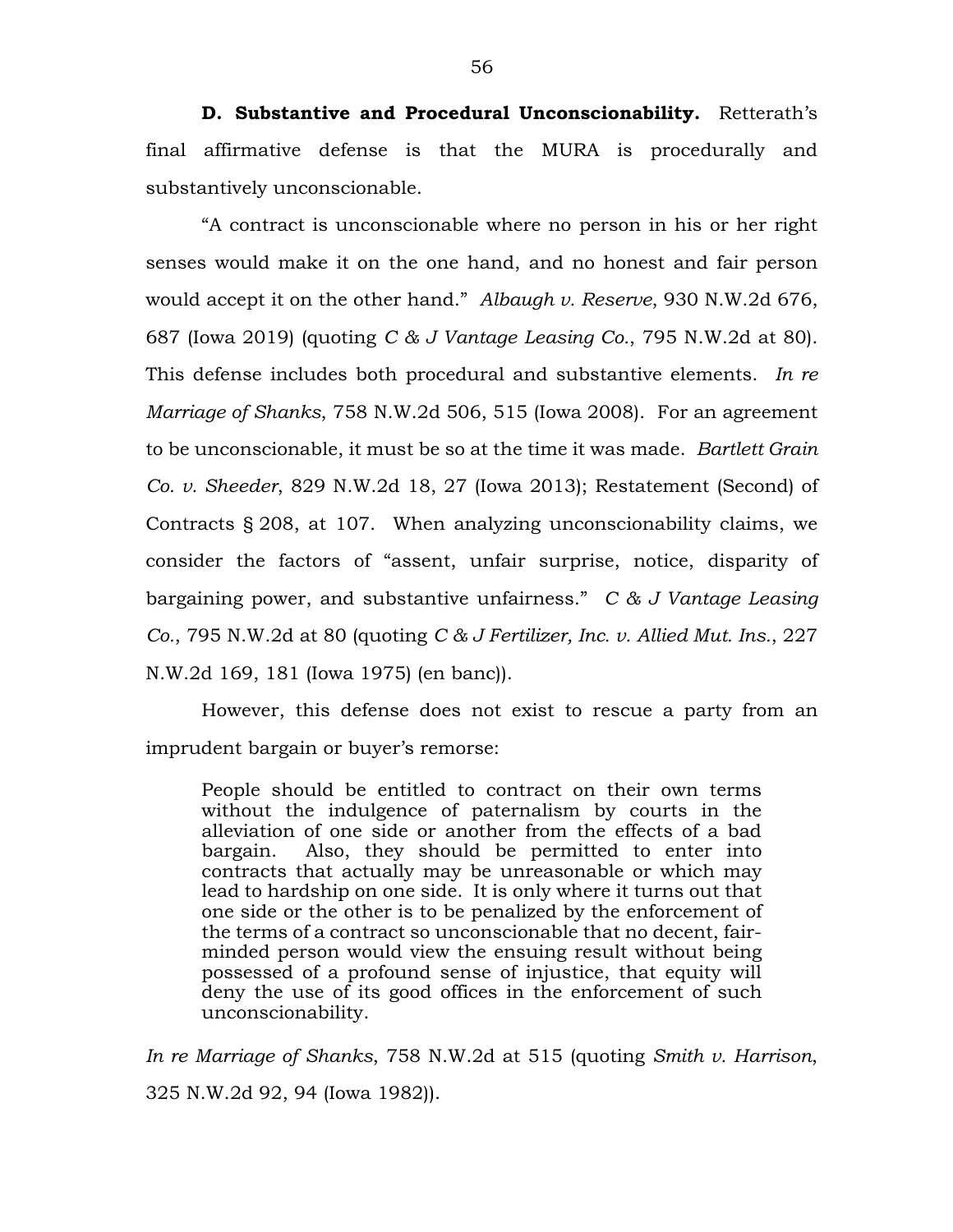1. *Procedural unconscionability.* Retterath argues that the MURA is procedurally unconscionable because HES negotiated directly with Retterath; HES demanded Retterath sign the MURA by June 13, 2013, but did not authorize chairman Boyle's signature until June 19; HES presented the MURA as an extortionate way of ending its investigation into Retterath's alleged bribery; and HES ignored questions from Retterath's attorney about the MURA's enforceability and assurance that HES could perform in compliance with its operating agreement.

"Procedural unconscionability involves an advantaged party's exploitation of a disadvantaged party's lack of understanding, unequal bargaining power between the parties, as well as the use of fine print and convoluted language." *C & J Vantage Leasing Co.*, 795 N.W.2d at 81. Other factors relevant to a procedural unconscionability analysis include

the disadvantaged party's opportunity to seek independent counsel, the relative sophistication of the parties in legal and financial matters, . . . and the use of fraudulent or deceptive practices to procure the disadvantaged party's assent to the agreement.

*In re Marriage of Shanks*, 758 N.W.2d at 517–18 (citations omitted).

Application of these factors to the case at bar reveals the MURA is not procedurally unconscionable. HES and Retterath were of generally equal bargaining power. Both made offers and counteroffers regarding the buyback of Retterath's units. Both made adjustments to the terms of the offers. Indeed, Retterath initiated the June negotiations by offering to sell for \$1100 per unit (or \$28,446,000 total) but was able to obtain an agreement to sell for \$30,000,000 total. As illuminated by the Restatement, it is "*gross* inequality of bargaining power, together with terms unreasonably favorable to the stronger party," that evidences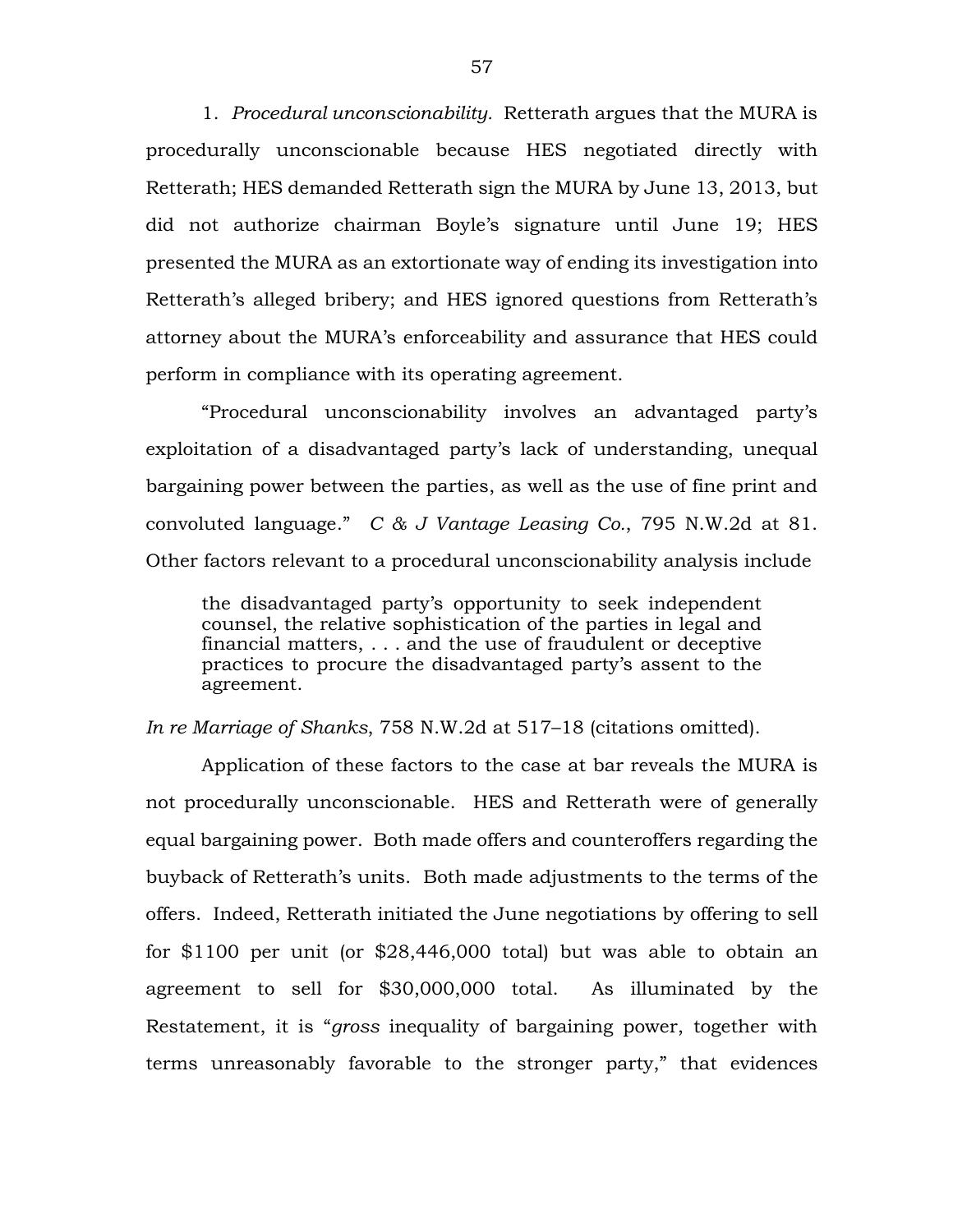unconscionability. Restatement (Second) of Contracts § 208 cmt. *d*, at 109 (emphasis added). This factor is not present here.

Additionally, both had ready access to and often consulted with their attorneys. Moreover, Retterath had the opportunity to consult his attorney about the MURA's terms before signing and, by signing the MURA, acknowledged that opportunity.

Retterath was a sophisticated party. He had decades of experience in negotiating and executing multimillion dollar contracts on tight deadlines. In December 2012, he had negotiated and executed a buyback agreement that was substantially similar to the MURA. Notably, the December 2012 buyback agreement included a provision regarding the allocation of taxable income. Retterath's experience in legal and financial matters, regular contact with counsel, and execution of the December 2012 buyback agreement evidence his understanding and sophistication and a lack of exploitation on HES's part.

Moreover, the MURA was a relatively straight-forward agreement. It was only four pages and substantially similar to at least one other recent buyback agreement Retterath executed. It included a minimal amount of fine print, and the information, terms, and conditions of the agreement were presented in a readable format.

Next, we cannot say HES used fraudulent or deceptive practices to procure Retterath's assent. As discussed above, the direct negotiation and communication between HES's chairman and Retterath was not done in bad faith or to otherwise prevent Retterath from consulting with his attorney.

The imposition of a deadline on the acceptance of an offer is completely ordinary in the world of contract offers and acceptance. Nothing in the record indicates either that Retterath assumed chairman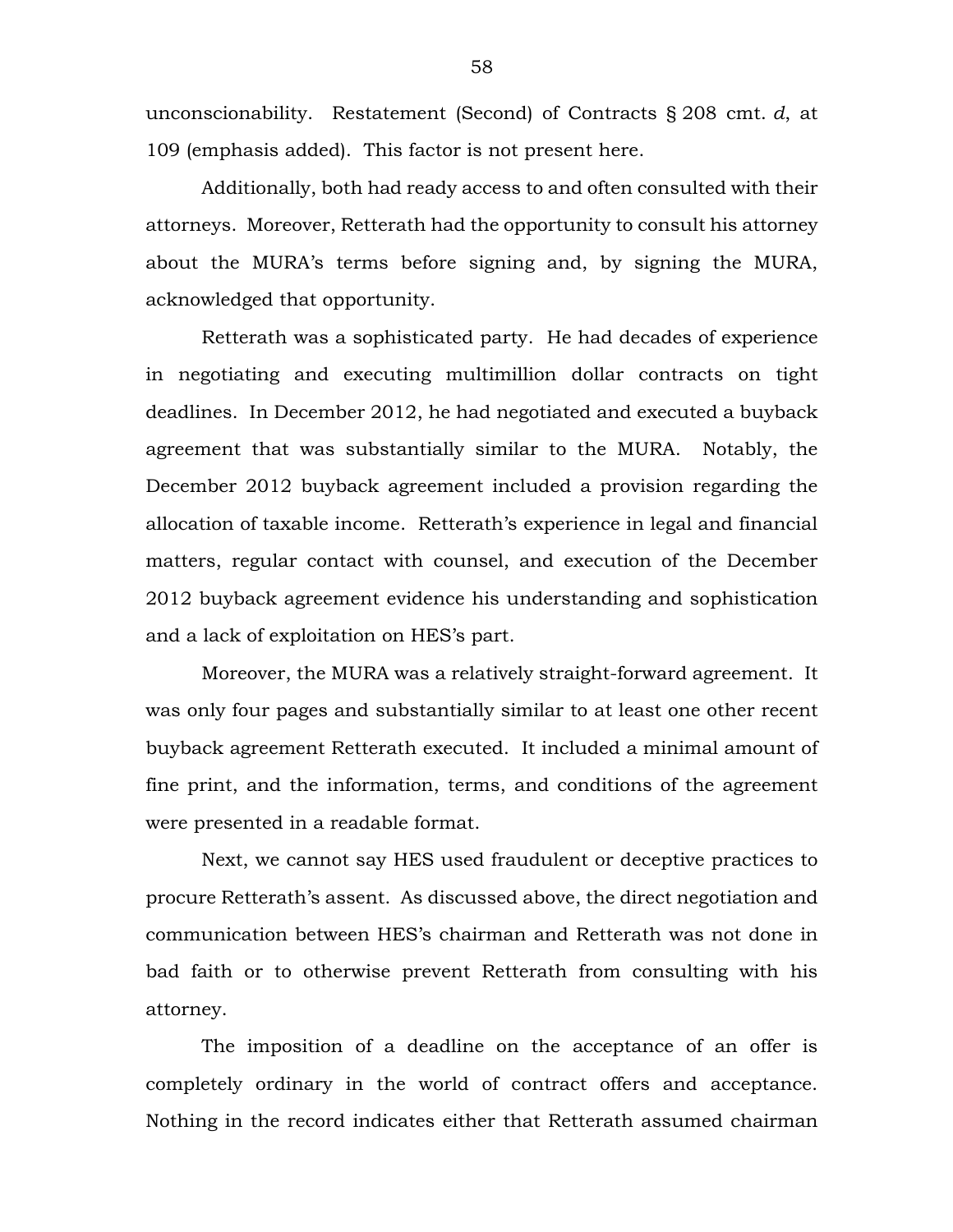Boyle's signature on the MURA meant the board had already approved the MURA or that Retterath would not have executed the MURA had he known the board had not yet approved the MURA.

Likewise, nothing in the record indicates that HES included the mutual release provision in the MURA specifically as an extortionate way of ending its bribery investigation in exchange for Retterath's assent to the MURA. In support of his argument, Retterath cites to a set of emails from chairman Boyle to another board member. But these emails are from the middle of May 2013, before Retterath had reinitiated buyback negotiations and almost a month before Boyle emailed Retterath the first June buyback offer on June 11.

Further, the June 11 buyback offer from HES did not include a mutual release provision. The mutual release provision was not added until after Retterath rejected the June 11 offer on the grounds that he could not give HES an "unsecured promissory note" (i.e., an installment plan) if HES also wanted him to hold it harmless. In his rejection, Retterath offered to hold HES harmless if HES paid him in one lump sum. The record indicates the mutual release provision was not HES's attempt to extort Retterath's assent to the MURA in exchange for dropping the bribery investigation but rather was a result of Retterath's own counteroffer.

Finally, Retterath's argument on the ground that HES ignored his attorney's questions regarding the MURA's enforceability and assurance that HES could perform lack merit. Any lack of response to these questions does not make the MURA unconscionable because the questions were not posed to HES until after HES and Retterath had entered into the MURA. *See, e.g.*, *Bartlett Grain Co.*, 829 N.W.2d at 27 (noting an agreement must be unconscionable at the time it was entered into). Nor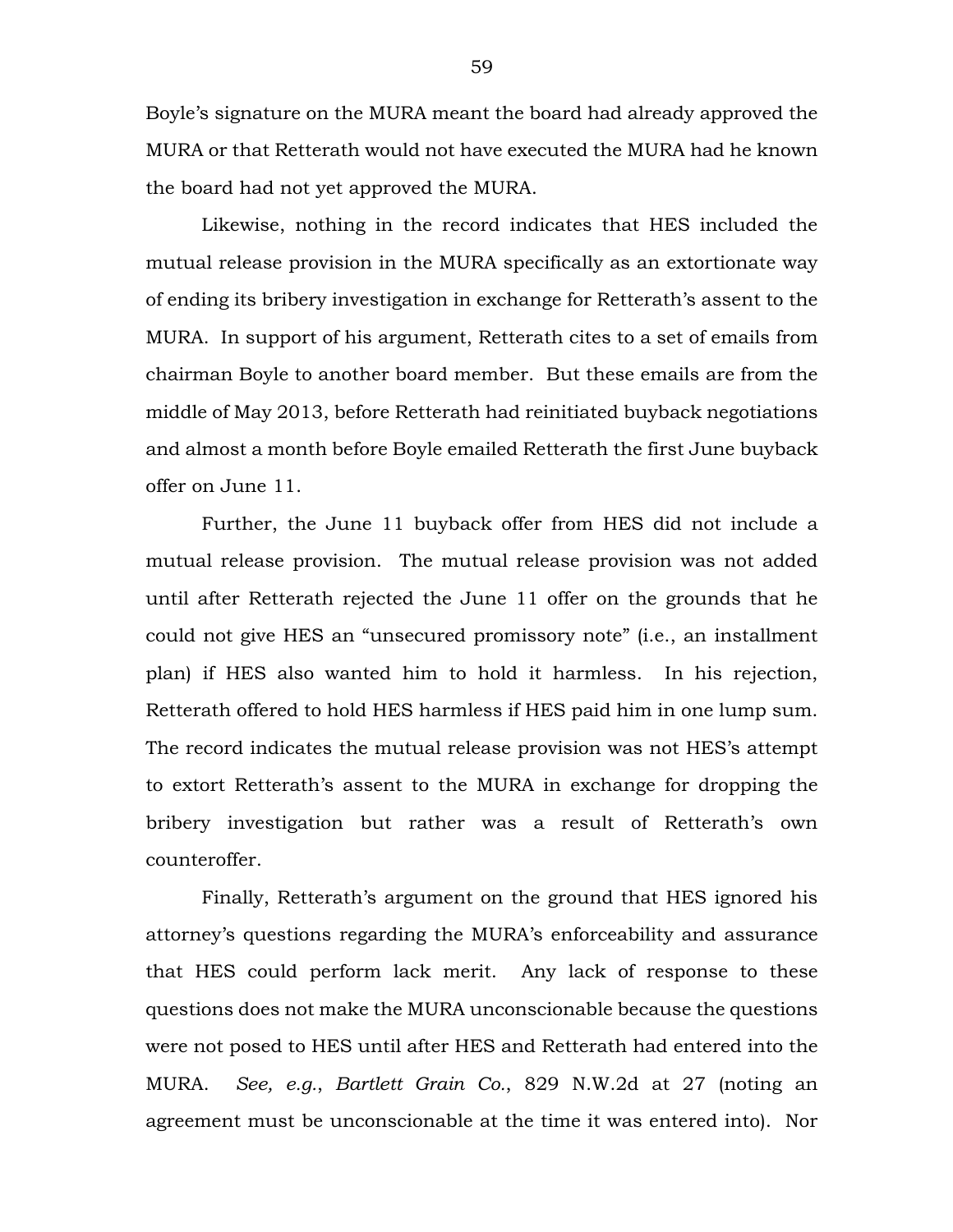is the lack of response evidence that HES deceived Retterath into signing the MURA because Retterath had the opportunity to consult with his attorney before signing but failed to do so.

The district court properly rejected Retterath's procedural unconscionability defense.

2. *Substantive unconscionability.* Retterath argues the MURA is substantively unconscionable because HES deceitfully intended to improperly allocate him taxable income; section 5 of the MURA would allow HES to waive its release of Retterath from liability while it was investigating him for bribery; section 5 would allow HES to waive the condition of financing, which would leave Retterath as an unsecured creditor of HES with respect to the second \$15 million payment; and section 5 would allow HES to waive the condition of bank approval, which would expose Retterath to potential disgorgement and other actions by HES members because HES's payment to Retterath would be in violation of its loan covenants and operating agreement.

"A substantive unconscionability analysis focuses on the 'harsh, oppressive, and one-sided terms' of a contract." *In re Marriage of Shanks*, 758 N.W.2d at 515 (quoting *Rite Color Chem. Co v. Velvet Textile Co.*, 411 S.E.2d 645, 648 (N.C. Ct. App. 1992)). We do not find that Retterath's contentions prove the MURA was substantively unconscionable.

As discussed above, the record does not support Retterath's claim that HES always intended to improperly allocate him taxable income and entered into the MURA with that intention. Rather, the record shows that HES did not make any decisions regarding tax allocations until several months after the MURA was scheduled to close.

Also as discussed above, the mutual release provision in the MURA was not related to HES's bribery investigation. Moreover, section 5 of the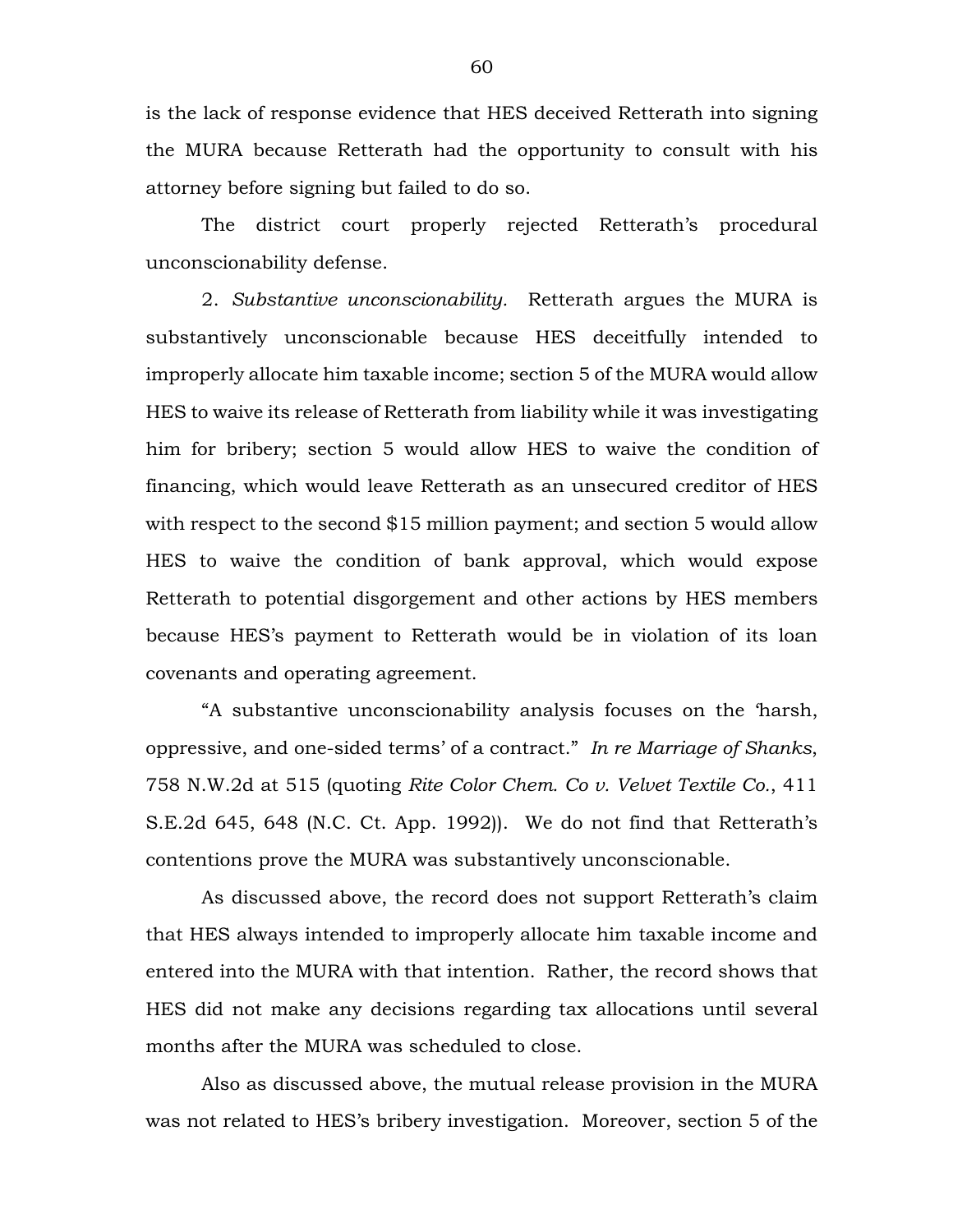MURA conditions HES's performance on HES and Retterath entering into a *mutual* release. Provisions that are mutual in scope augur against substantive unconscionability. *See id.* at 516 (holding a premarital agreement was not substantively unconscionable because, in part, the agreement's provisions were mutual in scope). And, to reiterate, Retterath had the opportunity to consult counsel regarding the terms of the MURA, and he had the bargaining power to modify the terms of the MURA such that HES would not be able to waive the mutual release condition. That was not a harsh, oppressive, or one-sided term.

Likewise, HES's ability to waive the condition of financing under section 5 is not harsh, oppressive, or one-sided because it would leave Retterath as an unsecured creditor. Retterath had the opportunity and ability to reject or modify that term of the agreement as demonstrated by his previous rejection and counteroffer to the first June draft MURA. He acquiesced to that term without exercising that opportunity or ability. Such a term that is readily open to negotiation cannot be said to be harsh, oppressive, or one-sided. For similar reasons, HES's ability to waive the condition of bank approval under section 5 does not render the MURA substantively unconscionable.

Finally, Retterath was getting \$30 million for his units. HES was required to pay him \$15 million immediately. He only paid \$26 million for his shares. Thus, he made a profit of \$4 million on his investment.

The district court properly rejected Retterath's substantive unconscionability defense.

## **XI. Whether the District Court Erred in Awarding HES Attorney Fees and Denying Retterath Attorney Fees.**

Retterath contends the district court abused its discretion in awarding HES attorney fees based on the MURA. He also contends the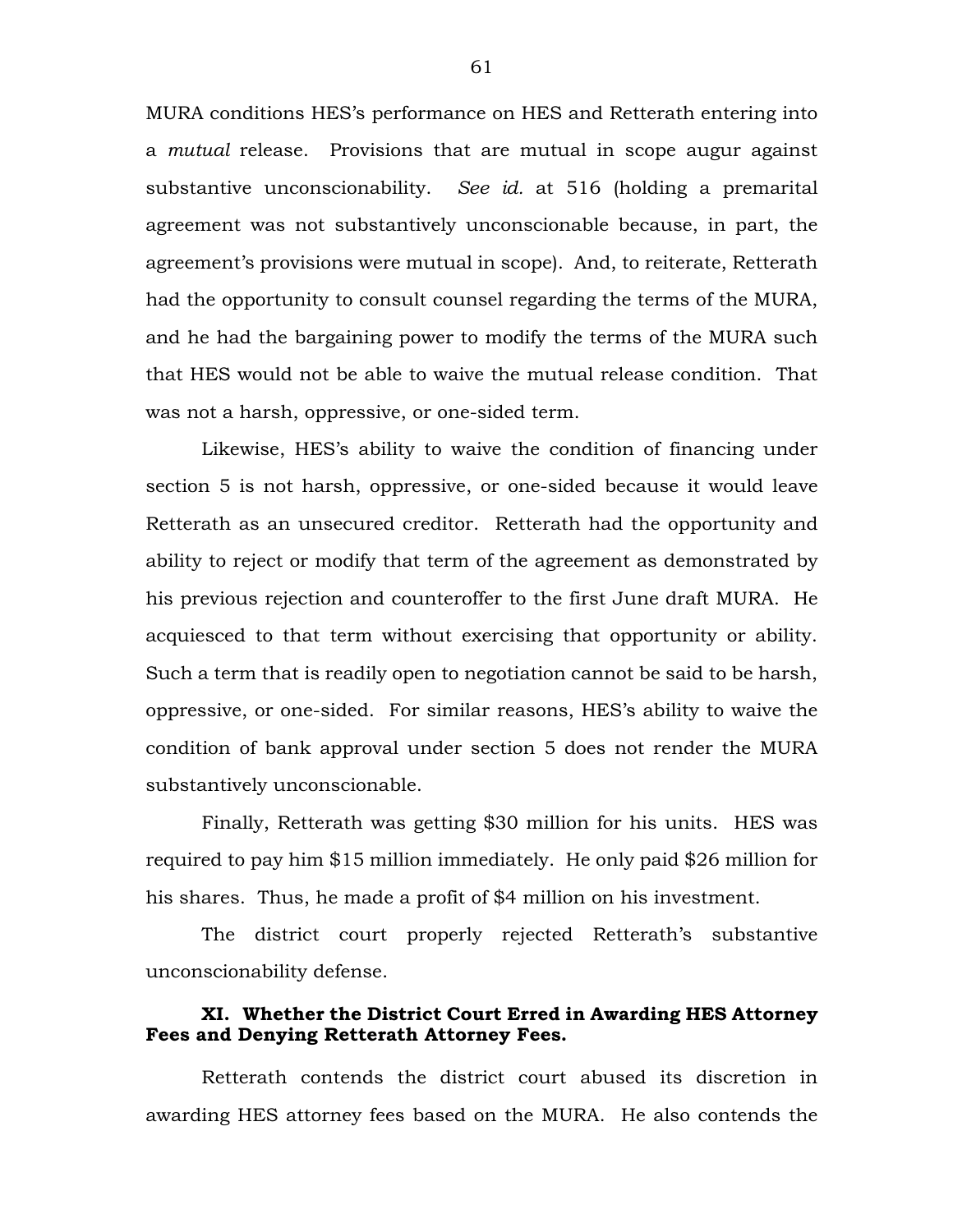court abused its discretion in denying his motion for sanctions regarding HES's attorney fees motion. We address each argument in turn.

**A. Attorney Fees Under the MURA.** Ordinarily, an award of attorney fees is not allowed unless authorized by statute or contract. *Colwell v. Iowa Dep't of Human Servs.*, 923 N.W.2d 225, 237 (Iowa 2019). Under Iowa Code section 625.22, "[w]hen judgment is recovered upon a written contract containing an agreement to pay an attorney fee, the court shall allow and tax as a part of the costs a reasonable attorney fee to be determined by the court." Iowa Code  $\S$  625.22. The agreement to pay attorney fees and litigation expenses must be an express provision in the contract. *NevadaCare*, 783 N.W.2d at 470.

Retterath and HES dispute whether section 4 of the MURA is "an agreement to pay an attorney fee." Iowa Code § 625.22. Section 4 is an indemnification provision and provides,

Member agrees to indemnify, defend and hold harmless the Company and its members, managers, officers, directors, employees and representatives from and against any and all claims, suits, losses, liabilities, costs, damages, expenses, including reasonable attorneys' fees and costs, arising, directly or indirectly, out of or resulting from: (i) any breach or material inaccuracy of any representation or warranty by Member contained in this Agreement; or (ii) failure by Member to perform his obligation under this Agreement.

HES claims section 4 allows it to recover attorney fees resulting from Retterath's breach of the MURA—i.e., his failure to perform his obligation under the MURA. Retterath disagrees.

We have held that indemnification clauses that use the terms "indemnify" and "hold harmless" evidence the parties' intent to protect a party from claims brought by third parties. *Estate of Pearson ex rel. Latta v. Interstate Power & Light Co.*, 700 N.W.2d 333, 344–45 (Iowa 2005). Accordingly, an indemnity clause in a contract cannot be used to shift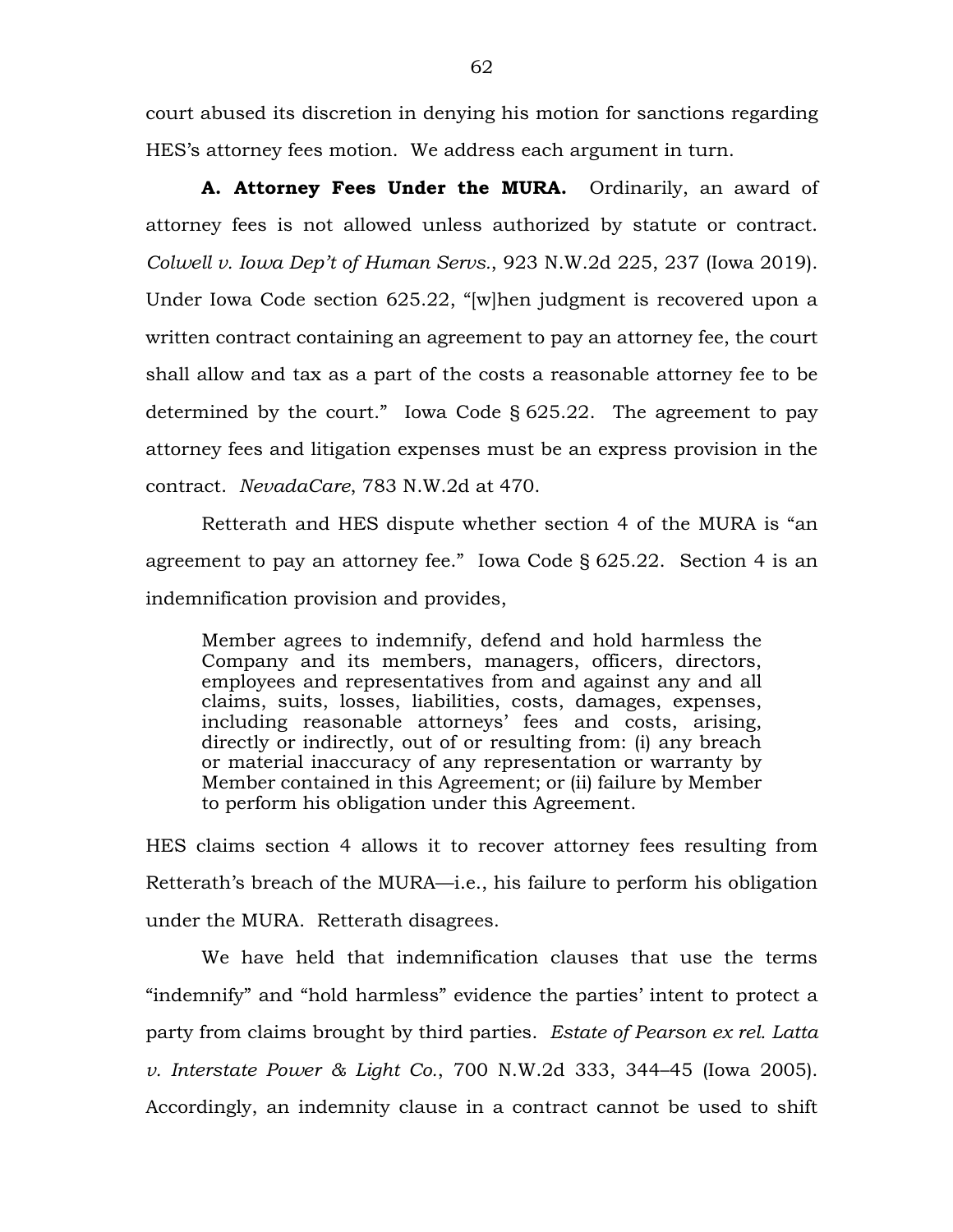attorney fees between the parties "unless the language of the clause shows an intent to clearly and unambiguously shift the fees." *NevadaCare*, 783 N.W.2d at 471.

In *NevadaCare*, we addressed a contract with an indemnity provision similar to section 4 of the MURA. *See id.* at 470. In that case, NevadaCare agreed to indemnify and hold harmless the other party to the contract (the Iowa Department of Human Services) from any costs and expenses, including attorney fees, related to, among other things, "[a]ny breach of this Contract." *Id.* (emphasis omitted). We found that language did not clearly and unambiguously show the parties' intent to shift the attorney fees the department incurred in its breach of contract action against NevadaCare. *Id.* at 471.

In reaching our holding, we looked at the contract as a whole, especially the practical realities of the contract. *See id.* at 471–72. The contract between NevadaCare and the department required NevadaCare to contract with physicians to provide Medicaid services on behalf of the department. *Id.* Thus, there was a clear possibility of a third-party—a contracted physician—suing the department if NevadaCare breached its contract with the department and thereby caused the department to breach a duty to the physician. *See id.* at 471–72. We indicated that the purpose of the indemnity provision—including its shifting of attorney fees—was to protect the department in such a breach of contract situation. *See id.*

We also identified an example of language in an indemnity provision that clearly and unambiguously showed the parties' intent to shift attorney fees incurred in breach of contract actions. *Id.* at 472. Subsequent contracts between NevadaCare and the department included substantially similar indemnification provisions as the prior contract. *Id.* But the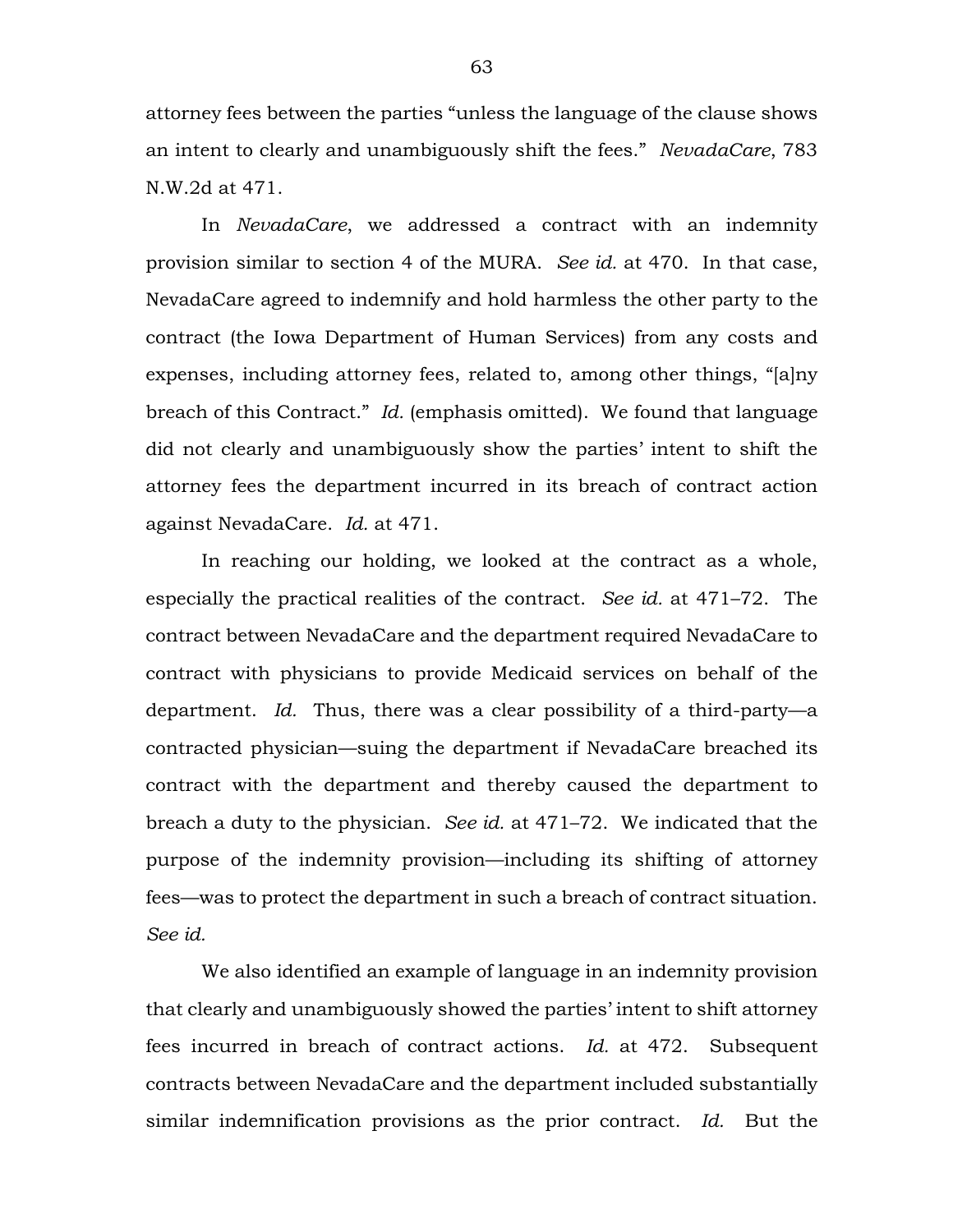subsequent contracts also included an explicit fee-shifting provision, which provided,

In the event the [department] should prevail in any legal action arising out of the performance or non-performance of the contract, [NevadaCare] shall pay, in addition to any damages, all expenses of such action including reasonable attorney's fees and costs. The term "legal action" shall be deemed to include any administrative proceedings, as well as all actions at law or equity.

### *Id.* at 472.

We find the indemnification provision in section 4 of the MURA does not clearly and unambiguously express Retterath and HES's intent to shift the attorney fees HES incurred in this breach of contract action. HES seeks to distinguish this case from *NevadaCare* on the ground that there are not plausible scenarios where a third-party would bring an action against HES if Retterath breached the MURA. But that contention is inapt.

For example, the MURA's indemnity clause applies to claims resulting from "any breach or material inaccuracy of any representation or warranty by [Retterath] contained in this Agreement." One such warranty and representation Retterath makes in section 3(vi) of the MURA is that "no authorization, consent or approval of any other party is necessary to the validity of the transaction contemplated by the Agreement or to permit the consummation of the transaction contemplated herein." If Retterath had used the units as collateral in a transaction with a third party, agreed to not sell the units without the third party's consent, allowed HES to repurchase the units without the third party's consent, and then defaulted on the transaction with the third party such that the third party sought to repossess the units, the third party could bring a claim against HES to recover the units. In that scenario, Retterath's breach of the MURA could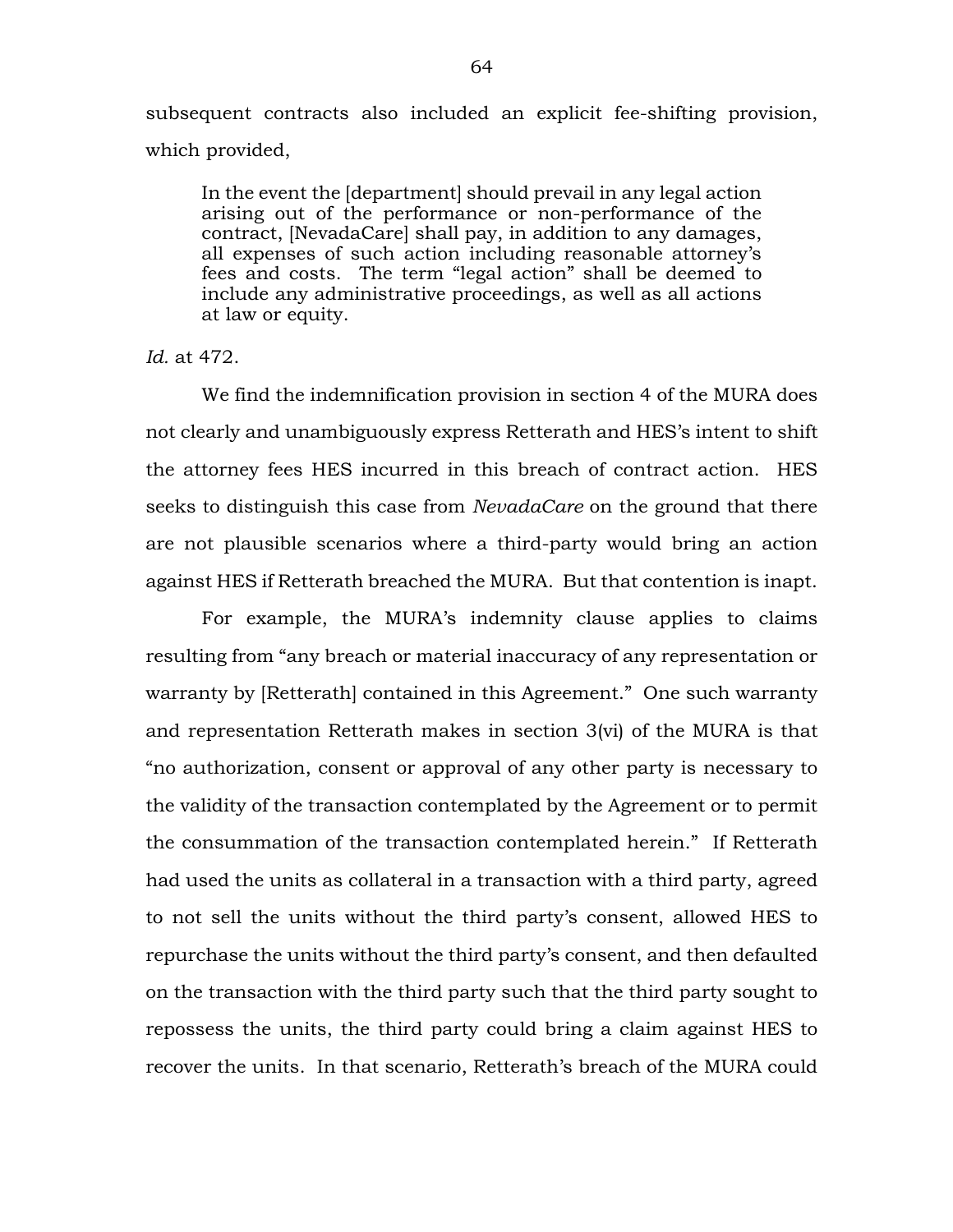result in a third-party action against HES, which would be covered by the MURA's indemnification provision.

Moreover, similar to the contract in *NevadaCare*, the MURA contemplates HES contracting with a third party for the financing necessary to repurchase the units. If HES contracted for such financing but then breached that contract as a result of Retterath's failure to perform his obligations under the MURA, the third-party financer could sue HES. In that scenario, Retterath's breach of the MURA could result in a thirdparty action against HES, which would also be covered by the MURA's indemnification provision.

Finally, we note that the MURA does not contain any other provision or language like the explicit fee-shifting provision found in the subsequent contracts between NevadaCare and the department of human services. *See NevadaCare*, 783 N.W.2d at 472. There is, of course, no mandate that a fee-shifting provision in a contract must be substantially similar to the one quoted in *NevadaCare*. But the lack of anything remotely similar in the MURA—a contract that was drafted after our *NevadaCare* opinion and HES's counsel's involvement in the *NevadaCare* case undercuts HES's argument that section 4 of the MURA should be construed to include such language.

Neither section 4 nor any other language in the MURA clearly and unambiguously demonstrates Retterath and HES's intent to shift attorney fees in non-third-party cases resulting from Retterath's breach of the MURA. We reverse the district court's award of attorney fees to HES.

**B. Sanctions.** Retterath also challenges the district court's denial of his motion for sanctions under Iowa Rule of Civil Procedure 1.413. Under rule 1.413, motions must be signed or will be stricken from the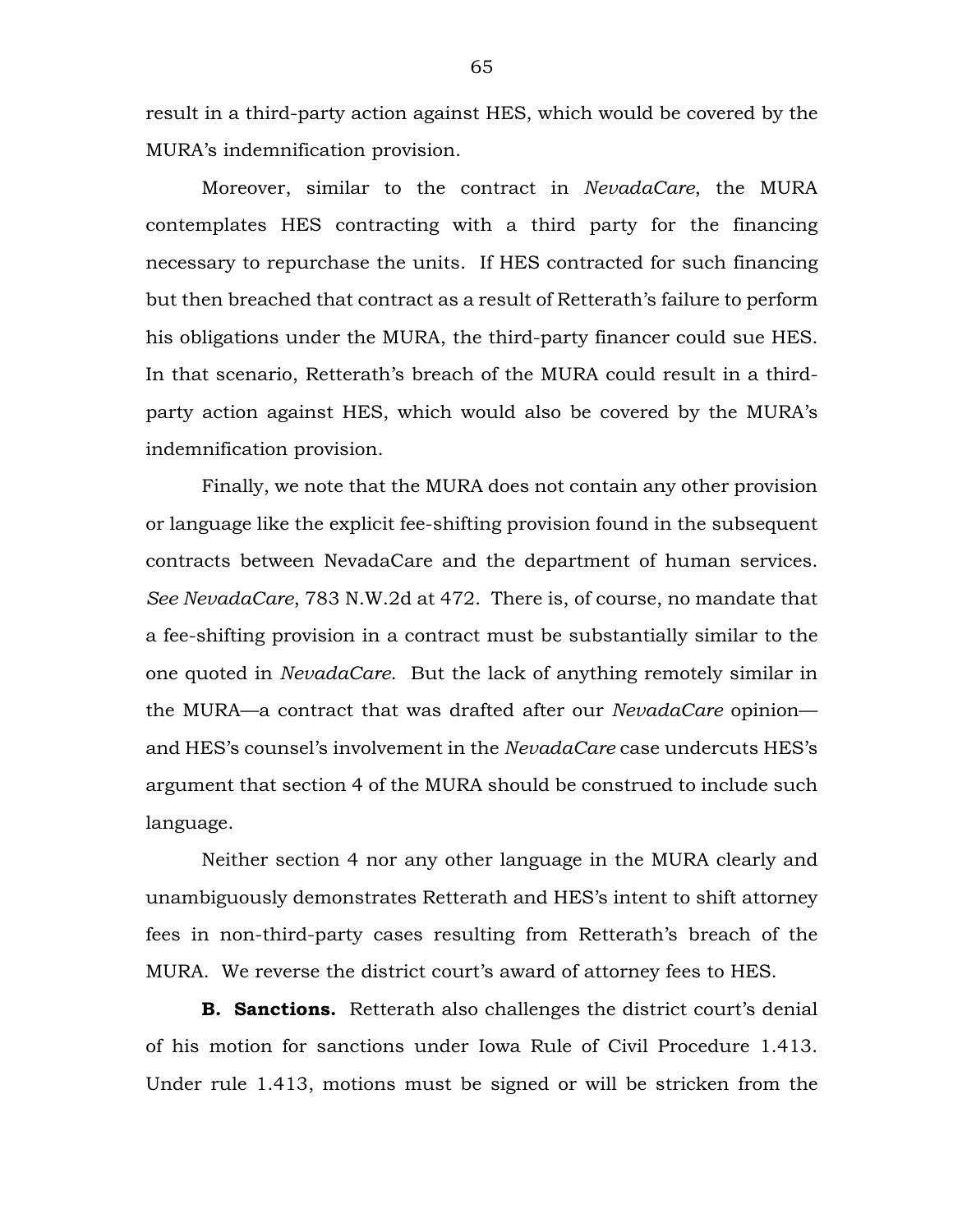record. Iowa R. Civ. P. 1.413(1). Counsel's signature on any motion certifies, *inter alia*,

that to the best of counsel's knowledge, information, and belief, formed after reasonable inquiry, [the motion] is well grounded in fact and is warranted by existing law or a good faith argument for the extension, modification, or reversal of existing law.

*Id.* If a motion is signed in violation of rule 1.413, the court shall impose sanctions, "which may include an order to pay the other party or parties the amount of the reasonable expenses incurred because of the filing of the motion, . . . including a reasonable attorney fee." *Id.*

Compliance with the rule is determined at the time the motion is filed. *Barnhill*, 765 N.W.2d at 272. We consider counsel's conduct under an objective standard of reasonableness under the circumstances—"that of a reasonably competent attorney admitted to practice before the district court." *Id.* (quoting *Weigel v. Weigel*, 467 N.W.2d 277, 281 (Iowa 1991)). Ignorance of the law or legal procedure is not an excuse because rule 1.413 "was designed to prevent abuse caused not only by bad faith but by negligence and, to some extent, professional incompetence." *Id.* at 273 (quoting *Perkins v. Gen. Motors Corp.*, 129 F.R.D. 655, 658 (W.D. Mo. 1990)).

We consider a variety of factors when evaluating the reasonableness of the signer's inquiry into the facts and law. *Id.* These factors include

(a) the amount of time available to the signer to investigate the facts and research and analyze the relevant legal issues; (b) the complexity of the factual and legal issues in question; (c) the extent to which pre-signing investigation was feasible; (d) the extent to which pertinent facts were in the possession of the opponent or third parties or otherwise not readily available to the signer; (e) the clarity or ambiguity of existing law; (f) the plausibility of the legal positions asserted; (g) the knowledge of the signer; (h) whether the signer is an attorney or pro se litigant; (i) the extent to which counsel relied upon his or her client for the facts underlying the pleading, motion,